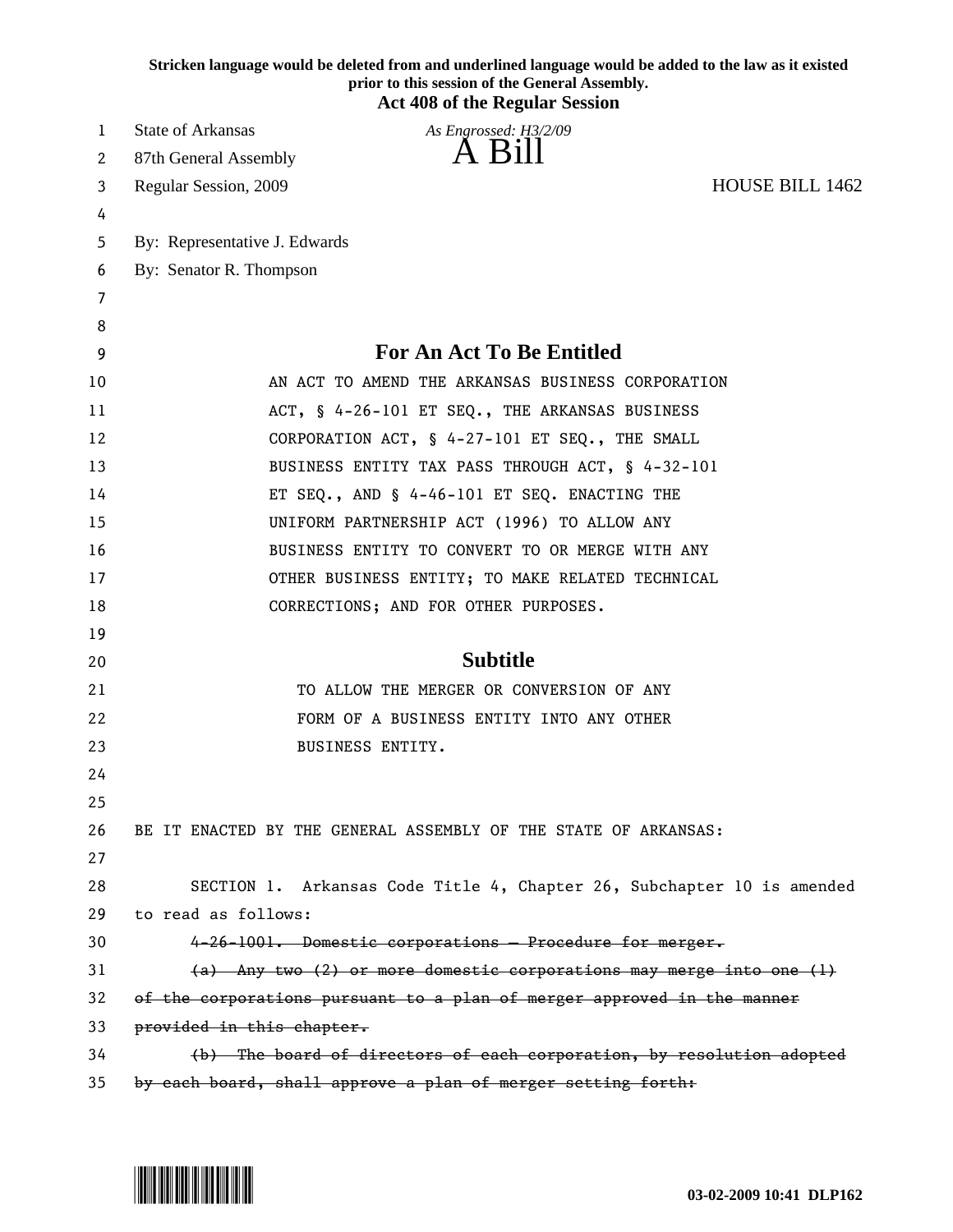| 1  | (1) The names of the corporations proposing to merge and the                  |
|----|-------------------------------------------------------------------------------|
| 2  | name of the corporation into which they propose to merge, which is            |
| 3  | hereinafter designated as the surviving corporation;                          |
| 4  | (2) The terms and conditions of the proposed merger;                          |
| 5  | (3) The manner and basis of converting the shares of each                     |
| 6  | merging corporation into shares or other securities or obligations of the     |
| 7  | surviving corporation or of any other corporation or, in whole or in part,    |
| 8  | into eash or other property;                                                  |
| 9  | (4) A statement of any changes in the articles of incorporation               |
| 10 | of the surviving corporation to be effected by such merger;                   |
| 11 | (5) The time when the merger shall become effective;                          |
| 12 | (6) Other provisions with respect to the proposed merger as are               |
| 13 | deemed necessary or desirable.                                                |
| 14 |                                                                               |
| 15 | 4-26-1002. Domestic corporations - Procedure for consolidation.               |
| 16 | (a) Any two (2) or more domestic corporations may consolidate into a          |
| 17 | new corporation pursuant to a plan of consolidation approved in the manner    |
| 18 | provided in this chapter.                                                     |
| 19 | (b) The board of directors of each corporation, by a resolution               |
| 20 | adopted by each board, shall approve a plan of consolidation setting forth:   |
| 21 | (1) The names of the corporations proposing to consolidate and                |
| 22 | the name of the new corporation into which they propose to consolidate, which |
| 23 | is hereinafter designated as the new corporation;                             |
| 24 | (2) The terms and conditions of the proposed consolidations;                  |
| 25 | (3) The manner and basis of converting the shares of each                     |
| 26 | corporation into shares or other securities or obligations of the new         |
| 27 | corporation or of any other corporation or, in whole or in part, into cash or |
| 28 | other property;                                                               |
| 29 | (4) With respect to the new corporation, all of the statements                |
| 30 | required to be set forth in articles of incorporation for corporations        |
| 31 | organized under this chapter;                                                 |
| 32 | (5) The time when the consolidation shall become effective;                   |
| 33 | (6) Other provisions with respect to the proposed consolidation               |
| 34 | as are deemed necessary or desirable.                                         |
| 35 |                                                                               |
| 36 | 4-26-1003. Domestic corporations - Approval of plan of merger or              |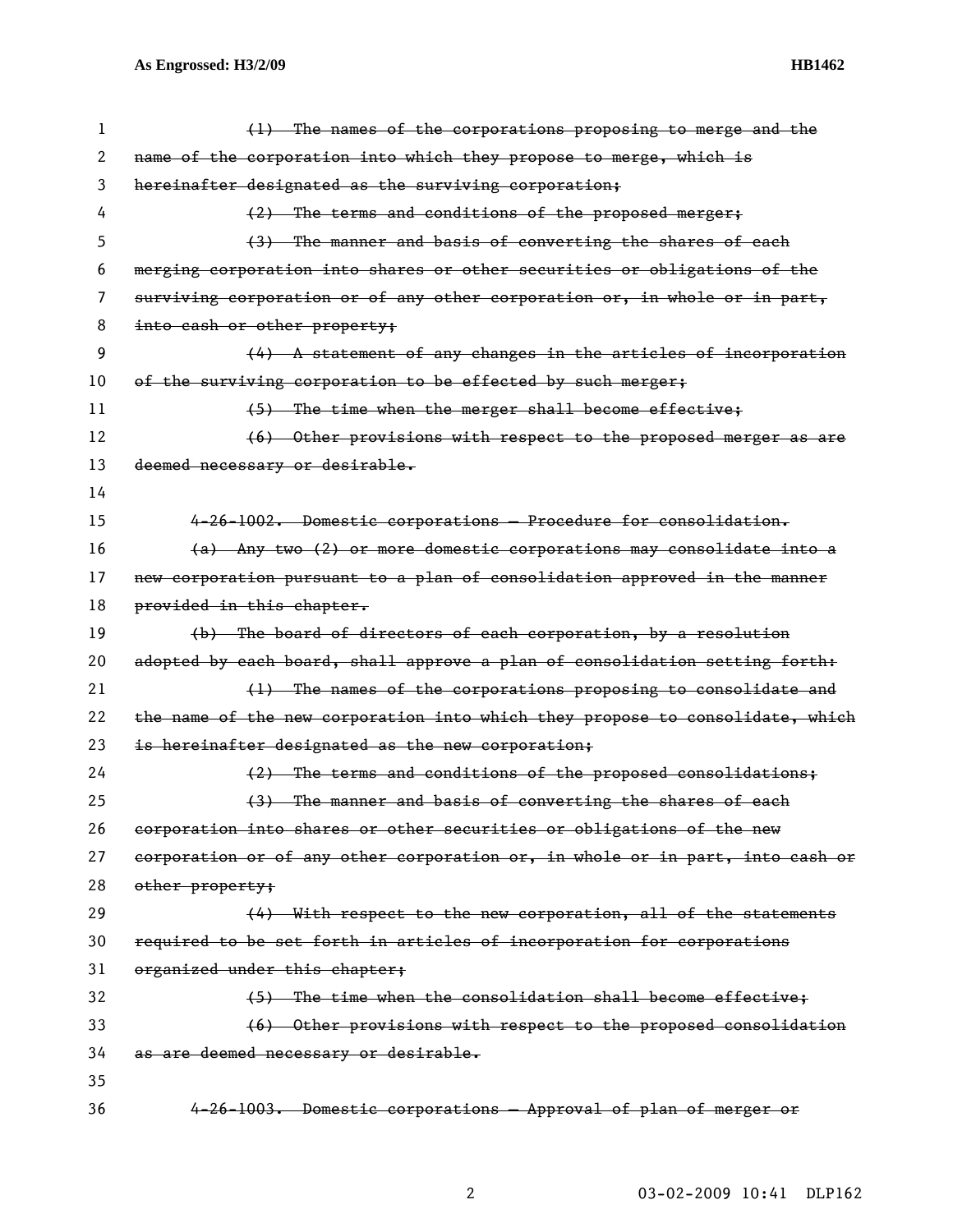1 consolidation by shareholders — Abandonment. 2 (a) The board of directors of each corporation, upon approving the 3 plan of merger or plan of consolidation, shall, by resolution, direct that 4 the plan be submitted to a vote at a meeting of shareholders, which may be 5 either an annual or a special meeting. 6 (b) Written or printed notice shall be given to each shareholder of 7 record not less than twenty (20) days before the meeting in the manner 8 provided in this chapter for the giving of notice of meetings of shareholders 9 and shall state the purpose of the meeting, whether the meeting be an annual 10 or a special meeting. A copy or a summary of the plan of merger or plan of 11 consolidation, as the case may be, shall be included in or enclosed with the 12 notice. 13 (c)(1) At each meeting, a vote of the shareholders shall be taken on 14 the proposed plan of merger or consolidation. 15 (2) Each outstanding share of each corporation shall be entitled 16 to vote on the proposed plan of merger or consolidation, whether or not such 17 share has voting rights under the provisions of the articles of incorporation 18 of the corporation.  $19$  (d)(1) The plan of merger or consolidation shall be approved upon 20 receiving the affirmative vote of the holders of at least two-thirds (2/3) of 21 the outstanding shares of each corporation, unless any class of shares of any 22 corporation is entitled to vote as a class thereon, in which event, as to 23 that corporation, the plan of merger or consolidation shall be approved upon 24 receiving the affirmative vote of the holders of at least two-thirds (2/3) of 25 the outstanding shares of each class of shares entitled to vote as a class 26 thereon and of the total outstanding shares. 27 (2) Any class of shares of any such corporation shall be 28 entitled to vote as a class if the plan of merger or consolidation, as the 29 case may be, contains any provision which, if contained in a proposed 30 amendment to articles of incorporation, would entitle the class of shares to 31 vote as a class. 32 (e) After the approval by a vote of the shareholders of each 33 corporation and at any time prior to the filing of the articles of merger or 34 consolidation, the merger or consolidation may be abandoned pursuant to 35 provisions therefor, if any, set forth in the plan of merger or 36 consolidation.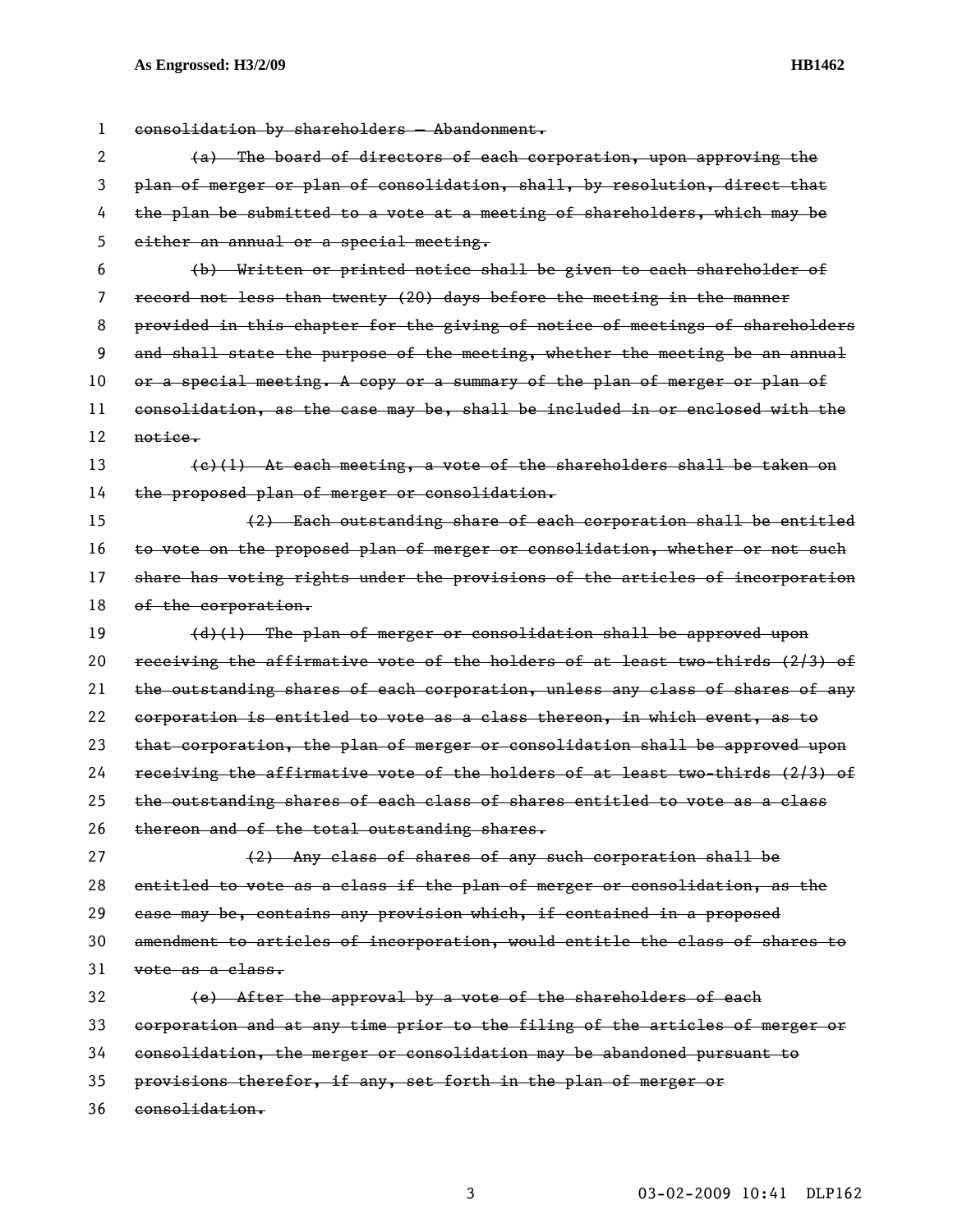7 the same and shall set forth:

3 consolidation.

2 4-26-1004. Domestic corporations — Articles of merger or 4 Upon approval, articles of merger or articles of consolidation shall be 5 executed by each corporation and filed in accordance with § 4-26-1201, which 6 articles shall be verified by one of the officers of each corporation signing 8 (1) The plan of merger or the plan of consolidation, including 9 the time when it shall become effective;

10 (2) As to each corporation, the number of shares outstanding 11 and, if the shares of any class are entitled to vote as a class, the

12 designation and number of outstanding shares of each such class;

13 (3) As to each corporation, the number of shares voted for and 14 against the plan, respectively, and, if the shares of any class are entitled 15 to vote as a class, the number of shares of each class voted for and against 16 the plan, respectively.

17

1

18 4-26-1005. Domestic corporations — Effect of merger or consolidation. 19 (a) The merger or consolidation shall become effective upon the filing 20 in accordance with § 4-26-1201 of the articles of merger or consolidation or 21 at such time, not more than sixty (60) days after the filing, as may be 22 specified in the articles as the time when the merger or consolidation shall 23 become effective.

24 (b) When the merger or consolidation has been effected:

25 (1) The several corporations parties to the plan of merger or 26 consolidation shall be a single corporation which, in the case of a merger, 27 shall be that corporation designated in the plan of merger as the surviving 28 corporation and, in the case of a consolidation, shall be the new corporation 29 provided for in the plan of consolidation.

| 30 | $(2)$ Subject to $\frac{6}{5}$ 4-26-1008, the separate existence of all    |
|----|----------------------------------------------------------------------------|
|    | 31 corporations parties to the plan of merger or consolidation, except the |
|    | 32 surviving or new corporation, shall cease.                              |

33 (3) The surviving or new corporation shall have all the rights, 34 privileges, immunities, and powers and shall be subject to all the duties and 35 liabilities of a corporation organized under this chapter.

36 (4) The surviving or new corporation shall possess all the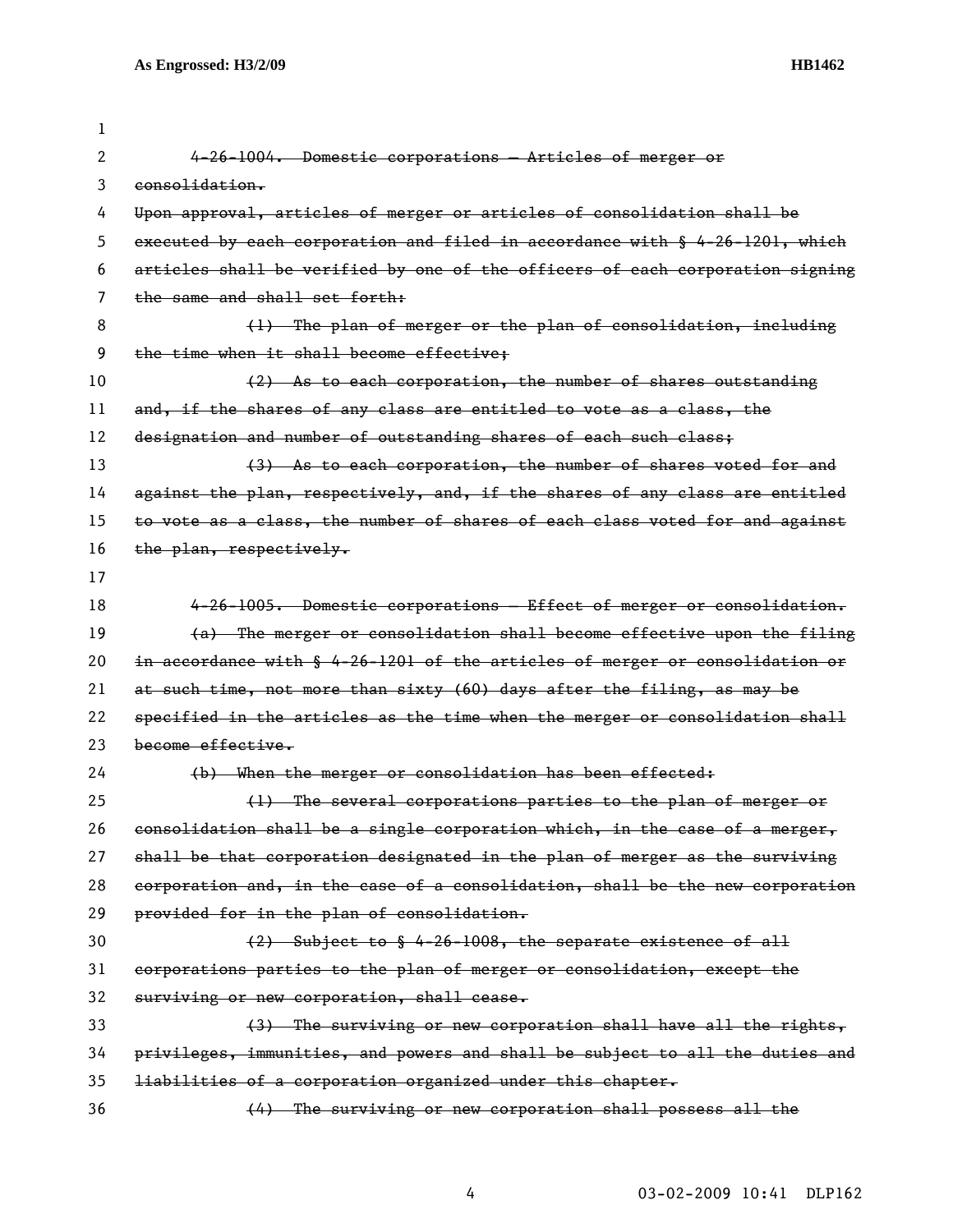| $\mathbf{1}$ | rights, privileges, immunities, and franchises, of a public as well as of a   |
|--------------|-------------------------------------------------------------------------------|
| 2            | private nature, of each of the merging or consolidating corporations.         |
| 3            | (5) All real, personal, and mixed property and all debts due on               |
| 4            | whatever account, including subscriptions to shares, and all other choses in  |
| 5            | action, and all and every other interest, of or belonging to or due to each   |
| 6            | of the corporations so merged or consolidated, shall be taken and deemed to   |
| 7            | be transferred to and vested in the single corporation without further act or |
| 8            | deed. The title to any real estate, or any interest therein, vested in any of |
| 9            | the corporations shall not revert or be in any way impaired by reason of the  |
| 10           | merger or consolidation.                                                      |
| 11           | (6) Such surviving or new corporation shall henceforth be                     |
| 12           | responsible and liable for all the liabilities and obligations of each of the |
| 13           | corporations so merged or consolidated. Any claim existing or action or       |
| 14           | proceeding pending by or against any of such corporations may be prosecuted   |
| 15           | as if the merger or consolidation had not taken place, or such surviving or   |
| 16           | new corporation may be substituted in its place. Neither the rights of        |
| 17           | ereditors nor any liens upon the property of any such corporation shall be    |
| 18           | impaired by the merger or consolidation.                                      |
| 19           | (7) In the case of a merger, the articles of incorporation of                 |
|              |                                                                               |
| 20           | the surviving corporation shall be deemed to be amended to the extent, if     |
| 21           | any, that changes in its articles of incorporation are stated in the plan of  |
| 22           | merger. In the case of a consolidation, the statements set forth in the       |
| 23           | articles of consolidation and which are required or permitted to be set forth |
| 24           | in the articles of incorporation of corporations organized under this chapter |
| 25           | shall be deemed to be the original articles of incorporation of the new       |
| 26           | corporation.                                                                  |
| 27           | (8) The surplus accounts of the surviving or new corporation in               |
| 28           | ease of a merger or consolidation shall be subject to § 4-26-607.             |
| 29           |                                                                               |
| 30           | 4-26-1006. Merger or consolidation of domestic and foreign                    |
| 31           | corporations.                                                                 |
| 32           | (a) One (1) or more foreign corporations and one (1) or more domestic         |
| 33           | corporations may be merged or consolidated in the following manner if the     |
| 34           | merger or consolidation is permitted by the laws of the state or country      |
| 35           | under which each foreign corporation is organized:                            |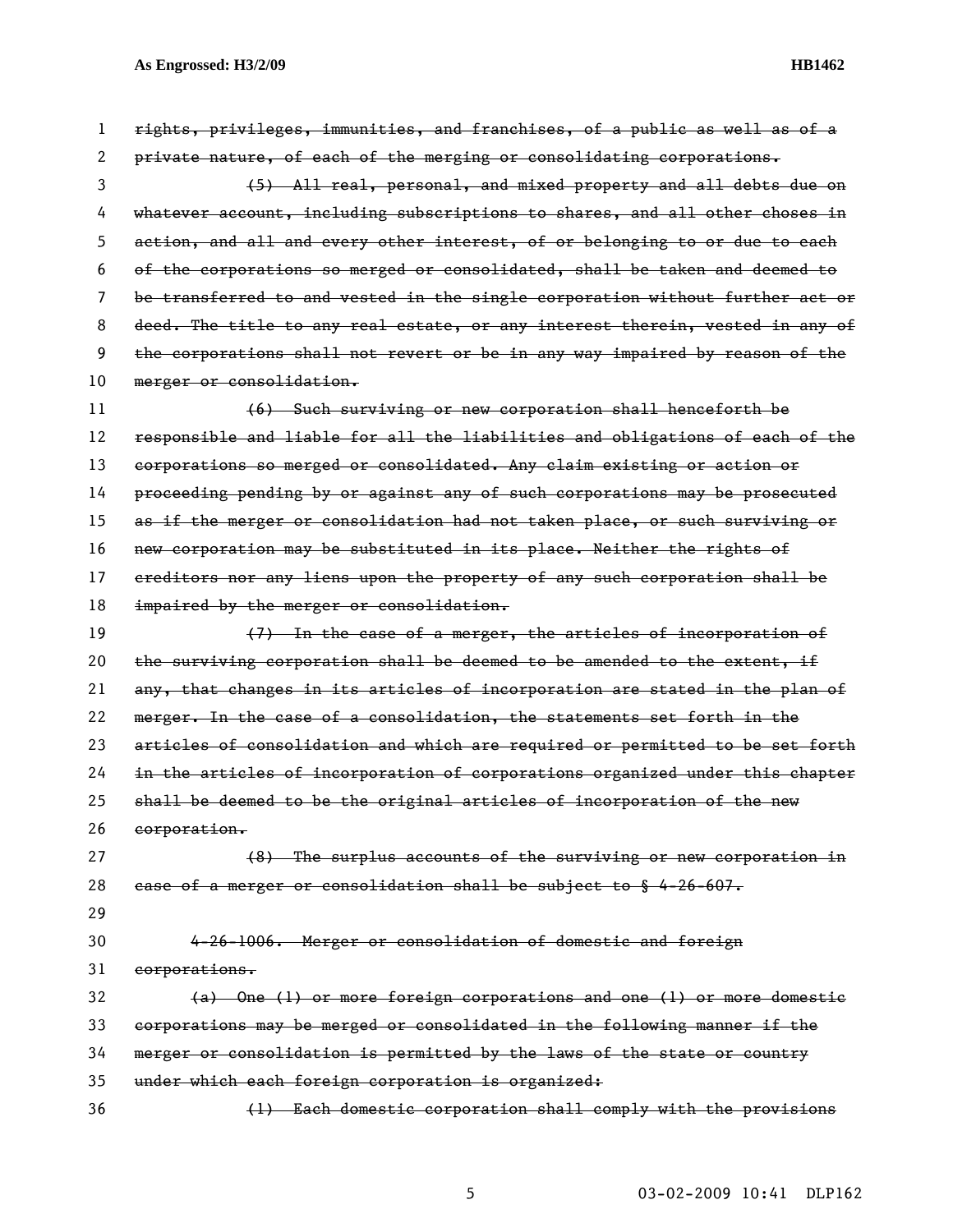1 of this chapter with respect to the merger or consolidation, as the case may 2 be, of domestic corporations, and each foreign corporation shall comply with 3 the applicable provisions of the laws of the state or country under which it 4 <del>is organized.</del> 5 (2) If the surviving or new corporation, as the case may be, is 6 to be governed by the laws of any state or country other than this state, it 7 shall comply with the laws of Arkansas with respect to the admission of 8 foreign corporations if it is to transact business in this state, and 9 moreover, it shall file with the Secretary of State of this state: 10 (A) An agreement that it may be served with process in 11 this state in any proceeding for the enforcement of any obligation of any 12 domestic corporation which is a party to the merger or consolidation and in 13 any proceeding for the enforcement of the rights of a dissenting shareholder 14 of any domestic corporation against the surviving or new corporation; 15 (B) An irrevocable appointment of the Secretary of State 16 of this state as its agent to accept service of process in any proceeding; 17 and 18 (C) An agreement that it will promptly pay to the 19 dissenting shareholders of any domestic corporation the amount, if any, to 20 which they shall be entitled under the provisions of this chapter with 21 respect to the rights of dissenting shareholders. 22 (b) The effect of the merger or consolidation shall be the same as in 23 the case of the merger or consolidation of domestic corporations if the 24 surviving or new corporation is to be governed by the laws of this state. If 25 the surviving or new corporation is to be governed by the laws of any state 26 or country other than this state, the effect of this merger or consolidation 27 shall be the same as in the case of the merger or consolidation of domestic 28 corporations except insofar as the laws of the other state provide otherwise. 29 30 4-26-1007. Rights of dissenting shareholders. 31 (a) If a shareholder of a corporation which is a party to a merger or 32 consolidation files with the corporation, prior to or at the meeting of 33 shareholders at which the plan of merger or consolidation is submitted to a 34 vote, a written objection to the plan of merger or consolidation and does not 35 vote in favor thereof, and the shareholder within ten (10) days after the 36 date on which the vote was taken makes written demand on the surviving or new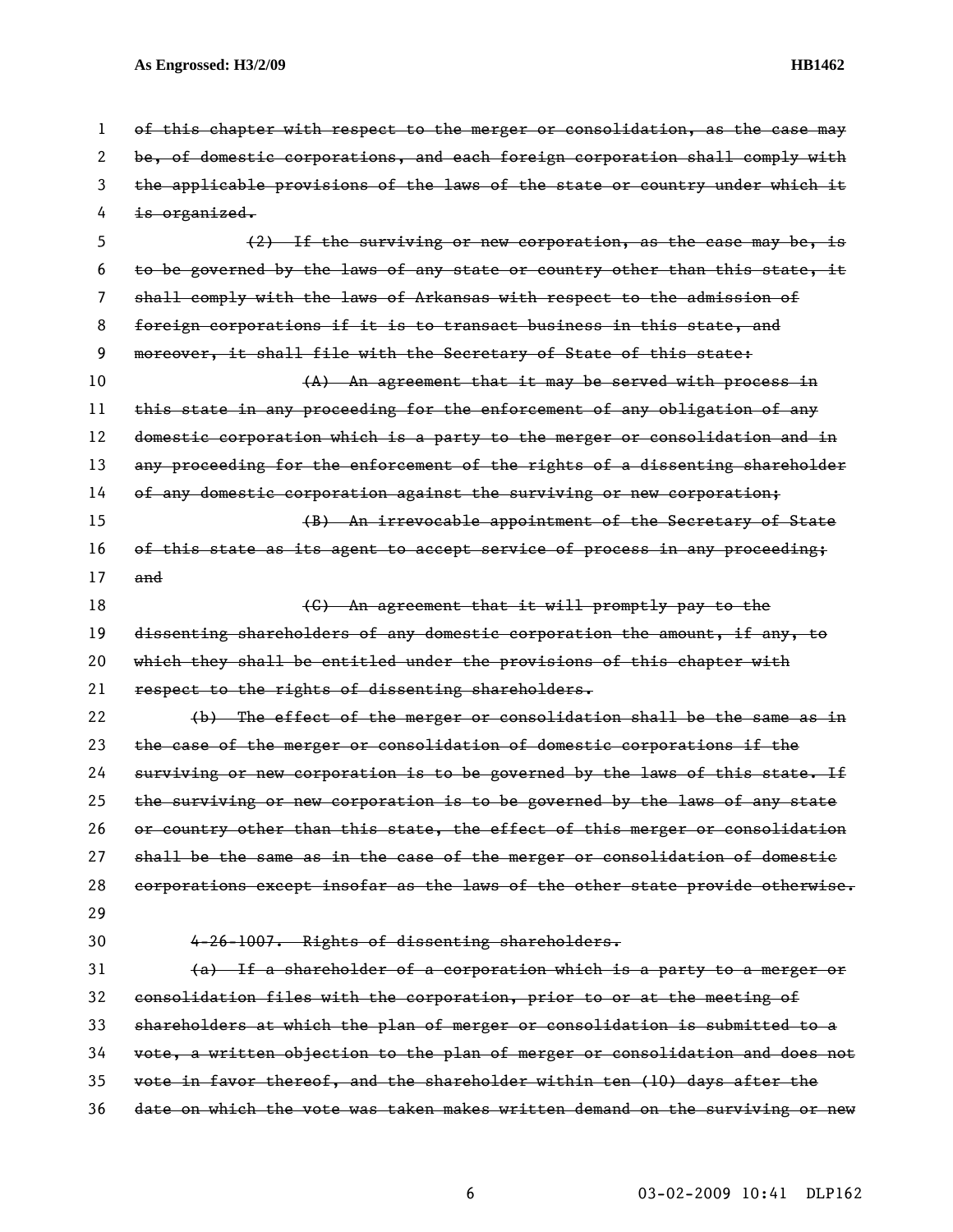1 domestic or foreign corporation for payment of the fair value of his shares 2 as of the day prior to the date on which the vote was taken approving the 3 merger or consolidation, then, if the merger or consolidation is effected, 4 the surviving or new corporation shall pay to the shareholder, upon surrender 5 of his certificate or certificates representing the shares, the fair value  $6$  thereof. 7 (b) The demand shall state the number and class of the shares owned by 8 the dissenting shareholder. 9 (c) Any shareholder failing to make demand within the ten-day period 10 shall be bound by the terms of the merger or consolidation. 11 (d) Within ten (10) days after the merger or consolidation is 12 effected, the surviving or new corporation, as the case may be, shall give 13 notice to each dissenting shareholder who has made demand as herein provided 14 for the payment of the fair value of his shares. 15 (e)(1) If within thirty (30) days after the date on which the merger 16 or consolidation was effected the value of such shares is agreed upon between 17 the dissenting shareholder and the surviving or new corporation, payment 18 shall be made within ninety (90) days after the date on which such merger or 19 consolidation was effected, upon the surrender of his certificate or 20 certificates representing those shares. 21 (2) Upon payment of the agreed value, the dissenting shareholder 22 shall cease to have any interest in those shares or in the corporation. 23  $(f)(1)$  If within the period of thirty (30) days the shareholder and 24 the surviving or new corporation do not so agree, then the dissenting 25 shareholder, within sixty (60) days after the expiration of the thirty-day 26 period, may file a petition in the circuit court of the county in which the 27 registered office of the surviving corporation is located, if the surviving 28 corporation is a domestic corporation or in the Pulaski County Circuit Court 29 if the surviving corporation is a foreign corporation, asking for a finding 30 and determination of the fair value of the shares and shall be entitled to 31 judgment against the surviving or new corporation for the amount of the fair 32 value as of the day prior to the date on which the vote was taken approving 33 such merger or consolidation, together with interest thereon to the date of  $34$  the judgment. 35 (2) The judgment shall be payable only upon and simultaneously 36 with the surrender to the surviving or new corporation of the certificate or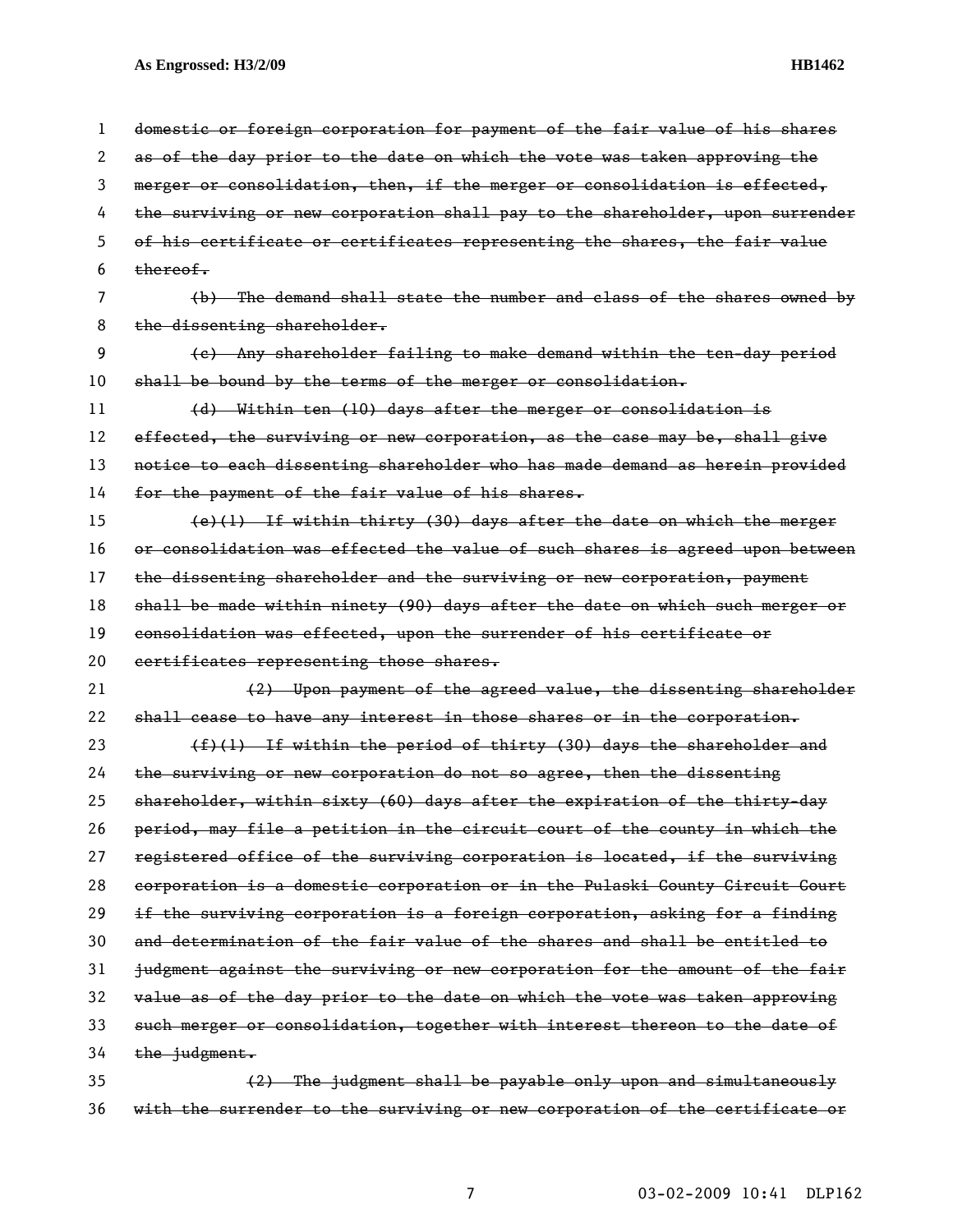| 1  | certificates representing the shares.                                        |
|----|------------------------------------------------------------------------------|
| 2  | (3) Upon payment of the judgment, the dissenting shareholder                 |
| 3  | shall cease to have any interest in the shares or in the surviving or new    |
| 4  | corporation.                                                                 |
| 5  | (4) Unless the dissenting shareholder files the petition within              |
| 6  | the time herein limited, the shareholder and all persons claiming under him  |
| 7  | shall be bound by the terms of the merger or consolidation.                  |
| 8  | $(g)$ Shares acquired by the surviving or new corporation pursuant to        |
| 9  | the payment of the agreed value thereof or to payment of the judgment        |
| 10 | entered, as in this section provided, may be held and disposed of by the     |
| 11 | corporation as in the case of other treasury shares.                         |
| 12 | (h) The provisions of this section shall not apply to a merger if, on        |
| 13 | the date of the filing of the articles of merger, the surviving corporation  |
| 14 | is the owner of all the outstanding shares of the other domestic or foreign  |
| 15 | corporations that are parties to the merger.                                 |
| 16 |                                                                              |
| 17 | 4-26-1008. Continuance of corporate existence in aid of title                |
| 18 | transfers.                                                                   |
| 19 | $(a)(1)$ The corporate existence of each constituent corporation which       |
| 20 | has been dissolved through merger or consolidation shall be continued        |
| 21 | indefinitely without franchise tax liability for the limited purpose of      |
| 22 | enabling the constituent corporation to execute, through its own officers,   |
| 23 | formal deeds, conveyances, assignments, and other instruments evidencing the |
| 24 | transfer from the constituent to the surviving corporation, or new           |
| 25 | corporation created by consolidation, of any or all real and personal        |
| 26 | properties which have passed from the constituent to the surviving or        |
| 27 | consolidated corporation by operation of law.                                |
| 28 | (2) The execution of the instruments shall not be essential to               |
| 29 | effect the transfer of title from the constituent to the surviving or        |
| 30 | consolidated corporation inasmuch as the transfer will take effect through   |
| 31 | operation of law; but the power to execute the instruments is given to the   |
| 32 | end that it may be exercised in respect to properties located in foreign     |
| 33 | jurisdictions which may not recognize a transmittal of title by operation of |
| 34 | law under the merger and consolidation statutes of this state and in any     |
| 35 | other situation where the directors of the surviving or consolidated         |
| 36 | corporation consider the execution of the instruments desirable.             |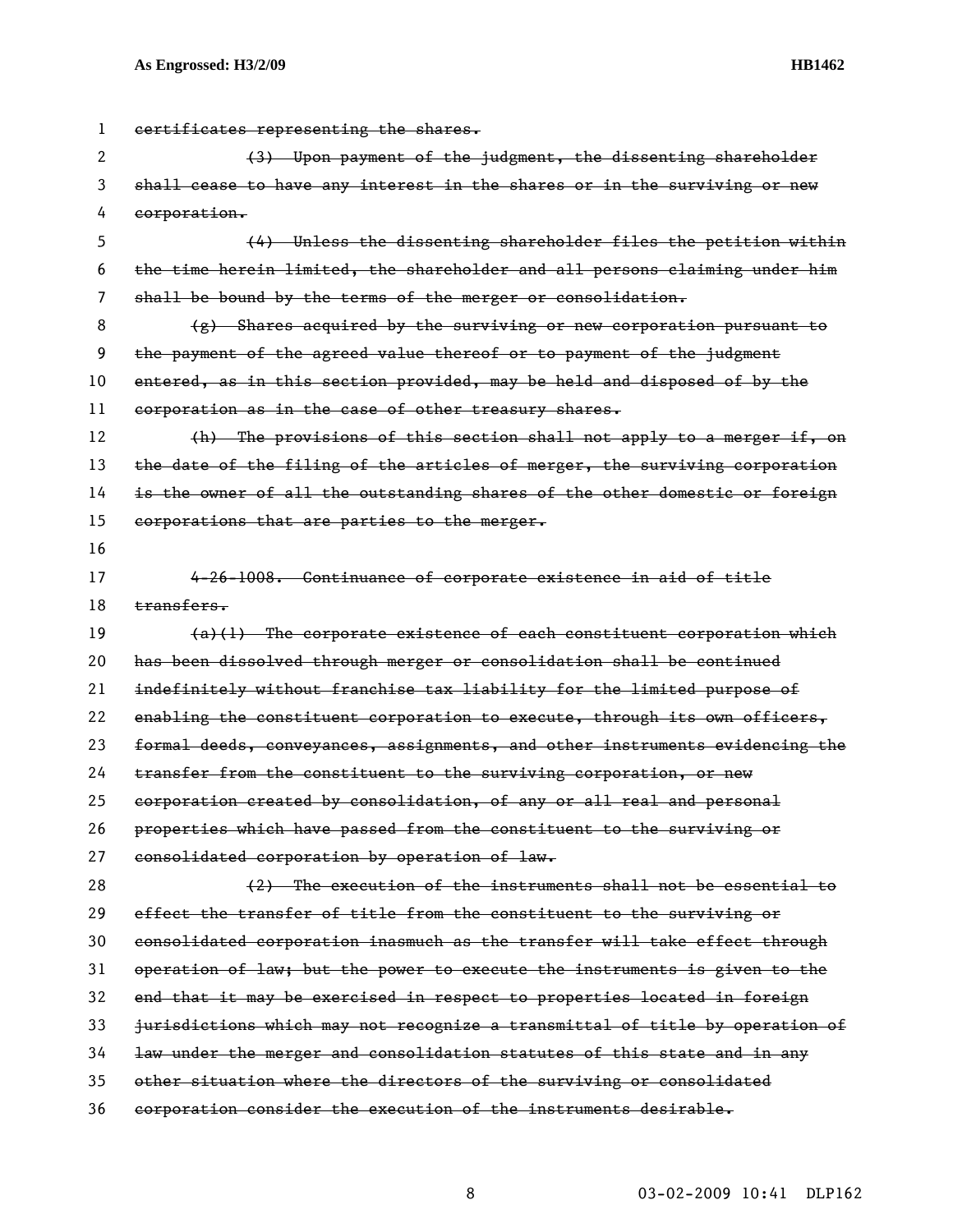| 1  | (b)(1) This state will recognize and give effect to a transfer of             |
|----|-------------------------------------------------------------------------------|
| 2  | personal property having a situs in this state which is effected by operation |
| 3  | of the laws of another state through a corporate merger or consolidation at   |
| 4  | any time conducted under the laws of such other state or states.              |
| 5  | $(2)$ $(A)$ This state will recognize and give effect to a transfer           |
| 6  | of title to real estate located in this state effected by operation of law    |
| 7  | through such a merger or consolidation conducted under the laws of one (1) or |
| 8  | more other states on condition that one of the following, certified by the    |
| 9  | secretary of the state in which the surviving or consolidated corporation is  |
| 10 | domiciled, shall be filed for record with the Secretary of State of this      |
| 11 | state:                                                                        |
| 12 | (i) A copy of the agreement of merger or                                      |
| 13 | consolidation, executed between the merging or consolidating corporations; or |
| 14 | (ii) A copy of the certificate of merger executed by                          |
| 15 | the surviving corporation as evidence of a vertical or downstream merger of a |
| 16 | subsidiary by a parent corporation.                                           |
| 17 | (B) The Secretary of State shall receive the filing                           |
| 18 | whether or not the surviving or consolidated corporation desires to be        |
|    |                                                                               |
| 19 | admitted to this state.                                                       |
| 20 |                                                                               |
| 21 | 4-26-1009. Merger of subsidiary by parent.                                    |
| 22 | (a)(1) Any corporation owning at least ninety-five percent (95%) of           |
| 23 | the outstanding shares of each class of another corporation may merge the     |
| 24 | other corporation into itself without approval by a vote of the shareholders  |
| 25 | of either corporation.                                                        |
| 26 | (2) Its board of directors shall, by resolution, approve a plan               |
| 27 | of merger setting forth:                                                      |
| 28 | (A) The name of the subsidiary corporation and the name of                    |
| 29 | the corporation owning at least ninety-five percent (95%) of its shares,      |
| 30 | which is hereinafter designated as the surviving corporation;                 |
| 31 | (B) The manner and basis of converting the shares of the                      |
| 32 | subsidiary corporation into shares or other securities or obligations of the  |
| 33 | surviving corporation or the cash or other consideration to be paid or        |
| 34 | delivered upon surrender of each share of the subsidiary corporation.         |
| 35 | (3) A copy of the plan of merger shall be mailed to each                      |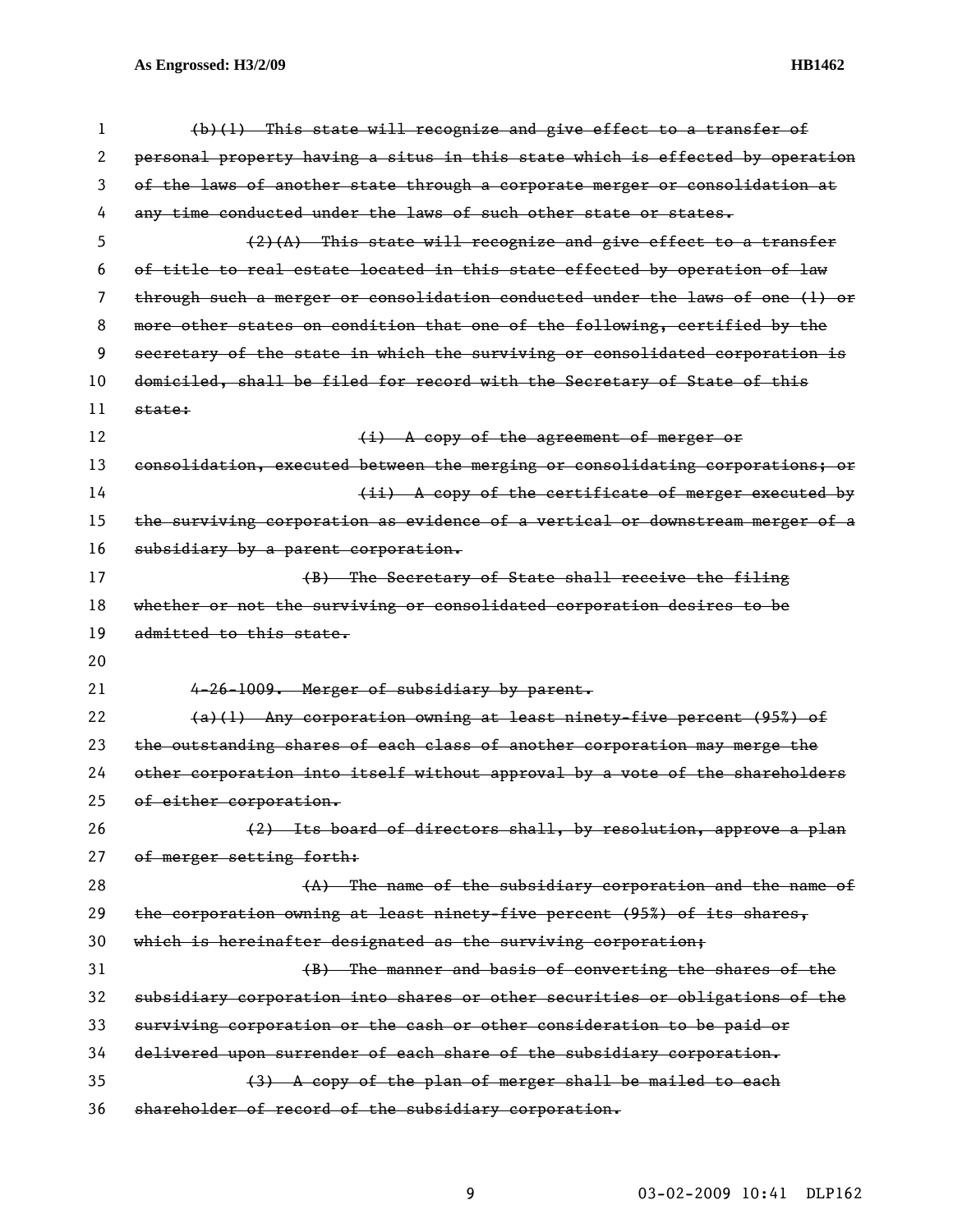| 1. | (b) Articles of merger shall be executed by the surviving corporation         |
|----|-------------------------------------------------------------------------------|
| 2  | in accordance with § 4-26-1201 and shall be verified by one (1) of the        |
| 3  | officers signing the same, and shall set forth:                               |
| 4  | (1) The plan of merger, including the time when it shall become               |
| 5  | effective:                                                                    |
| 6  | (2) The number of outstanding shares of each class of the                     |
| 7  | subsidiary corporation and the number of shares of each class owned by the    |
| 8  | surviving corporation; and                                                    |
| 9  | (3) The date of the mailing to shareholders of the subsidiary                 |
| 10 | corporation of a copy of the plan of merger.                                  |
| 11 | (e) On and after the thirtieth day after the mailing of a copy of the         |
| 12 | plan of merger to shareholders of the subsidiary corporation, or upon the     |
| 13 | waiver thereof by the holders of all outstanding shares, the articles of      |
| 14 | merger shall be filed with the Secretary of State in accordance with § 4-26-  |
| 15 | 1201, and the merger shall become effective upon the filing or at such other  |
| 16 | time, not more than sixty (60) days after the filing, as may be specified in  |
| 17 | the articles as the time when the merger shall become effective.              |
| 18 | $(d)$ (1) In the event that all of the stock of a subsidiary Arkansas         |
| 19 | corporation party to a merger effected under this section is not owned by the |
| 20 | parent corporation immediately prior to the merger, the surviving             |
| 21 | corporation, within ten (10) days after the date on which articles of merger  |
| 22 | have been filed in accordance with § 4-26-1201, shall notify each shareholder |
| 23 | of the Arkansas corporation that the articles of merger have been filed and   |
| 24 | of the terms and conditions of the merger.                                    |
| 25 | $(2)$ The notice shall be sent by certified or registered mail,               |
| 26 | return receipt requested, addressed to the shareholder at his last known      |
| 27 | address as it appears on the books of the corporation.                        |
| 28 | (3) If any such shareholder, within ten (10) days after the date              |
| 29 | of mailing of the notice, objects in writing to the merger and demands in     |
| 30 | writing from the surviving corporation payment for his stock, the surviving   |
| 31 | corporation, within thirty (30) days after the expiration of the period of    |
| 32 | ten (10) days, shall pay to him the value of his stock as of the day prior to |
| 33 | the date on which the articles of merger were filed, exclusive of any element |
| 34 | of value arising from the expectation or accomplishment of said merger.       |
| 35 | (4) If, during the period of thirty (30) days provided for                    |
| 36 | herein, the surviving corporation and any objecting shareholder fail to agree |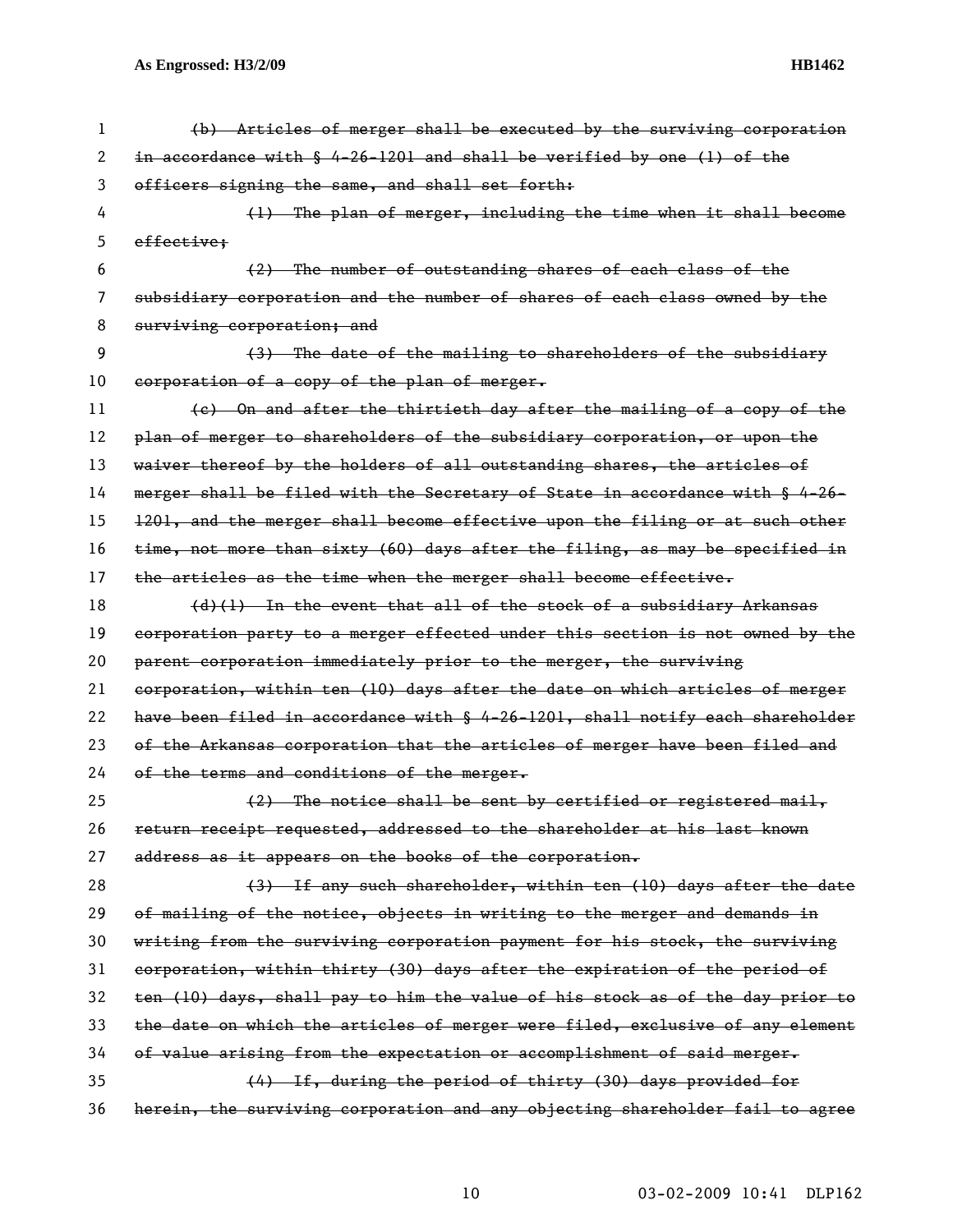| 1  | as to the value of the stock, any such shareholder, within sixty (60) days    |
|----|-------------------------------------------------------------------------------|
| 2  | after the expiration of the thirty day period, may file a petition as         |
| 3  | provided in § 4-26-1007(f)(1) asking for a finding and determination of the   |
| 4  | fair value of the shares and shall be entitled to judgment against the        |
| 5  | surviving corporation for the amount of the fair value as of the day prior to |
| 6  | the date on which the articles of merger were filed, together with interest   |
| 7  | thereon to the date of the judgment.                                          |
| 8  | (5) The judgment shall be payable only upon and simultaneously                |
| 9  | with the surrender to the surviving corporation of the certificate or         |
| 10 | certificates representing the shares.                                         |
| 11 | (6) Upon payment of the judgment, the objecting shareholder                   |
| 12 | shall cease to have any interest in the shares or in the surviving            |
| 13 | corporation.                                                                  |
| 14 | (7) Unless the objecting shareholder files the petition within                |
| 15 | the time herein limited, the shareholder and all persons claiming under him   |
| 16 | shall be bound by the terms of the merger.                                    |
| 17 | (e) Shares acquired by the surviving corporation pursuant to the              |
| 18 | payment of the agreed value thereof or to payment of the judgment entered     |
| 19 | therefor as in this section provided may be held and disposed of by the       |
| 20 | corporation as in the case of other treasury shares.                          |
| 21 |                                                                               |
| 22 | SUBCHAPTER 10 - Conversion and Merger.                                        |
| 23 | 4-26-1001. Definitions.                                                       |
| 24 | As used in this subchapter:                                                   |
| 25 | "Constituent corporation" means a constituent organization<br>(1)             |
| 26 | that is a corporation;                                                        |
| 27 | (2) "Constituent organization" means an organization that is                  |
| 28 | party to a merger;                                                            |
| 29 | (3) "Converted organization" means the organization into which a              |
| 30 | converting organization converts under $\S$ 4-26-1002 through 4-26-1005;      |
| 31 | (4) "Converting corporation" means a converting organization                  |
| 32 | that is a corporation;                                                        |
| 33 | "Converting organization" means an organization that<br>(5)                   |
| 34 | converts into another organization under § 4-26-1002;                         |
| 35 | "Governing statute" of an organization means the statute<br>(6)               |
| 36 | that governs the organization's internal affairs;                             |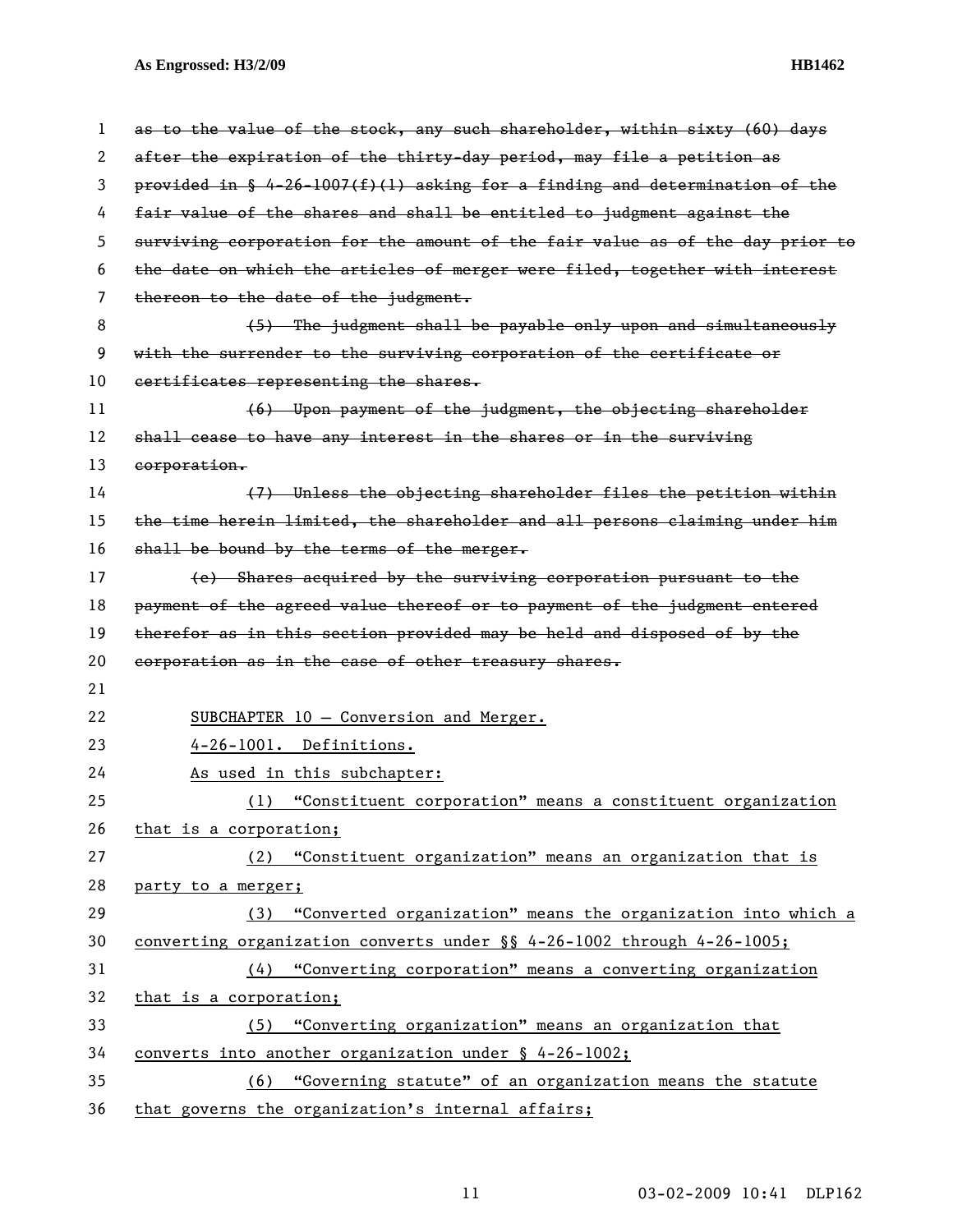| 1  | (7) "In a record" means maintained or kept on file by the                     |
|----|-------------------------------------------------------------------------------|
| 2  | organization at an office of the organization or with the Secretary of State; |
| 3  | $(8)$ (A) "Organization" means:                                               |
| 4  | (i) A partnership, including a limited liability                              |
| 5  | partnership;                                                                  |
| 6  | (ii) A limited partnership, including a limited                               |
| 7  | liability limited partnership;                                                |
| 8  | (iii) A limited liability company;                                            |
| 9  | (iv) A business trust;                                                        |
| 10 | A corporation; or<br>(v)                                                      |
| 11 | (vi) Any other entity that has a governing statute.                           |
| 12 | "Organization" includes a domestic or foreign<br>(B)                          |
| 13 | organization whether or not the organization is organized for profit;         |
| 14 | (9) "Organizational documents" means:                                         |
| 15 | (A) For a domestic or foreign general partnership, its                        |
| 16 | partnership agreement and, if applicable, statement of qualification;         |
| 17 | (B) For a domestic or foreign limited partnership, its                        |
| 18 | certificate of limited partnership and partnership agreement;                 |
| 19 | (C) For a domestic or foreign limited liability company,                      |
| 20 | its articles of organization and operating agreement or the comparable        |
| 21 | records provided for in its governing statute;                                |
| 22 | (D)<br>For a business trust, its agreement of trust and                       |
| 23 | declaration of trust;                                                         |
| 24 | For a domestic or foreign corporation for profit, its<br>(E)                  |
| 25 | articles of incorporation, bylaws, and agreements among its shareholders that |
| 26 | are authorized by its governing statute or the comparable records provided    |
| 27 | for in its governing statute; and                                             |
| 28 | For any other organization, the records that:<br>(F)                          |
| 29 | (i)<br>Create the organization;                                               |
| 30 | Determine the internal governance of the<br>(ii)                              |
| 31 | organization; and                                                             |
| 32 | (iii) Determine the relations among the                                       |
| 33 | organization's owners, members, and interested parties; and                   |
| 34 | "Surviving organization" means an organization into which<br>(10)             |
| 35 | one (1) or more other organizations are merged.                               |
| 36 |                                                                               |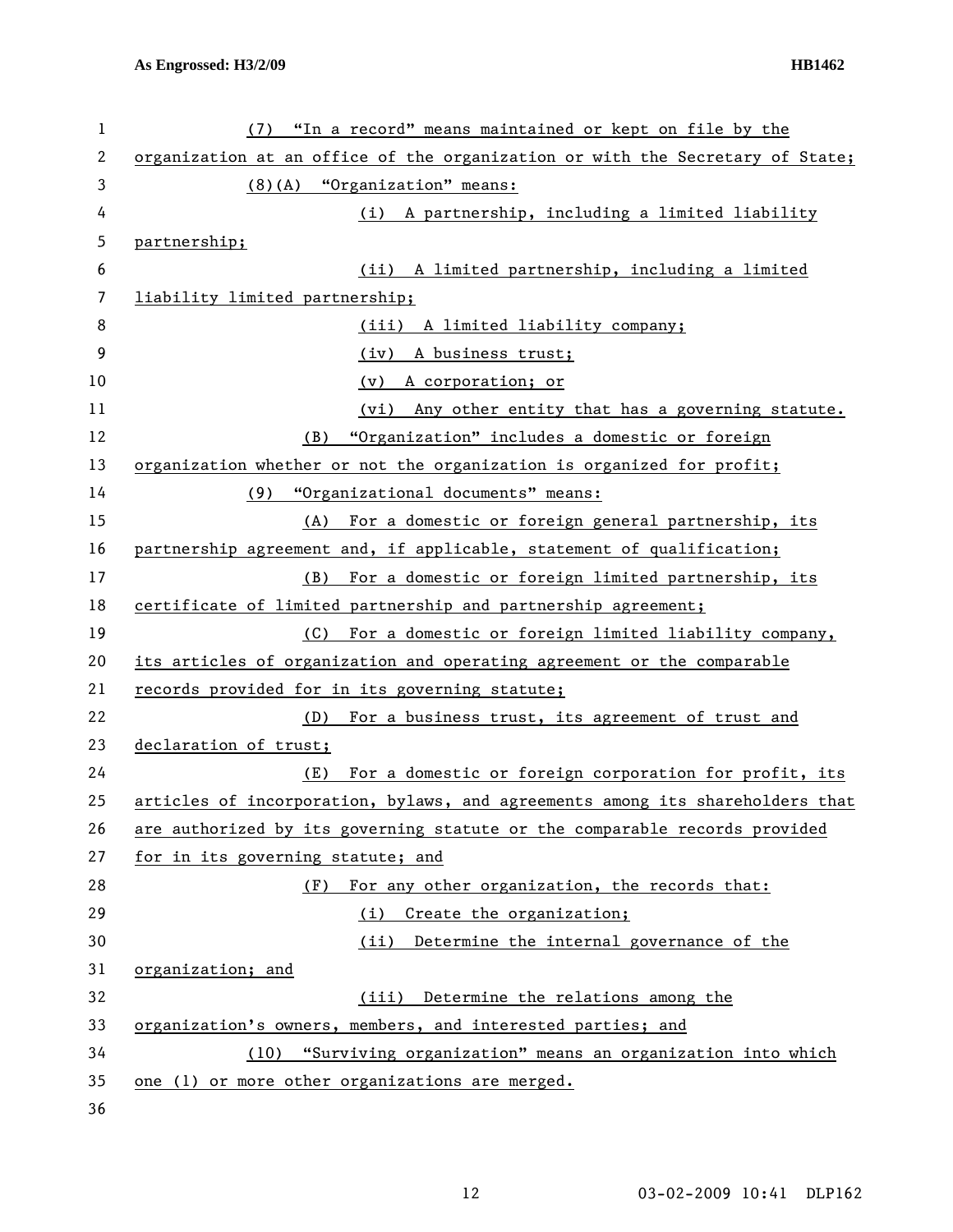| $\mathbf 1$ | $4-26-1002$ . Conversion.                                                     |
|-------------|-------------------------------------------------------------------------------|
| 2           | An organization other than a corporation may convert to a<br>(a)              |
| 3           | corporation, and a corporation may convert to another organization under this |
| 4           | section and $\S$ 4-26-1003 through 4-26-1005 and a plan of conversion if the: |
| 5           | (1) Other organization's governing statute authorizes the                     |
| 6           | conversion and is complied with; and                                          |
| 7           | (2) Conversion is not prohibited by the law of the jurisdiction               |
| 8           | that enacted the governing statute.                                           |
| 9           | (b) A plan of conversion must be in a record and must include the:            |
| 10          | Name and form of the organization before conversion;<br>(1)                   |
| 11          | Name and form of the organization after conversion;<br>(2)                    |
| 12          | Terms and conditions of the conversion, including the manner<br>(3)           |
| 13          | and basis for converting interests in the converting organization into any    |
| 14          | combination of money, interests in the converted organization, and other      |
| 15          | consideration; and                                                            |
| 16          | Organizational documents of the converted organization.<br>(4)                |
| 17          |                                                                               |
| 18          | 4-26-1003. Action on plan of conversion by converting corporation.            |
| 19          | (a) A plan of conversion may be approved if the:                              |
| 20          | Board of directors recommends the plan of conversion to the<br>(1)            |
| 21          | shareholders, unless the board of directors:                                  |
| 22          | Determines that because of a conflict of interest or<br>(A)                   |
| 23          | other special circumstances it should make no recommendation; and             |
| 24          | Communicates the basis for its determination at the<br>(B)                    |
| 25          | time the plan of conversion is submitted to the shareholders; and             |
| 26          | Shareholders approve the plan by the affirmative vote of the<br>(2)           |
| 27          | holders of at least two-thirds (2/3) of the outstanding shares entitled to    |
| 28          | vote.                                                                         |
| 29          | The board of directors may condition its submission of the<br>(b)             |
| 30          | proposed conversion on any basis.                                             |
| 31          | $(c)(1)$ The corporation shall notify each shareholder, whether or not        |
| 32          | entitled to vote, of the proposed shareholders' meeting:                      |
| 33          | Not less than twenty (20) days before the meeting; and<br>(A)                 |
| 34          | In the manner provided in § 4-26-703 for giving notice<br>(B)                 |
| 35          | of meetings of shareholders.                                                  |
| 36          | (2)<br>The notice shall:                                                      |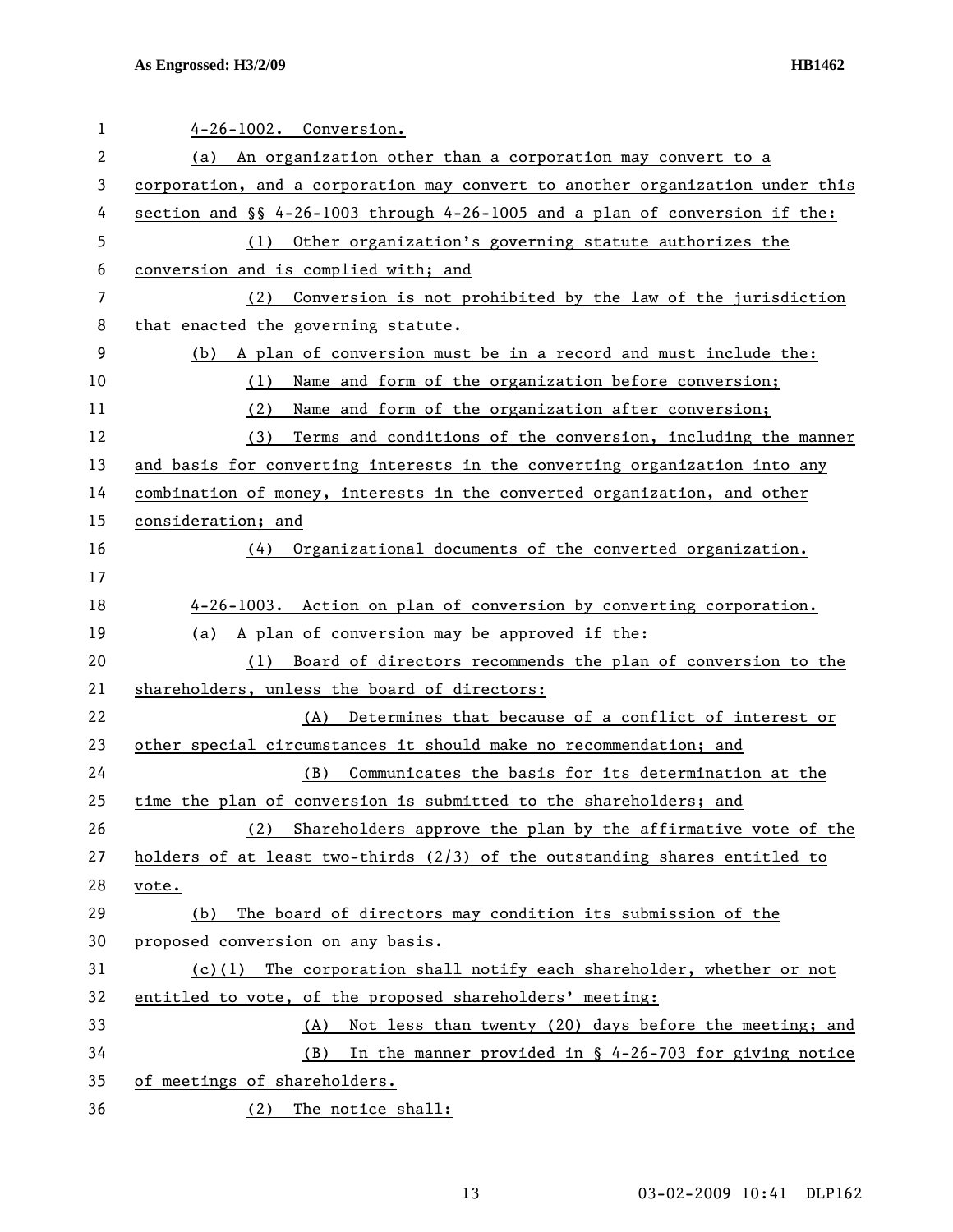| $\mathbf{1}$ | State that a purpose of the meeting is to consider the<br>(A)                             |
|--------------|-------------------------------------------------------------------------------------------|
| 2            | plan of conversion; and                                                                   |
| 3            | Contain or be accompanied by a copy or summary of the<br>(B)                              |
| 4            | plan.                                                                                     |
| 5            | (d) Unless this chapter, the articles of incorporation, or the board                      |
| 6            | of directors acting under subsection (b) of this section require a greater                |
| 7            | vote or a vote by voting groups, the plan of conversion to be authorized must             |
| 8            | be approved by each voting group entitled to vote separately on the plan by               |
| 9            | at least two-thirds $(2/3)$ of all the votes entitled to be cast on the plan by           |
| 10           | the voting group.                                                                         |
| 11           | (e) Subject to any contractual rights, until a conversion is filed                        |
| 12           | under $\frac{1}{2}$ 4-26-1004, a converting corporation may amend the plan or abandon the |
| 13           | planned conversion:                                                                       |
| 14           | (1) As provided in the plan; and                                                          |
| 15           | (2)<br>Except as prohibited by the plan, by the same consent                              |
| 16           | required to approve the plan.                                                             |
| 17           |                                                                                           |
| 18           | 4-26-1004. Filings required for conversion - Effective date.                              |
| 19           | $(a)(1)$ After a plan of conversion is approved a converting corporation                  |
| 20           | shall file articles of conversion with the Secretary of State.                            |
| 21           | The articles of conversion shall include:<br>(2)                                          |
| 22           | (A) A statement that the corporation has been converted                                   |
| 23           | into another organization;                                                                |
| 24           | The name and form of the converted organization and<br>(B)                                |
| 25           | the jurisdiction of its governing statute;                                                |
| 26           | The date the conversion is effective under the<br>(C)                                     |
| 27           | governing statute of the converted organization;                                          |
| 28           | (D) A statement that the conversion was approved as                                       |
| 29           | required by this chapter;                                                                 |
| 30           | (E) A statement that the conversion was approved as                                       |
| 31           | required by the governing statute of the converted organization;                          |
| 32           | $(F)$ A statement confirming that the converted organization                              |
| 33           | has filed a statement appointing an agent for service of process under $\oint$ 4-         |
| 34           | 20-112 if the converted organization is a foreign organization not authorized             |
| 35           | to transact business in this state; and                                                   |
| 36           | (G)(i) A copy of the plan of conversion; or                                               |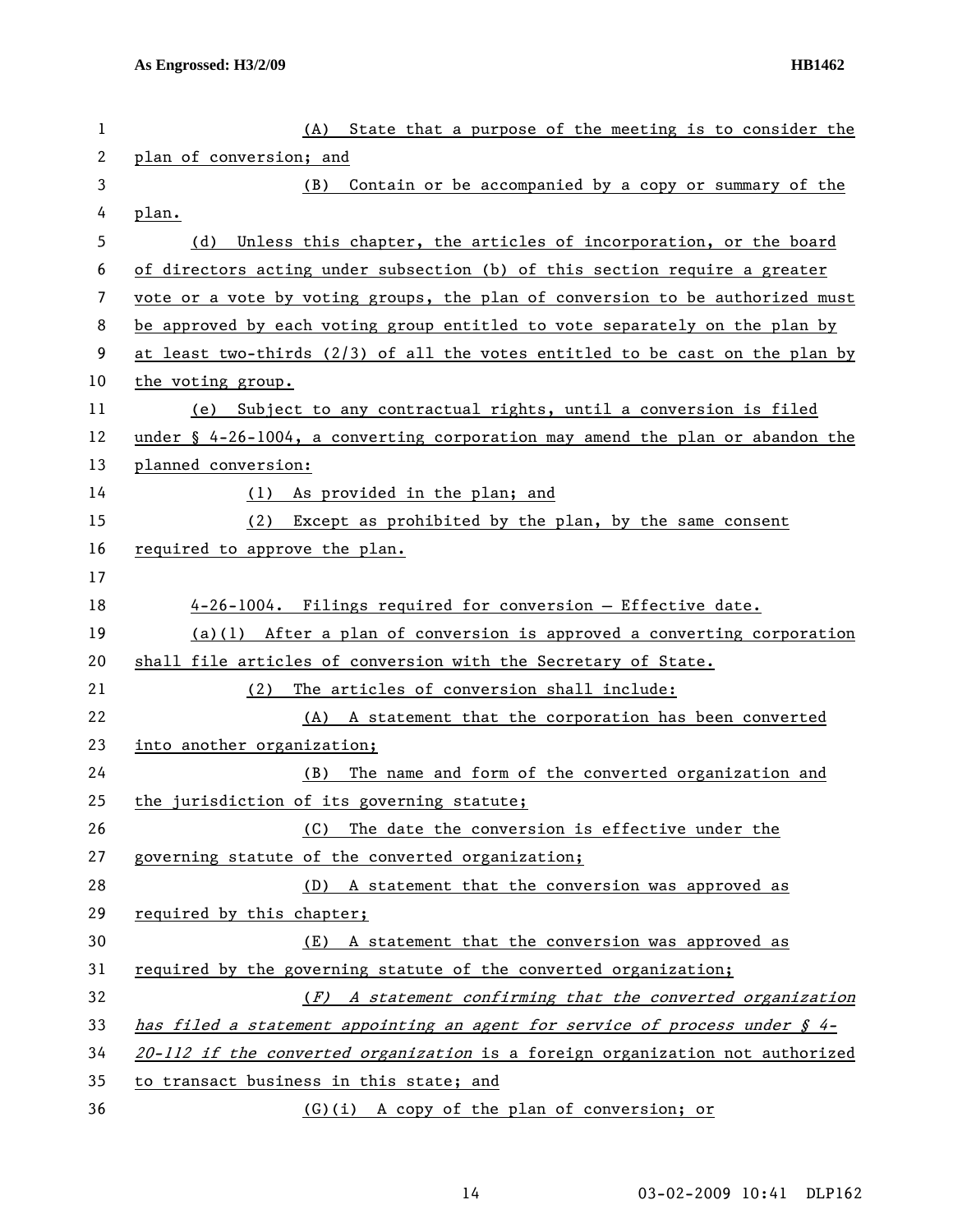| 1            | (ii) A statement that:                                                      |
|--------------|-----------------------------------------------------------------------------|
| $\mathbf{2}$ | Contains the address of an office of the<br>(a)                             |
| 3            | organization where the plan of conversion is on file; and                   |
| 4            | A copy of the plan of conversion will be<br>(b)                             |
| 5            | furnished by the converting corporation on request and without cost to any  |
| 6            | shareholder of the converting corporation.                                  |
| 7            | $(b)(1)$ If the converting organization is not a converting corporation,    |
| 8            | the converting organization shall file articles of incorporation with the   |
| 9            | Secretary of State.                                                         |
| 10           | The articles of incorporation shall include, in addition to<br>(2)          |
| 11           | the information required by $\frac{6}{5}$ 4-26-202:                         |
| 12           | (A) A statement that the corporation was converted from                     |
| 13           | another organization;                                                       |
| 14           | The name and form of the converting organization and<br>(B)                 |
| 15           | the jurisdiction of its governing statute; and                              |
| 16           | (C) A statement that the conversion was approved in a                       |
| 17           | manner that complied with the converting organization's governing statute.  |
| 18           | (c) A conversion becomes effective:                                         |
| 19           | If the converted organization is a corporation, when the<br>(1)             |
| 20           | articles of incorporation take effect; and                                  |
| 21           | If the converted organization is not a corporation, as<br>(2)               |
| 22           | provided by the governing statute of the converted organization.            |
| 23           |                                                                             |
| 24           | 4-26-1005. Effect of conversion.                                            |
| 25           | (a) An organization that has been converted under this subchapter is        |
| 26           | for all purposes the same entity that existed before the conversion.        |
| 27           | When a conversion takes effect:<br>(b)                                      |
| 28           | (1) All property owned by the converting organization remains               |
| 29           | vested in the converted organization;                                       |
| 30           | All debts, liabilities, and other obligations of the<br>(2)                 |
| 31           | converting organization continue as obligations of the converted            |
| 32           | organization;                                                               |
| 33           | (3) An action or proceeding pending by or against the converting            |
| 34           | organization may be continued as if the conversion had not occurred;        |
| 35           | Except as prohibited by other law, all of the rights,<br>(4)                |
| 36           | privileges, immunities, powers, and purposes of the converting organization |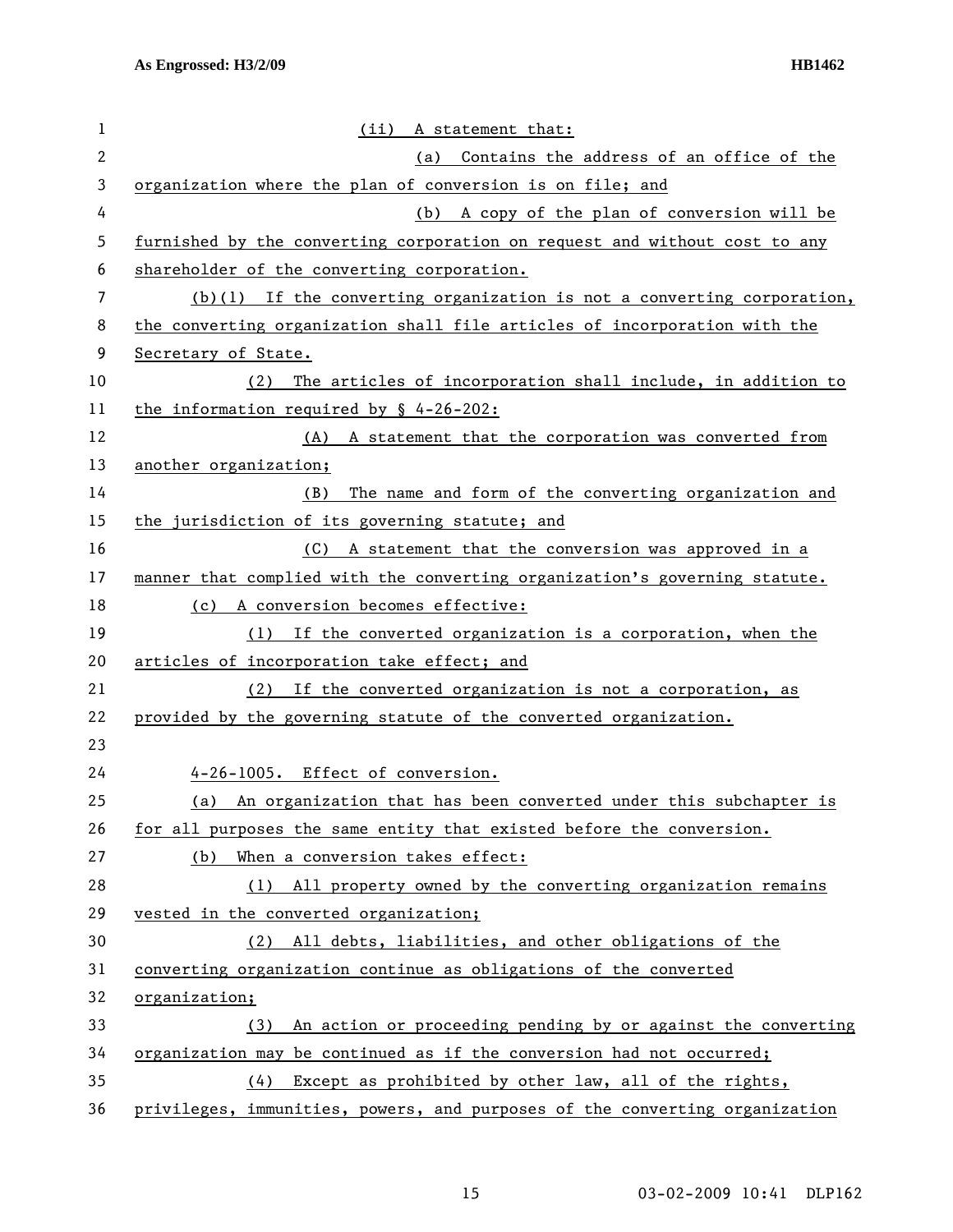| 1  | remain vested in the converted organization;                                 |
|----|------------------------------------------------------------------------------|
| 2  | Except as otherwise provided in the plan of conversion, the<br>(5)           |
| 3  | terms and conditions of the plan of conversion take effect; and              |
| 4  | (6) Except as otherwise agreed, the conversion does not dissolve             |
| 5  | a converting corporation under $\S$ 4-26-1101 et seq.                        |
| 6  | $(c)(1)$ A converted organization that is a foreign organization             |
| 7  | consents to the jurisdiction of the courts of this state to enforce any      |
| 8  | obligation owed by the converting corporation if before the conversion the   |
| 9  | converting corporation was subject to suit in this state on the obligation.  |
| 10 | (2) A converted organization that is a foreign organization and              |
| 11 | not authorized to transact business in this state may be served with process |
| 12 | under $\oint$ 4-20-113 if the converted organization:                        |
| 13 | (A) Fails to appoint an agent for service of process under                   |
| 14 | $$4-20-112;$                                                                 |
| 15 | No longer has an agent for service of process; or<br>(B)                     |
| 16 | (C) Has an agent for service of process that cannot with                     |
| 17 | reasonable diligence be served.                                              |
| 18 | $4-26-1006$ . Merger.                                                        |
| 19 | (a) A corporation may merge with one (1) or more other constituent           |
| 20 | organizations under this section and $\S$ 4-26-1007 through 4-26-1010 and a  |
| 21 | plan of merger if:                                                           |
| 22 | The governing statute of each of the other organizations<br>(1)              |
| 23 | authorizes the merger;                                                       |
| 24 | The merger is not prohibited by the law of a jurisdiction<br>(2)             |
| 25 | that enacted the governing statute; and                                      |
| 26 | Each of the other organizations complies with its governing<br>(3)           |
| 27 | statute in effecting the merger.                                             |
| 28 | (b) A plan of merger shall be in a record and shall include:                 |
| 29 | The name and form of each constituent organization;<br>(1)                   |
| 30 | The name and form of the surviving organization;<br>(2)                      |
| 31 | The terms and conditions of the merger, including the manner<br>(3)          |
| 32 | and basis for converting the interests in each constituent organization into |
| 33 | any combination of money, interests in the surviving organization, and other |
| 34 | consideration; and                                                           |
| 35 | Any amendments to be made by the merger to the surviving<br>(4)              |
| 36 | organization's organizational documents.                                     |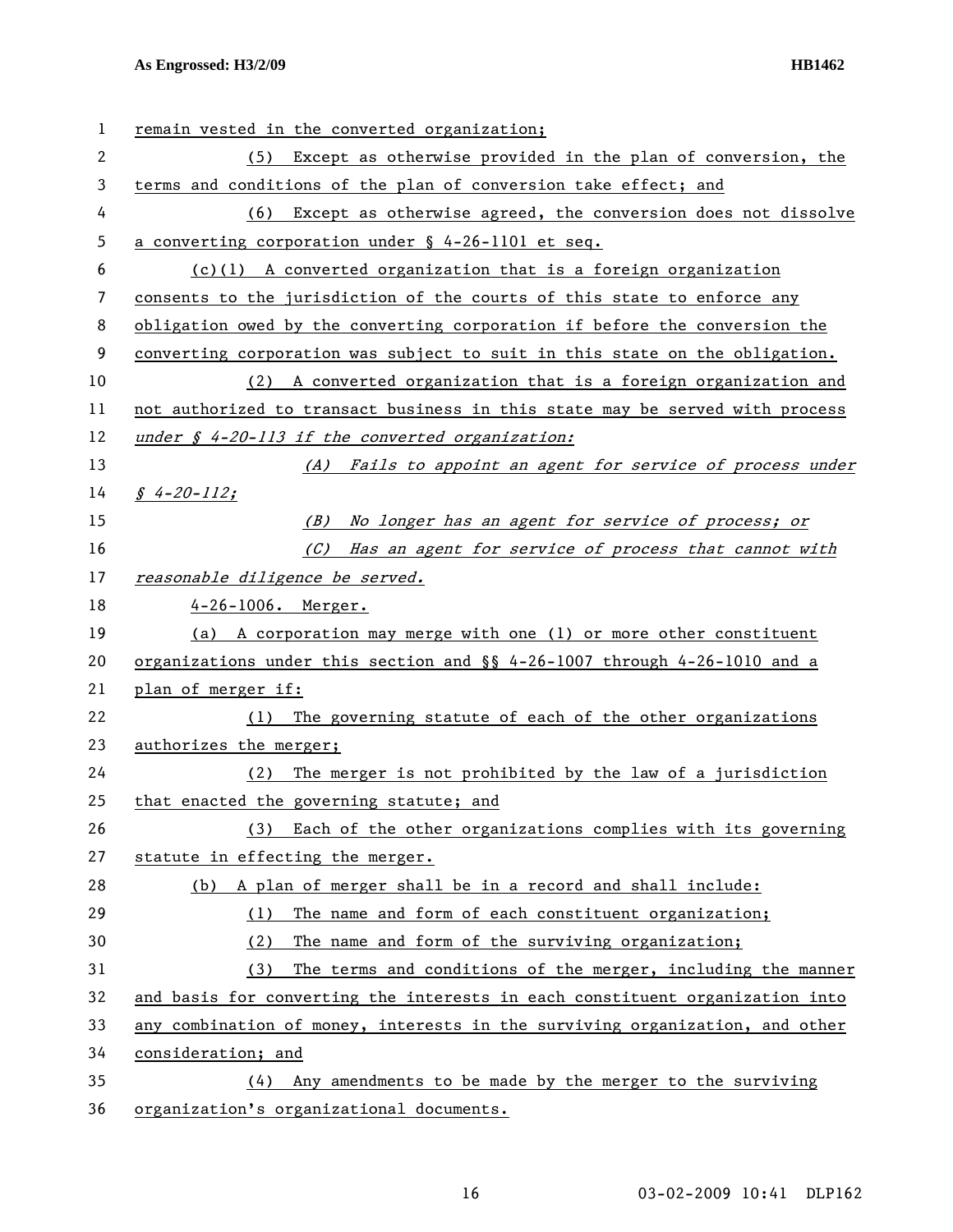| 1            |                                                                                |
|--------------|--------------------------------------------------------------------------------|
| $\mathbf{2}$ | 4-26-1007. Action on plan of merger by constituent corporation.                |
| 3            | (a) Except as provided in subsection (g) of this section and after             |
| 4            | adopting a plan of merger, the board of directors of each corporation which    |
| 5            | is a party to the merger shall submit the plan of merger for approval by its   |
| 6            | shareholders.                                                                  |
| 7            | (b) A plan of merger may be approved if the:                                   |
| 8            | Board of directors recommends the plan of merger to the<br>(1)                 |
| 9            | shareholders, unless the board of directors:                                   |
| 10           | Determines that because of a conflict of interest or<br>(A)                    |
| 11           | other special circumstances it should make no recommendation; and              |
| 12           | Communicates the basis for its determination at the<br>(B)                     |
| 13           | time the plan of merger is submitted to the shareholders; and                  |
| 14           | The shareholders entitled to vote approve the plan.<br>(2)                     |
| 15           | The board of directors may condition its submission of the<br>(c)              |
| 16           | proposed merger on any basis.                                                  |
| 17           | $(d)(1)$ The corporation shall notify each shareholder, whether or not         |
| 18           | entitled to vote, of the proposed shareholders' meeting:                       |
| 19           | Not less than twenty (20) days before the meeting; and<br>(A)                  |
| 20           | In the manner provided in $\S$ 4-26-703 for giving notice<br>(B)               |
| 21           | of meetings of shareholders.                                                   |
| 22           | The notice shall:<br>(2)                                                       |
| 23           | State that a purpose of the meeting is to consider the<br>(A)                  |
| 24           | plan of merger; and                                                            |
| 25           | Contain or be accompanied by a copy or summary of the<br>(B)                   |
| 26           | plan.                                                                          |
| 27           | Unless this chapter, the articles of incorporation, or the board<br>(e)        |
| 28           | of directors acting under subsection (c) of this section require a greater     |
| 29           | vote or a vote by voting groups, the plan of merger to be authorized must be   |
| 30           | approved by the affirmative vote of the holders of at least two-thirds $(2/3)$ |
| 31           | of the outstanding shares entitled to vote, and if by voting group, by each    |
| 32           | voting group entitled to vote separately on the plan by at least two-thirds    |
| 33           | $(2/3)$ of all the votes entitled to be cast on the plan by the voting group.  |
| 34           | (f)<br>Separate voting by voting groups is required on a plan of merger        |
| 35           | if the plan contains a provision that, if contained in a proposed amendment    |
| 36           | to the articles of incorporation, would require action by one (1) or more      |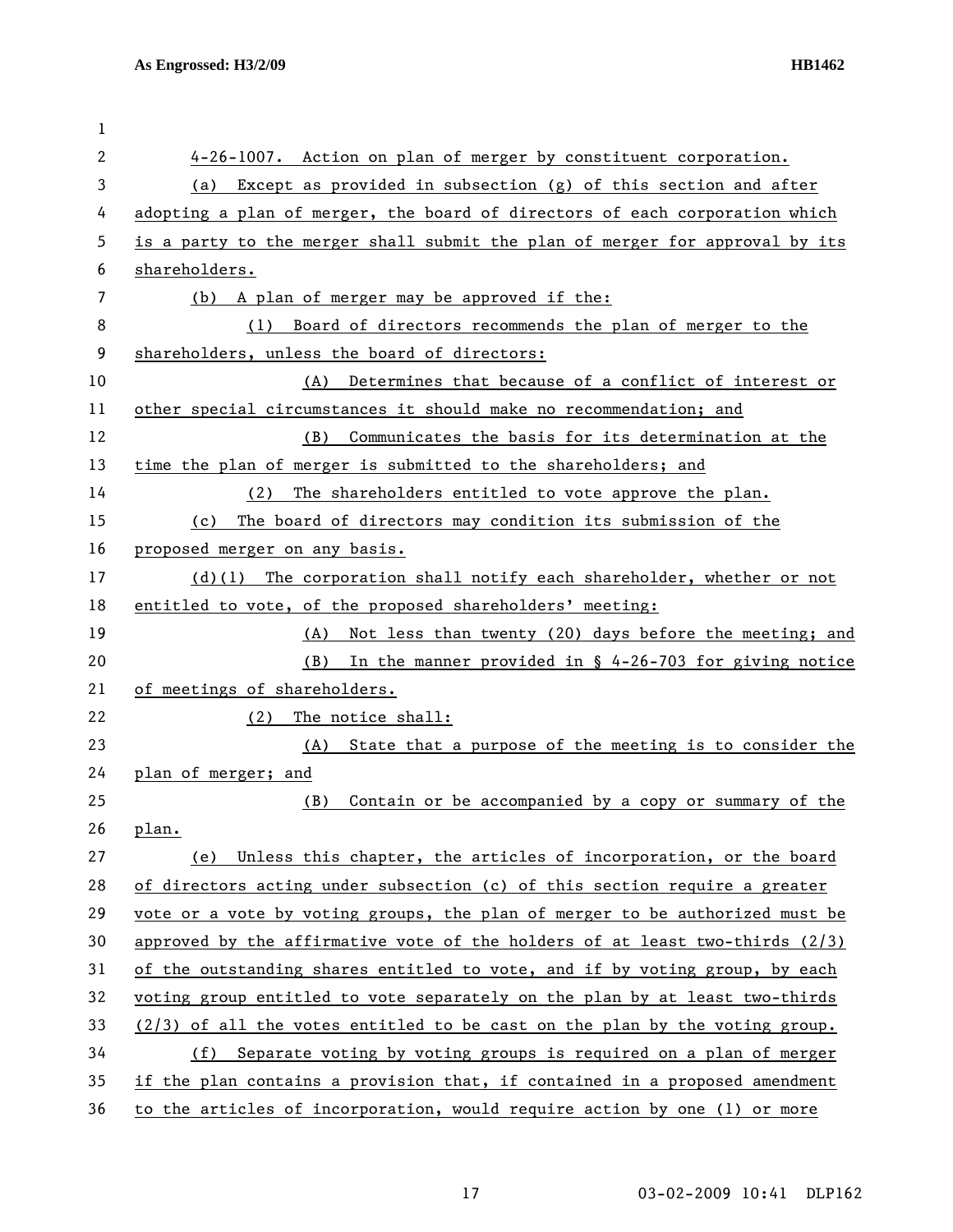| 1  | separate voting groups on the proposed amendment under $\S$ 4-26-303.         |
|----|-------------------------------------------------------------------------------|
| 2  | (g) Action by the shareholders of the surviving corporation on a plan         |
| 3  | of merger is not required if:                                                 |
| 4  | The articles of incorporation of the surviving corporation<br>(1)             |
| 5  | will not differ except for amendments enumerated in $\S$ 4-26-307 from its    |
| 6  | articles before the merger;                                                   |
| 7  | (2) Each shareholder of the surviving corporation whose shares                |
| 8  | were outstanding immediately before the effective date of the merger will     |
| 9  | hold the same number of shares or the interest comparable to shares in an     |
| 10 | entity other than a corporation, with identical designations, preferences,    |
| 11 | limitations, and relative rights, immediately after the merger;               |
| 12 | The number of voting shares outstanding immediately after<br>(3)              |
| 13 | the merger plus the number of voting shares issuable as a result of the       |
| 14 | merger either by the conversion of securities issued pursuant to the merger   |
| 15 | or the exercise of rights and warrants issued pursuant to the merger, will    |
| 16 | not exceed by more than twenty percent (20%) the total number of voting       |
| 17 | shares of the surviving corporation outstanding immediately before the        |
| 18 | merger; and                                                                   |
| 19 | (4)<br>The number of participating shares outstanding immediately             |
| 20 | after the merger plus the number of participating shares issuable as a result |
| 21 | of the merger either by the conversion of securities issued pursuant to the   |
| 22 | merger or the exercise of rights and warrants issued pursuant to the merger,  |
| 23 | will not exceed by more than twenty percent (20%) the total number of         |
| 24 | participating shares outstanding immediately before the merger.               |
| 25 | As used in subsection (g) of this section:<br>(h)                             |
| 26 | (1) "Participating shares" means shares that entitle their                    |
| 27 | holders to participate without limitation in distributions; and               |
| 28 | (2) "Voting shares" means shares that entitle their holders to                |
| 29 | vote unconditionally in elections of directors.                               |
| 30 | (i) Subject to any contractual rights, at any time before articles of         |
| 31 | merger are filed the planned merger may be abandoned without further          |
| 32 | shareholder action in accordance with the procedure set forth in the plan of  |
| 33 | merger or, if none is set forth, in the manner determined by the board of     |
| 34 |                                                                               |
|    | directors.                                                                    |
| 35 |                                                                               |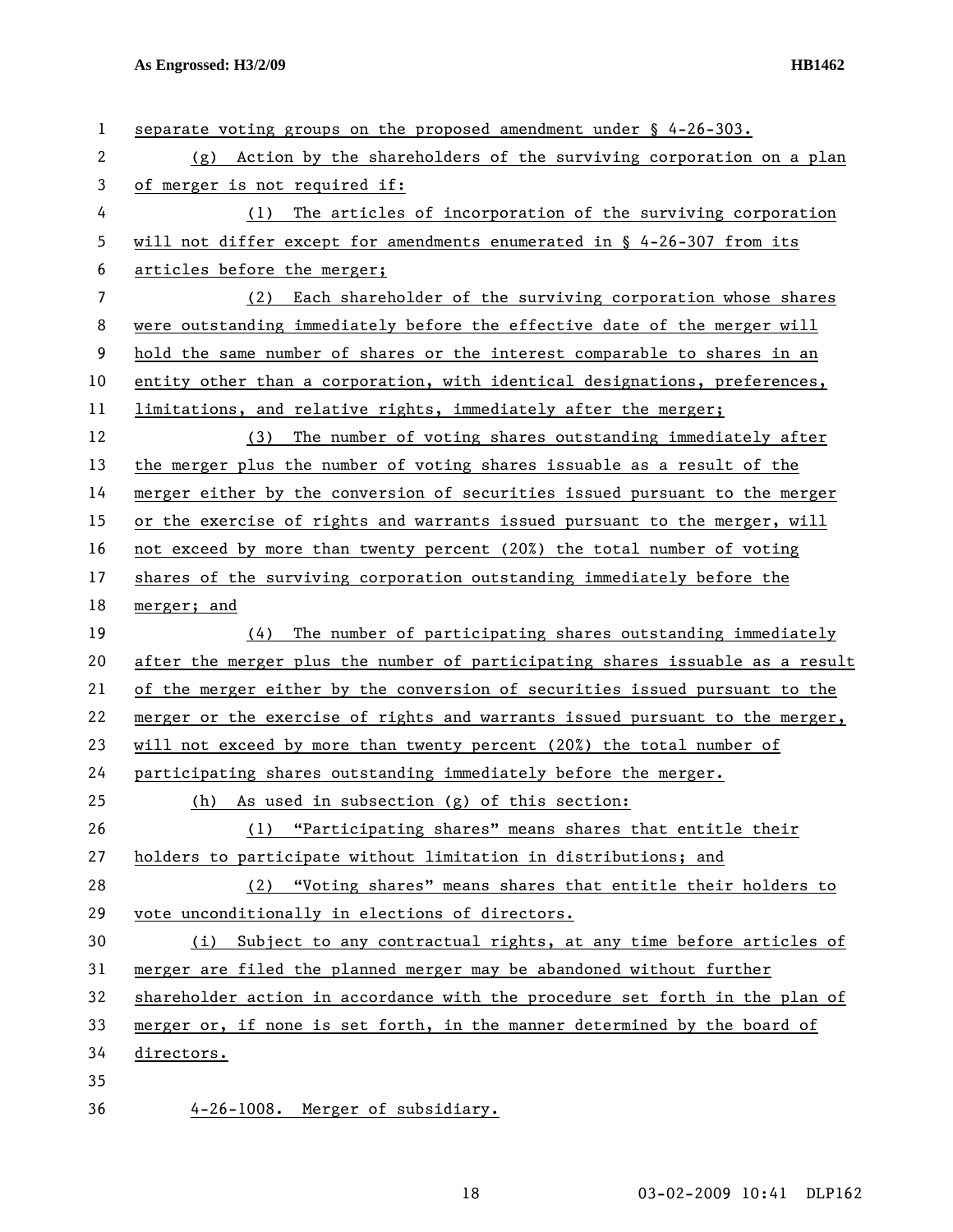| 1  | A parent corporation owning at least ninety percent (90%) of the<br>(a)      |
|----|------------------------------------------------------------------------------|
| 2  | outstanding shares of each class of a subsidiary corporation may merge the   |
| 3  | subsidiary corporation into itself without approval of the shareholders of   |
| 4  | the parent corporation or subsidiary corporation.                            |
| 5  | The board of directors of the parent corporation shall adopt a<br>(b)        |
| 6  | plan of merger that sets forth:                                              |
| 7  | (1) The names of the parent corporation and the subsidiary                   |
| 8  | corporation; and                                                             |
| 9  | The manner and basis of converting the shares of the<br>(2)                  |
| 10 | subsidiary corporation into:                                                 |
| 11 | Shares, obligations, or other securities of the parent<br>(A)                |
| 12 | corporation or any other corporation; or                                     |
| 13 | (B)<br>Cash or other property.                                               |
| 14 | The parent corporation shall mail a copy or summary of the plan of<br>(c)    |
| 15 | merger to each shareholder of the subsidiary corporation who does not waive  |
| 16 | the mailing requirement in writing.                                          |
| 17 | (d) The parent corporation may not deliver articles of merger to the         |
| 18 | Secretary of State for filing until at least thirty (30) days after the date |
| 19 | the parent corporation mailed a copy of the plan of merger to each           |
| 20 | shareholder of the subsidiary corporation who did not waive the mailing      |
| 21 | requirement.                                                                 |
| 22 | Articles of merger under this section may not contain amendments<br>(e)      |
| 23 | to the articles of incorporation of the parent corporation except for        |
| 24 | amendments enumerated in $\frac{1}{2}$ 4-26-307.                             |
| 25 |                                                                              |
| 26 | 4-26-1009. Filings required for merger - Effective date.                     |
| 27 | After each constituent organization has approved a merger,<br>(a)            |
| 28 | articles of merger must be signed by an authorized representative of each    |
| 29 | constituent organization.                                                    |
| 30 | The articles of merger shall include:<br>(b)                                 |
| 31 | The name and form of each constituent organization and the<br>(1)            |
| 32 | jurisdiction of its governing statute;                                       |
| 33 | The name and form of the surviving organization and the<br>(2)               |
| 34 | jurisdiction of its governing statute;                                       |
| 35 | The date the merger is effective under the governing statute<br>(3)          |
| 36 | of the surviving organization;                                               |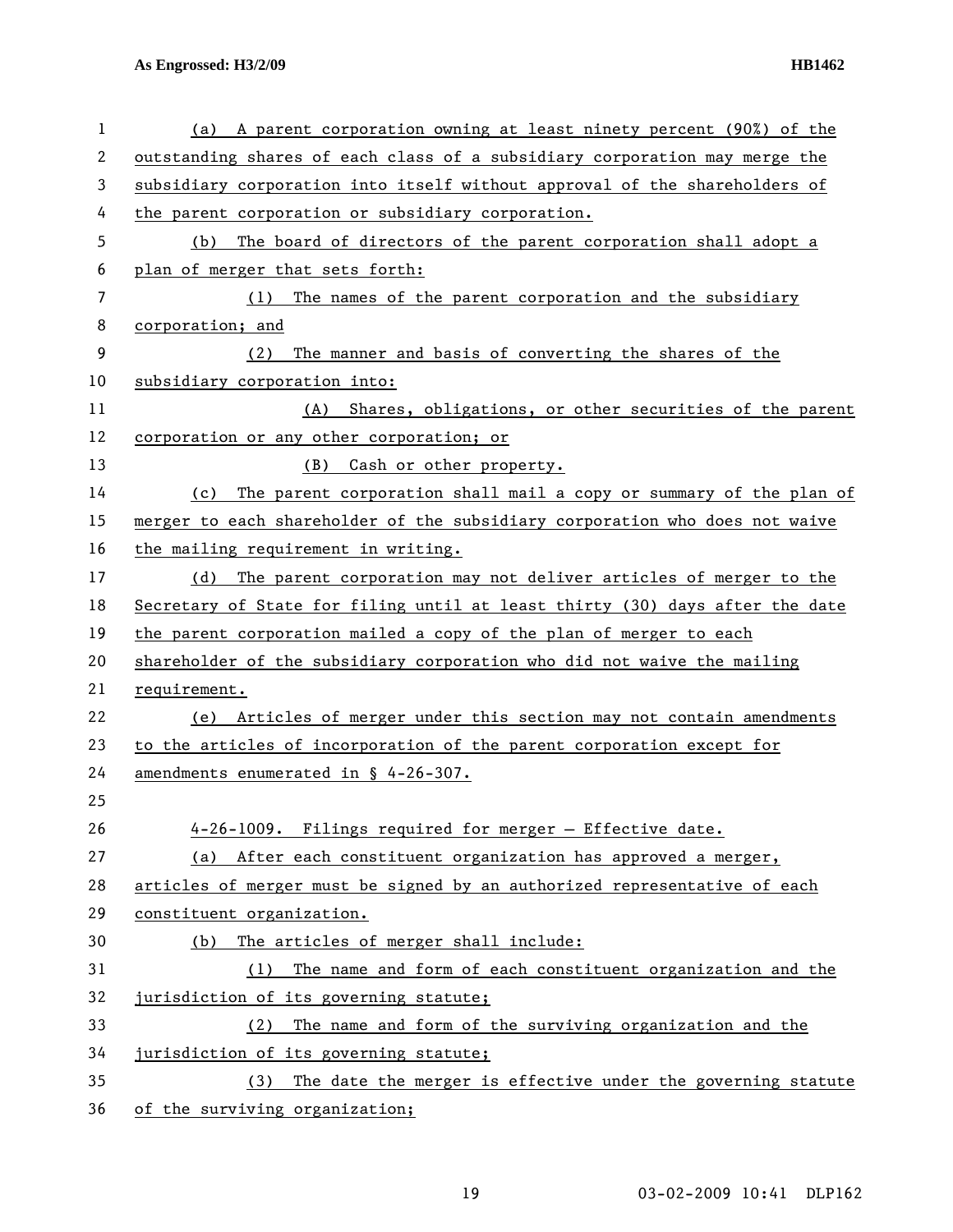| 1  | Any amendments provided for in the plan of merger for the<br>(4)              |
|----|-------------------------------------------------------------------------------|
| 2  | organizational document of the surviving organization;                        |
| 3  | (5) A statement as to each constituent organization that the                  |
| 4  | merger was approved as required by the organization's governing statute;      |
| 5  | (6) A statement confirming that the surviving organization has                |
| 6  | filed a statement appointing an agent for service of process under § 4-20-112 |
| 7  | if the surviving organization is a foreign organization not authorized to     |
| 8  | transact business in this state; and                                          |
| 9  | (7)(A) A copy of the plan of merger; or                                       |
| 10 | (B) A statement that:                                                         |
| 11 | (i) Contains the address of an office of the                                  |
| 12 | surviving organization where the plan of merger is on file; and               |
| 13 | (ii) A copy of the plan of merger will be furnished                           |
| 14 | by the surviving organization on request and without cost to any shareholder, |
| 15 | member, partner, or other owner of any constituent organization; and          |
| 16 | (8) Any additional information required by the governing statute              |
| 17 | of any constituent organization.                                              |
| 18 | Each constituent organization shall deliver the articles of merger<br>(c)     |
| 19 | for filing in the office of the Secretary of State.                           |
| 20 | A merger becomes effective under this subchapter:<br>(d)                      |
| 21 | (1) If the surviving organization is a corporation, upon the                  |
| 22 | later of:                                                                     |
| 23 | Compliance with subsection (c) of this section; or<br>(A)                     |
| 24 | The date specified in the articles of merger; or<br>(B)                       |
| 25 | (2)<br>If the surviving organization is not a corporation, as                 |
| 26 | provided by the governing statute of the surviving organization.              |
| 27 |                                                                               |
| 28 | 4-26-1010. Effect of merger.                                                  |
| 29 | When a merger becomes effective:<br>(a)                                       |
| 30 | The surviving organization continues or comes into<br>(1)                     |
| 31 | existence;                                                                    |
| 32 | Each constituent organization that merges into the surviving<br>(2)           |
| 33 | organization ceases to exist as a separate entity;                            |
| 34 | (3) All property owned by each constituent organization that                  |
| 35 | ceases to exist vests in the surviving organization;                          |
| 36 | (4) All debts, liabilities, and other obligations of each                     |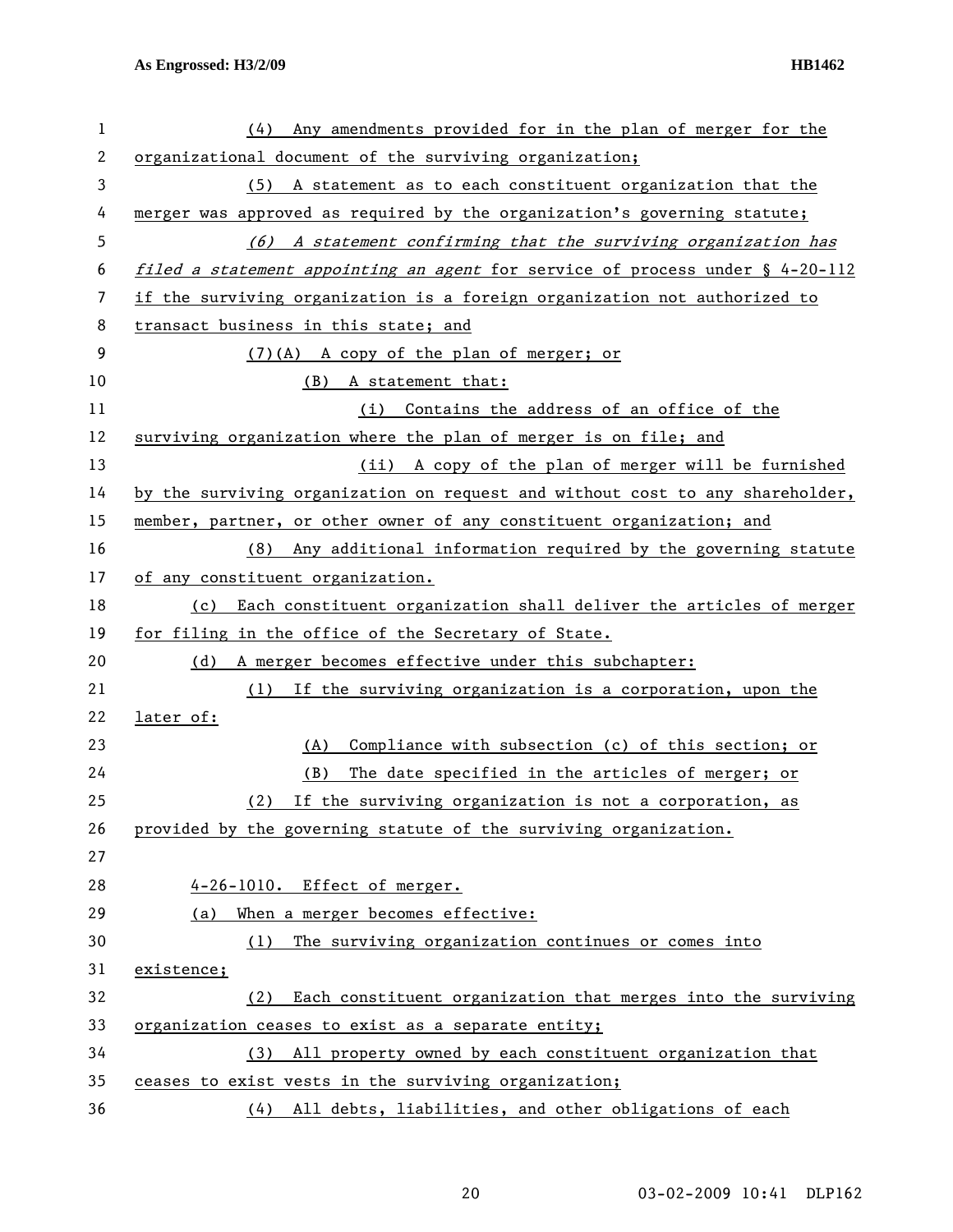| 1  | constituent organization that ceases to exist continue as obligations of the  |
|----|-------------------------------------------------------------------------------|
| 2  | surviving organization;                                                       |
| 3  | (5) An action or proceeding pending by or against a constituent               |
| 4  | organization that ceases to exist may continue as if the merger had not       |
| 5  | occurred;                                                                     |
| 6  | Except as prohibited by other law, all of the rights,<br>(6)                  |
| 7  | privileges, immunities, powers, and purposes of each constituent organization |
| 8  | that ceases to exist vest in the surviving organization;                      |
| 9  | (7) Except as otherwise provided in the plan of merger, the                   |
| 10 | terms and conditions of the plan of merger take effect;                       |
| 11 | (8) Except as otherwise agreed, if a constituent corporation                  |
| 12 | ceases to exist, the merger does not dissolve the corporation for purposes of |
| 13 | $$4-26-1101$ et seq.; and                                                     |
| 14 | (9) Any amendments provided for in the articles of merger for                 |
| 15 | the organizational documents of the surviving organization become effective.  |
| 16 | $(b)(1)$ A surviving organization that is a foreign organization              |
| 17 | consents to the jurisdiction of the courts of this state to enforce any       |
| 18 | obligation owed by a constituent organization if before the merger the        |
| 19 | constituent organization was subject to suit in this state on the obligation. |
| 20 | (2) A surviving organization that is a foreign organization and               |
| 21 | not authorized to transact business in this state may be served with process  |
| 22 | under § 4-20-113 if the surviving organization:                               |
| 23 | (A) Fails to appoint an agent for service of process under                    |
| 24 | $$4-20-112;$                                                                  |
| 25 | (B) No longer has an agent for service of process; or                         |
| 26 | (C) Has an agent for service of process that cannot with                      |
| 27 | reasonable diligence be served.                                               |
| 28 |                                                                               |
| 29 | 4-26-1011. Rights of dissenting shareholders.                                 |
| 30 | (a) If a conversion or merger is effected under this subchapter, the          |
| 31 | surviving or new organization shall pay to a shareholder of a corporation     |
| 32 | that is a party to the conversion or merger the fair value of the             |
| 33 | shareholder's shares, upon surrender of his or her certificate or             |
| 34 | certificates representing the shares, if the shareholder:                     |
| 35 | Files with the corporation before or at the meeting of<br>(1)                 |
| 36 | shareholders at which the plan of conversion or merger is submitted to a      |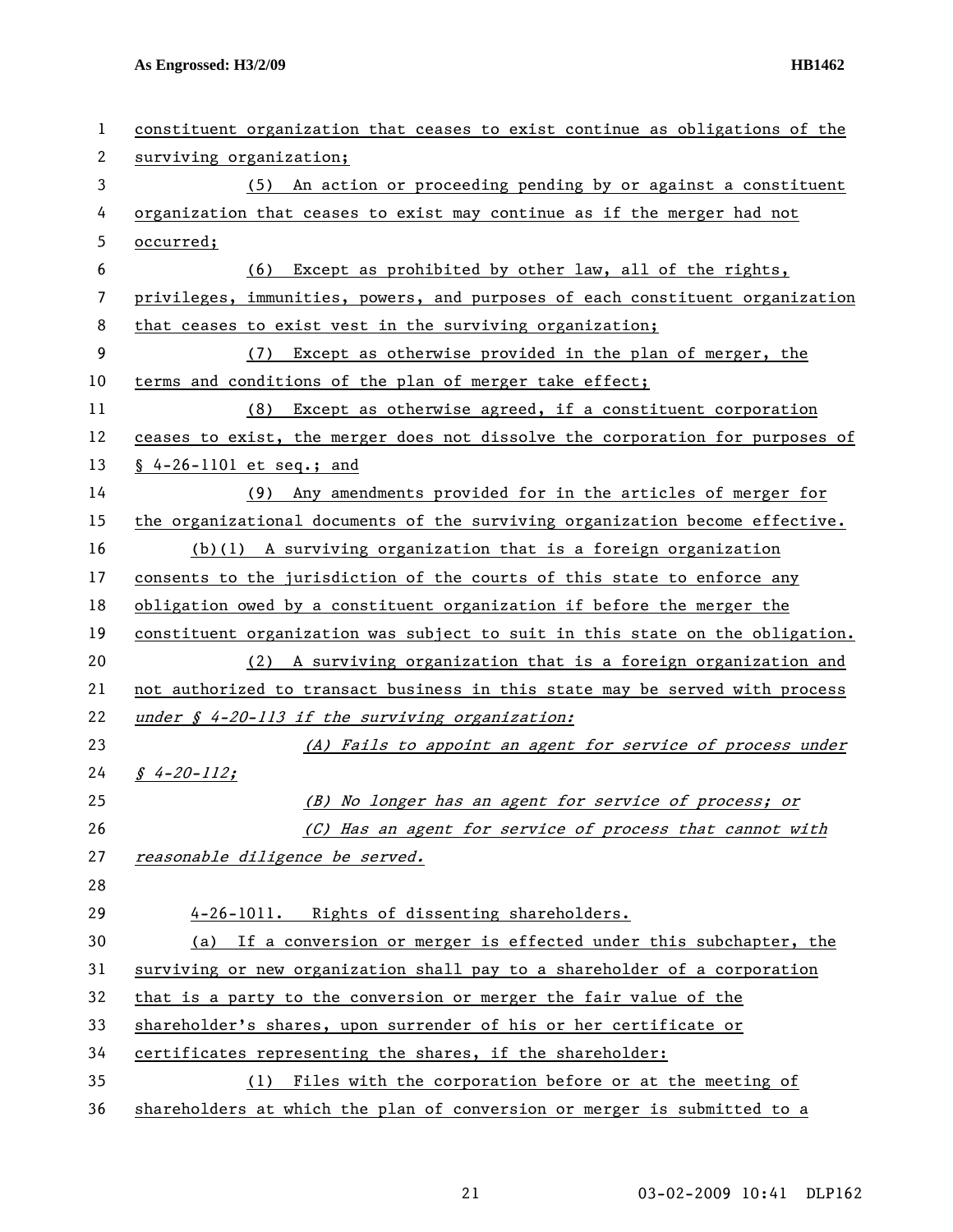| 1              | vote, a written objection to the plan of conversion or merger;                |
|----------------|-------------------------------------------------------------------------------|
| $\overline{2}$ | (2) Does not vote in favor of the plan of conversion or merger;               |
| 3              | and                                                                           |
| 4              | Within ten (10) days after the date on which the vote was<br>(3)              |
| 5              | taken makes written demand on the surviving or new domestic or foreign        |
| 6              | organization for payment of the fair value of his or her shares as of the day |
| 7              | before the date on which the vote was taken approving the conversion or       |
| 8              | merger.                                                                       |
| 9              | The demand shall state the number and class of the shares owned by<br>(b)     |
| 10             | the dissenting shareholder.                                                   |
| 11             | A shareholder failing to make demand within the ten-day period<br>(c)         |
| 12             | shall be bound by the terms of the conversion or merger.                      |
| 13             | Within ten (10) days after the conversion or merger is effected,<br>(d)       |
| 14             | the surviving or new organization shall give notice to each dissenting        |
| 15             | shareholder who has made demand under this section for the payment of the     |
| 16             | fair value of his or her shares.                                              |
| 17             | (e)(1) If within thirty (30) days after the date on which the                 |
| 18             | conversion or merger was effected the value of the shares is agreed upon by   |
| 19             | the dissenting shareholder and the surviving or new organization, payment     |
| 20             | shall be made within ninety (90) days after the date on which the conversion  |
| 21             | or merger was effected upon the surrender of the shareholder's certificate or |
| 22             | certificates representing the shares.                                         |
| 23             | Upon payment of the agreed value the dissenting shareholder<br>(2)            |
| 24             | shall cease to have any interest in the shares or in the corporation.         |
| 25             | $(f)(1)(A)$ If within the period of thirty (30) days the shareholder and      |
| 26             | the surviving or new organization do not agree to the value of the dissenting |
| 27             | shareholder's shares, then the dissenting shareholder within sixty (60) days  |
| 28             | after the expiration of the thirty-day period may file a petition for a       |
| 29             | finding and determination of the fair value of the shares and shall be        |
| 30             | entitled to judgment against the surviving or new organization for the amount |
| 31             | of the fair value as of the day before to the date on which the vote was      |
| 32             | taken approving such conversion or merger, together with interest thereon to  |
| 33             | the date of the judgment.                                                     |
| 34             | The petition shall be filed:<br>(B)                                           |
| 35             | (i) In the circuit court of the county in which the                           |
| 36             | registered office of the surviving organization is located if the surviving   |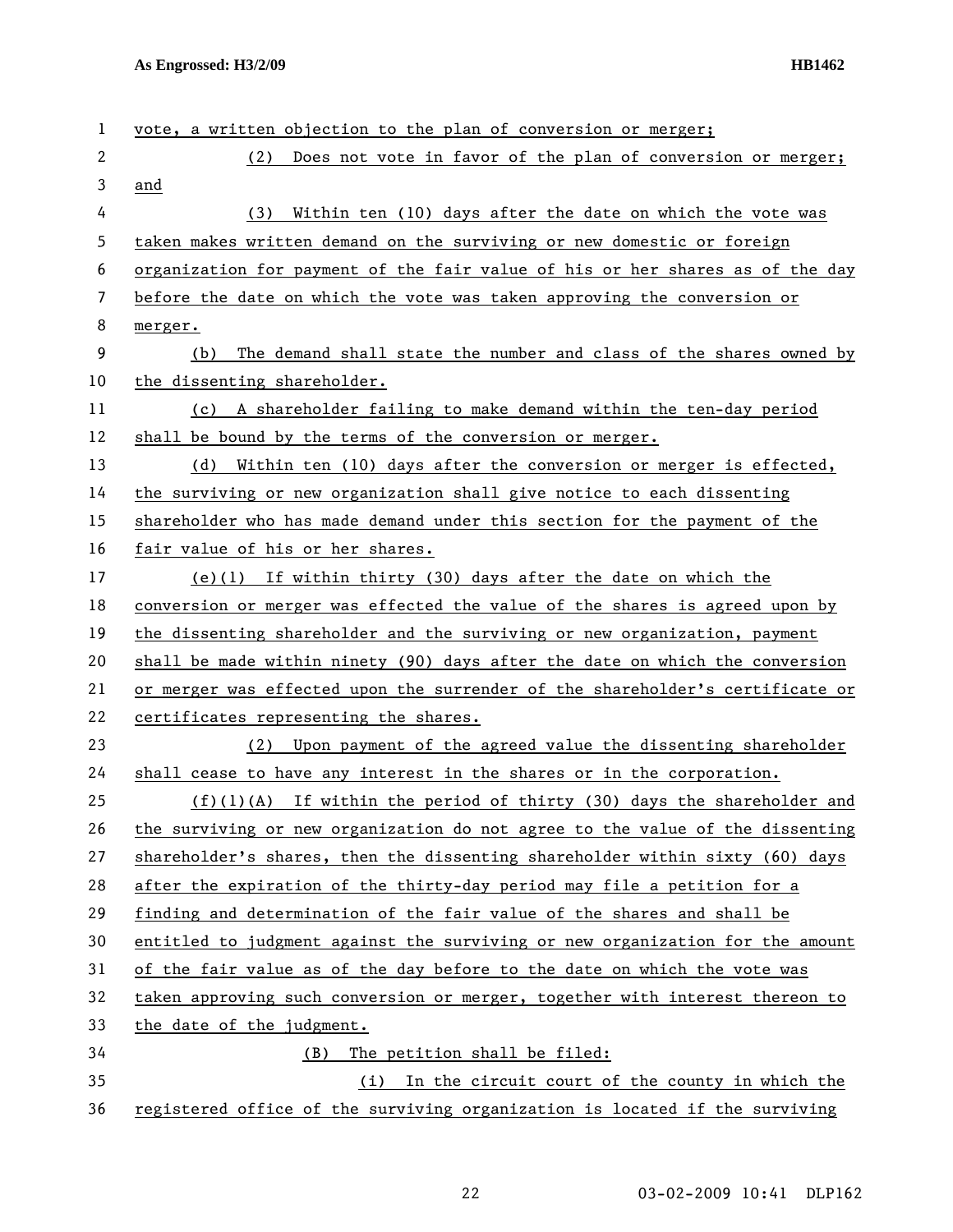| 1              | organization is a domestic organization; or                                   |
|----------------|-------------------------------------------------------------------------------|
| $\overline{c}$ | (ii) In the Pulaski County Circuit Court if the                               |
| 3              | surviving organization is a foreign organization.                             |
| 4              | The judgment shall be payable only upon and simultaneously<br>(2)             |
| 5              | with the surrender to the surviving or new organization of the certificate or |
| 6              | certificates representing the shares.                                         |
| 7              | Upon payment of the judgment the dissenting shareholder<br>(3)                |
| 8              | shall cease to have any interest in the shares or in the surviving or new     |
| 9              | organization.                                                                 |
| 10             | If a dissenting shareholder does not file a petition within<br>(4)            |
| 11             | the time allowed by this section, the dissenting shareholder and all persons  |
| 12             | claiming under the dissenting shareholder are bound by the terms of the       |
| 13             | conversion or merger.                                                         |
| 14             | Shares acquired by the surviving or new organization in payment of<br>(g)     |
| 15             | the agreed value of the shares or a judgment under this section may be held   |
| 16             | and disposed of by the organization as in the case of other treasury shares.  |
| 17             | This section does not apply to a conversion or merger if on the<br>(h)        |
| 18             | date of filing the articles of conversion or merger, the surviving            |
| 19             | organization is the owner of all outstanding shares of the other domestic or  |
| 20             | foreign organizations that are parties to the conversion or merger.           |
| 21             |                                                                               |
| 22             | 4-26-1012. Chapter not exclusive.                                             |
| 23             | This chapter does not preclude an organization from being converted or        |
| 24             | merged under other law.                                                       |
| 25             |                                                                               |
| 26             | SECTION 2. Arkansas Code Title 4, Chapter 27, Subchapter 11 is amended        |
| 27             | to read as follows:                                                           |
| 28             |                                                                               |
| 29             | SUBCHAPTER 11 - Conversion and Merger.                                        |
| 30             | $4 - 27 - 1101$ . Merger.                                                     |
| 31             | $(a)$ One (1) or more corporations may merge into another corporation if      |
| 32             | the board of directors of each corporation adopts and its shareholders (if    |
| 33             | required by $\frac{1}{2}$ 4-27-1103) approve a plan of merger.                |
| 34             | (b) The plan of merger must set forth:                                        |
| 35             | (1) the name of each corporation planning to merge and the name               |
| 36             | of the surviving corporation into which each other corporation plans to       |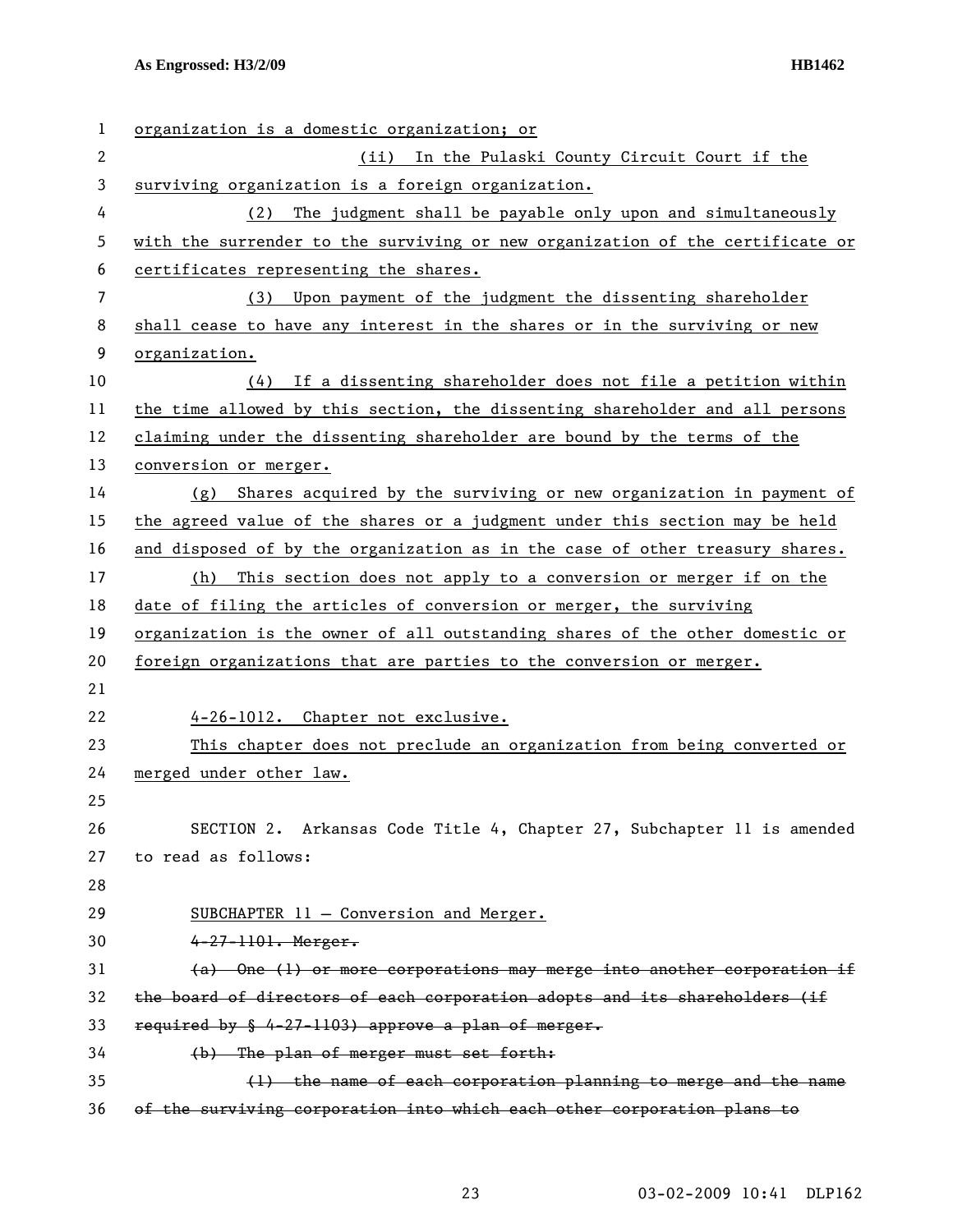| 1  | merge;                                                                        |
|----|-------------------------------------------------------------------------------|
| 2  | (2) the terms and conditions of the merger; and                               |
| 3  | (3) the manner and basis of converting the shares of each                     |
| 4  | corporation into shares, obligations, or other securities of the surviving or |
| 5  | any other corporation or into cash or other property in whole or in part.     |
| 6  | (e) The plan of merger may set forth:                                         |
| 7  | (1) amendments to the articles of incorporation of the surviving              |
| 8  | corporation; and                                                              |
| 9  | (2) other provisions relating to the merger.                                  |
| 10 |                                                                               |
| 11 | 4-27-1102. Share exchange.                                                    |
| 12 | (a) A corporation may acquire all of the outstanding shares of one (1)        |
| 13 | or more classes or series of another corporation if the board of directors of |
| 14 | each corporation adopts and its shareholders (if required by § 4-27-1103)     |
| 15 | approve the exchange.                                                         |
| 16 | (b) The plan of exchange must set forth:                                      |
| 17 | (1) the name of the corporation whose shares will be acquired                 |
| 18 | and the name of the acquiring corporation;                                    |
| 19 | $(2)$ the terms and conditions of the exchange;                               |
| 20 | (3) the manner and basis of exchanging the shares to be acquired              |
| 21 | for shares, obligations, or other securities of the acquiring or any other    |
| 22 | corporation or for cash or other property in whole or in part.                |
| 23 | (e) The plan of exchange may set forth other provisions relating to           |
| 24 | the exchange.                                                                 |
| 25 | (d) This section does not limit the power of a corporation to acquire         |
| 26 | all or part of the shares of one (1) or more classes or series of another     |
| 27 | corporation through a voluntary exchange or otherwise.                        |
| 28 |                                                                               |
| 29 | 4-27-1103. Action on plan.                                                    |
| 30 | (a) After adopting a plan of merger or share exchange, the board of           |
| 31 | directors of each corporation party to the merger, and the board of directors |
| 32 | of the corporation whose shares will be acquired in the share exchange, shall |
| 33 | submit the plan of merger (except as provided in subsection (g) of this       |
| 34 | section) or share exchange for approval by its shareholders.                  |
| 35 | (b) For a plan of merger or share exchange to be approved:                    |
| 36 | (1) the board of directors must recommend the plan of merger or               |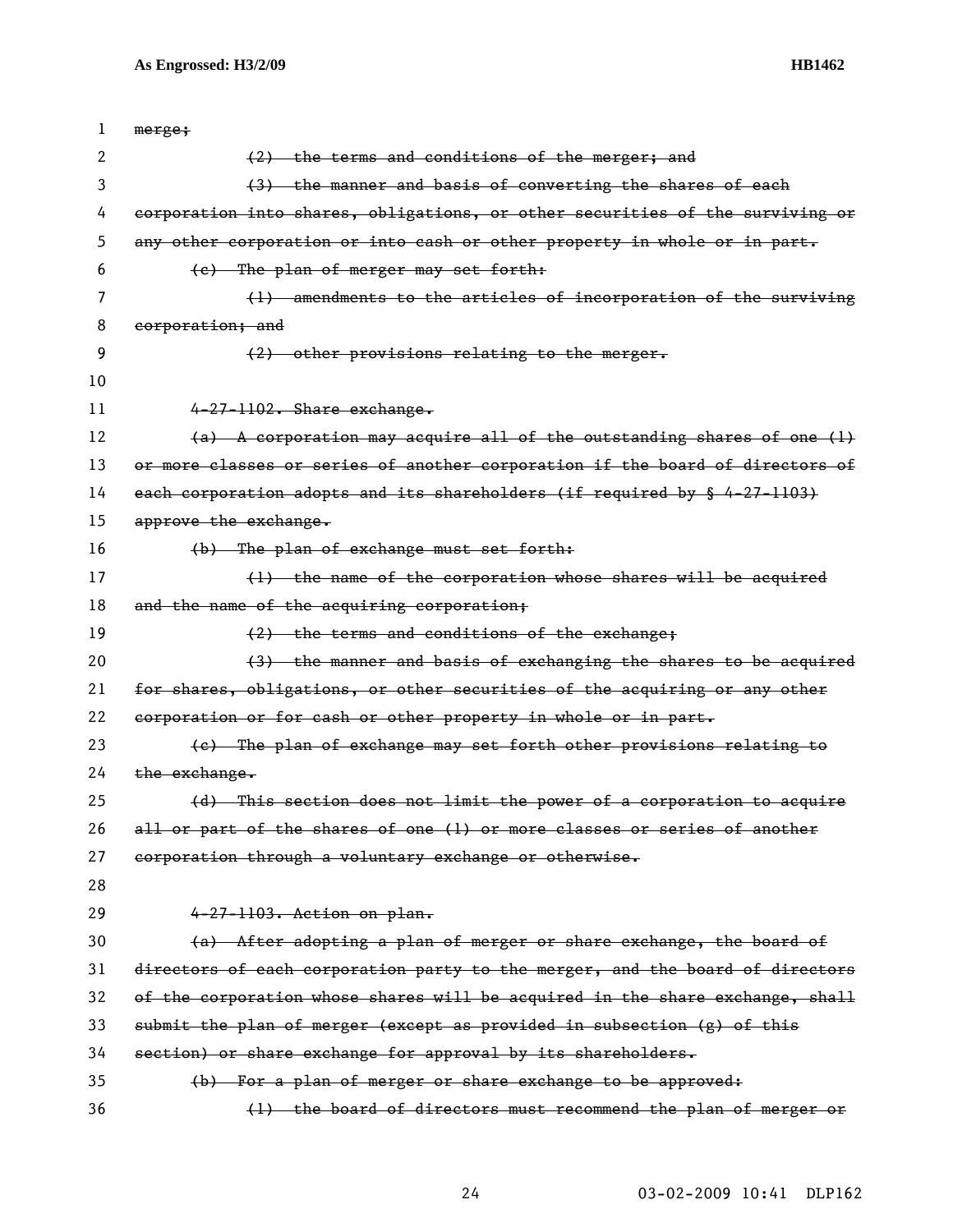| 1  | share exchange to the shareholders, unless the board of directors determines           |
|----|----------------------------------------------------------------------------------------|
| 2  | that because of conflict of interest or other special circumstances it should          |
| 3  | make no recommendation and communicates the basis for its determination to             |
| 4  | the shareholders with the plan; and                                                    |
| 5  | $(2)$ the shareholders entitled to vote must approve the plan.                         |
| 6  | (e) The board of directors may condition its submission of the                         |
| 7  | proposed merger or share exchange on any basis.                                        |
| 8  | (d) The corporation shall notify each shareholder, whether or not                      |
| 9  | entitled to vote, of the proposed shareholders' meeting in accordance with §           |
| 10 | 4-27-705. The notice must also state that the purpose, or one (1) of the               |
| 11 | purposes, of the meeting is to consider the plan of merger or share exchange           |
| 12 | and contain or be accompanied by a copy or summary of the plan.                        |
| 13 | (e) Unless this chapter, the articles of incorporation, or the board                   |
| 14 | of directors (acting pursuant to subsection (c) of this section) require a             |
| 15 | greater vote or a vote by voting groups, the plan of merger or share exchange          |
| 16 | to be authorized must be approved by each voting group entitled to vote                |
| 17 | separately on the plan by a majority of all the votes entitled to be cast on           |
| 18 | the plan by that voting group.                                                         |
| 19 | (f) Separate voting by voting groups is required:                                      |
| 20 | $(1)$ on a plan of merger, if the plan contains a provision that,                      |
| 21 | if contained in a proposed amendment to articles of incorporation, would               |
| 22 | require action by one (1) or more separate voting groups on the proposed               |
| 23 | amendment under $§$ 4-27-1004;                                                         |
| 24 | (2) on a plan of share exchange by each class or series of                             |
| 25 | shares included in the exchange, with each class or series constituting a              |
| 26 | separate voting group.                                                                 |
| 27 | (g) Action by the shareholders of the surviving corporation on a plan                  |
| 28 | of merger is not required if:                                                          |
| 29 | (1) the articles of incorporation of the surviving corporation                         |
| 30 | will not differ (except for amendments enumerated in $\frac{1}{2}$ 4-27-1002) from its |
| 31 | articles before the merger;                                                            |
| 32 | (2) each shareholder of the surviving corporation whose shares                         |
| 33 | were outstanding immediately before the effective date of the merger will              |
| 34 | hold the same number of shares, with identical designations, preferences,              |
| 35 | limitations, and relative rights, immediately after;                                   |
| 36 | (3) the number of voting shares outstanding immediately after                          |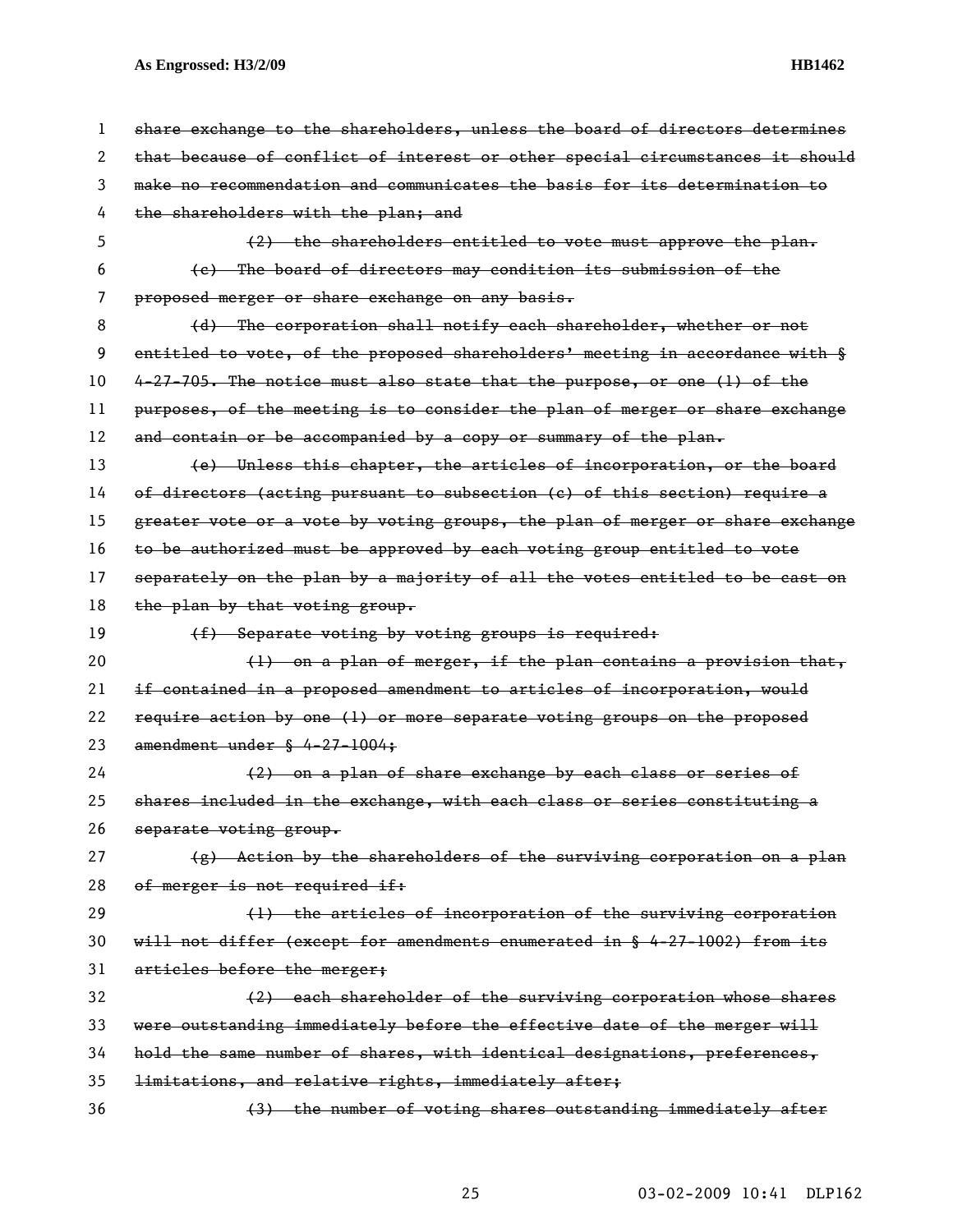| 1  | the merger, plus the number of voting shares issuable as a result of the      |
|----|-------------------------------------------------------------------------------|
| 2  | merger (either by the conversion of securities issued pursuant to the merger  |
| 3  | or the exercise of rights and warrants issued pursuant to the merger), will   |
| 4  | not exceed by more than twenty percent (20%) the total number of voting       |
| 5  | shares of the surviving corporation outstanding immediately before the        |
| 6  | merger; and                                                                   |
| 7  | (4) the number of participating shares outstanding immediately                |
| 8  | after the merger, plus the number of participating shares issuable as a       |
| 9  | result of the merger (either by the conversion of securities issued pursuant  |
| 10 | to the merger or the exercise of rights and warrants issued pursuant to the   |
| 11 | merger), will not exceed by more than twenty percent (20%) the total number   |
| 12 | of participating shares outstanding immediately before the merger.            |
| 13 | $(h)$ As used in subsection (g) of this section:                              |
| 14 | (1) "Participating shares" means shares that entitle their                    |
| 15 | holders to participate without limitation in distributions.                   |
| 16 | (2) "Voting shares" means shares that entitle their holders to                |
| 17 | vote unconditionally in elections of directors.                               |
| 18 | (i) After a merger or share exchange is authorized,                           |
| 19 | and at any time before articles of merger or share exchange are filed, the    |
| 20 | planned merger or share exchange may be abandoned (subject to any contractual |
| 21 | rights), without further shareholder action, in accordance with the procedure |
| 22 | set forth in the plan of merger or share exchange or, if none is set forth,   |
| 23 | in the manner determined by the board of directors.                           |
| 24 |                                                                               |
| 25 | 4-27-1104. Merger of subsidiary.                                              |
| 26 | (a) A parent corporation owning at least ninety percent (90%) of the          |
| 27 | outstanding shares of each class of a subsidiary corporation may merge the    |
| 28 | subsidiary into itself without approval of the shareholders of the parent or  |
| 29 | subsidiary.                                                                   |
| 30 | (b) The board of directors of the parent shall adopt a plan of merger         |
| 31 | that sets forth:                                                              |
| 32 | (1) the names of the parent and subsidiary; and                               |
| 33 | (2) the manner and basis of converting the shares of the                      |
| 34 | subsidiary into shares, obligations, or other securities of the parent or any |
| 35 | other corporation or into cash or other property in whole or in part.         |
| 36 | (e) The parent shall mail a copy or summary of the plan of merger to          |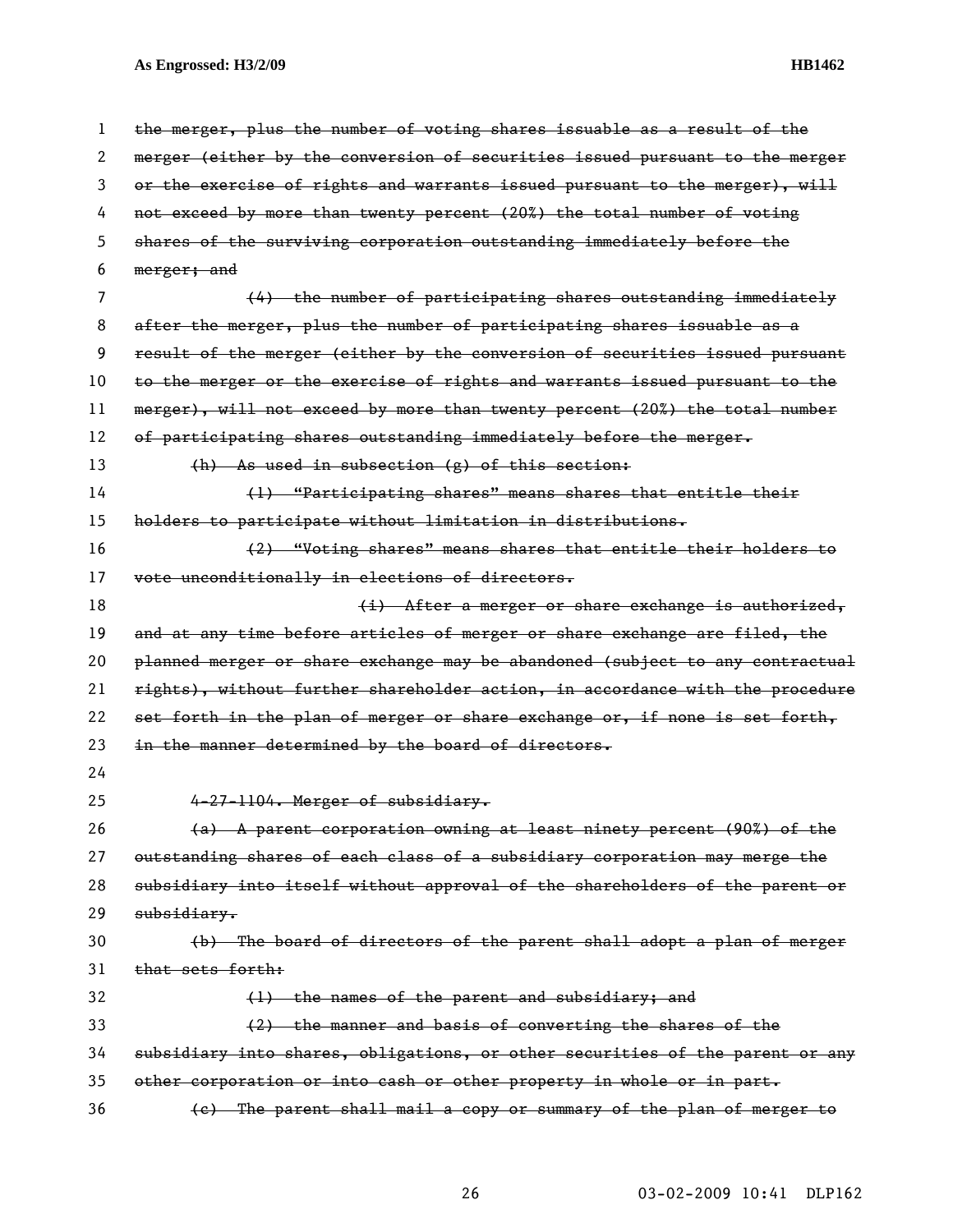| 1  | each shareholder of the subsidiary who does not waive the mailing requirement |
|----|-------------------------------------------------------------------------------|
| 2  | in writing.                                                                   |
| 3  | (d) The parent may not deliver articles of merger to the Secretary of         |
| 4  | State for filing until at least thirty (30) days after the date it mailed a   |
| 5  | copy of the plan of merger to each shareholder of the subsidiary who did not  |
| 6  | waive the mailing requirement.                                                |
| 7  | (e) Articles of merger under this section may not contain amendments          |
| 8  | to the articles of incorporation of the parent corporation (except for        |
| 9  | amendments enumerated in § 4-27-1002).                                        |
| 10 |                                                                               |
| 11 | 4-27-1105. Articles of merger or share exchange.                              |
| 12 | -(a) After a plan of merger or share exchange is approved by the              |
| 13 | shareholders, or adopted by the board of directors if shareholder approval is |
| 14 | not required, the surviving or acquiring corporation shall deliver to the     |
| 15 | Secretary of State for filing articles of merger or share exchange setting    |
| 16 | forth:                                                                        |
| 17 | (1) the plan of merger or share exchange;                                     |
| 18 | (2) if shareholder approval was not required, a statement to                  |
| 19 | that effect;                                                                  |
| 20 | (3) if approval of the shareholders of one (1) or more                        |
| 21 | corporations party to the merger or share exchange was required:              |
| 22 | (i) the designation, number of outstanding shares,                            |
| 23 | and number of votes entitled to be cast by each voting group entitled to vote |
| 24 | separately on the plan as to each corporation; and                            |
| 25 | (ii) either the total number of votes east for and                            |
| 26 | against the plan by each voting group entitled to vote separately on the plan |
| 27 | or the total number of undisputed votes cast for the plan separately by each  |
| 28 | voting group and a statement that the number cast for the plan by each voting |
| 29 | group was sufficient for approval by that voting group.                       |
| 30 | (b) A merger or share exchange takes effect upon the effective date of        |
| 31 | the articles of merger or share exchange.                                     |
| 32 |                                                                               |
| 33 | 4-27-1106. Effect of merger or share exchange.                                |
| 34 |                                                                               |
|    | (a) When a merger takes effect:                                               |
| 35 | (1) every other corporation party to the merger merges into the               |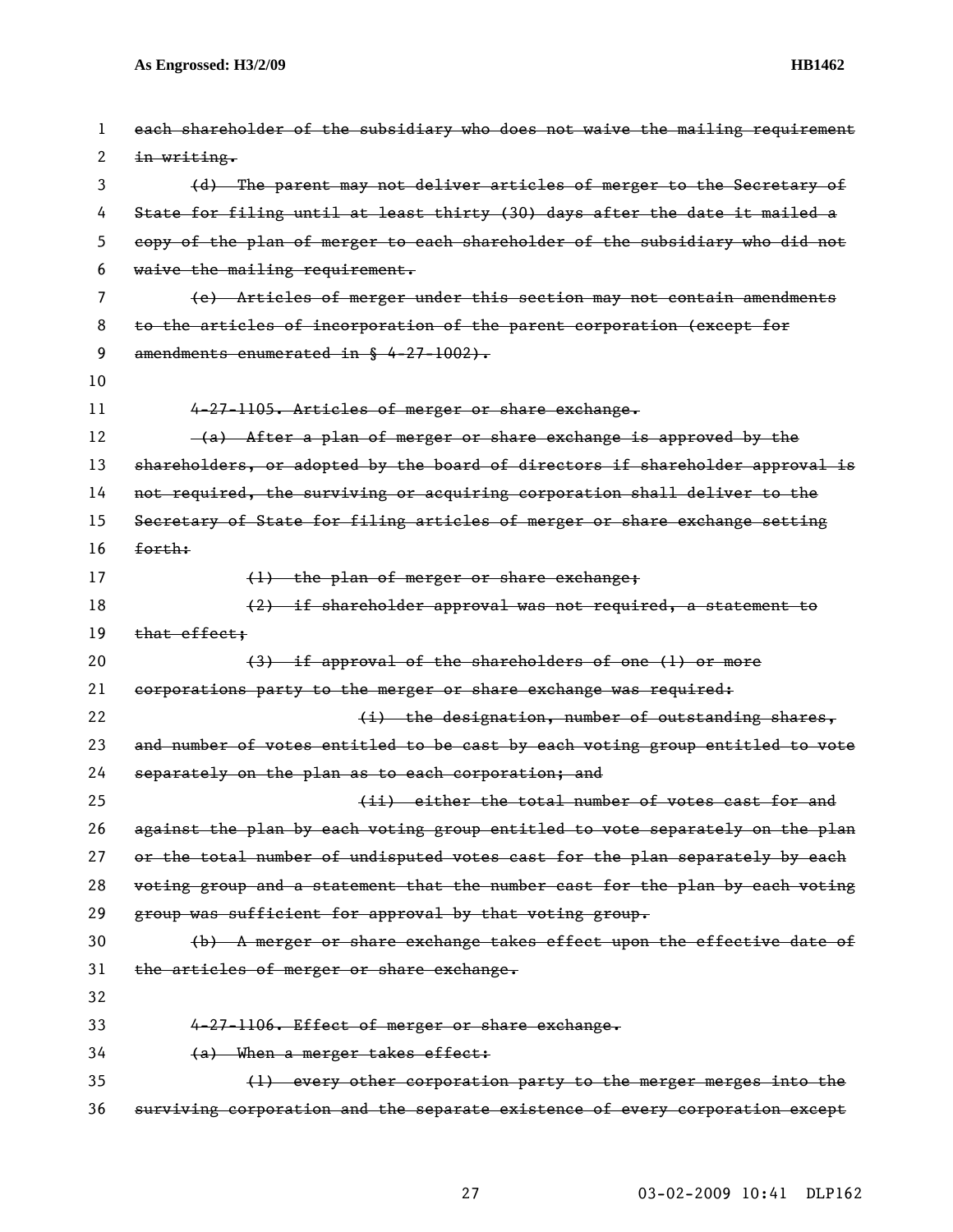| 1  | the surviving corporation ceases;                                             |
|----|-------------------------------------------------------------------------------|
| 2  | (2) the title to all real estate and other property owned by                  |
| 3  | each corporation party to the merger is vested in the surviving corporation   |
| 4  | without reversion or impairment;                                              |
| 5  | (3) the surviving corporation has all liabilities of each                     |
| 6  | corporation party to the merger;                                              |
| 7  | (4) a proceeding pending against any corporation party to the                 |
| 8  | merger may be continued as if the merger did not occur or the surviving       |
| 9  | corporation may be substituted in the proceeding for the corporation whose    |
| 10 | existence ceased:                                                             |
| 11 | (5) the articles of incorporation of the surviving corporation                |
| 12 | are amended to the extent provided in the plan of merger; and                 |
| 13 | (6) the shares of each corporation party to the merger that are               |
| 14 | to be converted into shares, obligations, or other securities of the          |
| 15 | surviving or any other corporation or into cash or other property are         |
| 16 | converted, and the former holders of the shares are entitled only to the      |
| 17 | rights provided in the articles of merger or to their rights under § 4-27-    |
| 18 | $1301$ et seq.                                                                |
| 19 | (b) When a share exchange takes effect, the shares of each acquired           |
| 20 | corporation are exchanged as provided in the plan, and the former holders of  |
| 21 | the shares are entitled only to the exchange rights provided in the articles  |
| 22 | of share exchange or to their rights under § 4-27-1301 et seq.                |
| 23 |                                                                               |
| 24 | 4-27-1107. Merger or share exchange with foreign corporations.                |
| 25 | (a) One (1) or more foreign corporations may merge or enter into a            |
| 26 | share exchange with one (1) or more domestic corporations if:                 |
| 27 | (1) in a merger, the merger is permitted by the law of the state              |
| 28 | or country under whose law each foreign corporation is incorporated and each  |
| 29 | foreign corporation complies with that law in effecting the merger;           |
| 30 | $(2)$ in a share exchange, the corporation whose shares will be               |
| 31 | acquired is a domestic corporation, whether or not a share exchange is        |
| 32 | permitted by the law of the state or country under whose law the acquiring    |
| 33 | corporation is incorporated;                                                  |
| 34 | (3) the foreign corporation complies with § 4-27-1105 if it is                |
| 35 | the surviving corporation of the merger or acquiring corporation of the share |
| 36 | exchange; and                                                                 |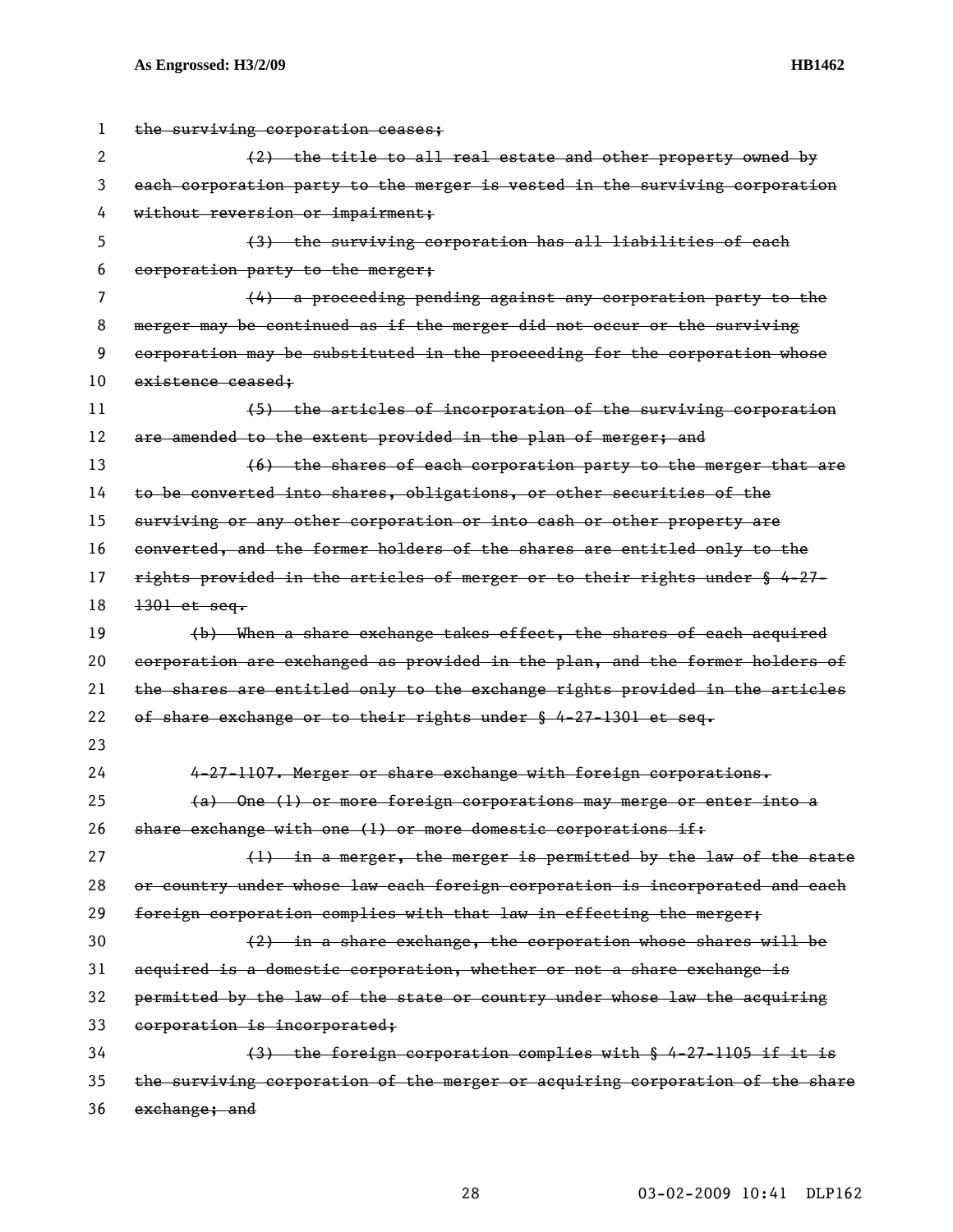| 1  | (4) each domestic corporation complies with the applicable                               |
|----|------------------------------------------------------------------------------------------|
| 2  | provisions of $\S$ 4-27-1101 - 4-27-1104 and, if it is the surviving                     |
| 3  | corporation of the merger or acquiring corporation of a share exchange, with             |
| 4  | $\frac{6}{3}$ 4-27-1105.                                                                 |
| 5  | (b) Upon the merger or share exchange taking effect, the surviving                       |
| 6  | foreign corporation of a merger and the acquiring foreign corporation of a               |
| 7  | share exchange is deemed:                                                                |
| 8  | (1) to agree that service of process in a proceeding to enforce                          |
| 9  | any obligation or the rights of dissenting shareholders of each domestic                 |
| 10 | corporation party to the merger or share exchange may be made in the manner              |
| 11 | provided in $\frac{6}{5}$ 4-20-113; and                                                  |
| 12 | (2) to agree that it will promptly pay to the dissenting                                 |
| 13 | shareholders of each domestic corporation party to the merger or share                   |
| 14 | exchange the amount, if any, to which they are entitled under $\frac{1}{2}$ 4-27-1301 et |
| 15 | $seq$ .                                                                                  |
| 16 | (e) This section does not limit the power of a foreign corporation to                    |
| 17 | acquire all or part of the shares of one (1) or more classes or series of a              |
| 18 | domestic corporation through a voluntary exchange or otherwise.                          |
| 19 |                                                                                          |
| 20 | 4-27-1101. Definitions.                                                                  |
| 21 | In this subchapter:                                                                      |
| 22 | "Constituent corporation" means a constituent organization<br>(1)                        |
| 23 | that is a corporation;                                                                   |
| 24 | "Constituent organization" means an organization that is<br>(2)                          |
| 25 | party to a merger;                                                                       |
| 26 | (3) "Converted organization" means the organization into which a                         |
| 27 | converting organization converts pursuant to $\S$ 4-27-1102 through 4-27-1105;           |
| 28 | (4) "Converting corporation" means a converting organization                             |
| 29 | that is a corporation;                                                                   |
| 30 | (5) "Converting organization" means an organization that                                 |
| 31 | converts into another organization pursuant to $\S$ 4-27-1102;                           |
| 32 | (6) "Governing statute" of an organization means the statute                             |
| 33 | that governs the organization's internal affairs; and                                    |
| 34 | (7) "In a record" means maintained or kept on file by the                                |
| 35 | organization at an office of the organization or with the Secretary of State.            |
| 36 | (8)(A) "Organization" means:                                                             |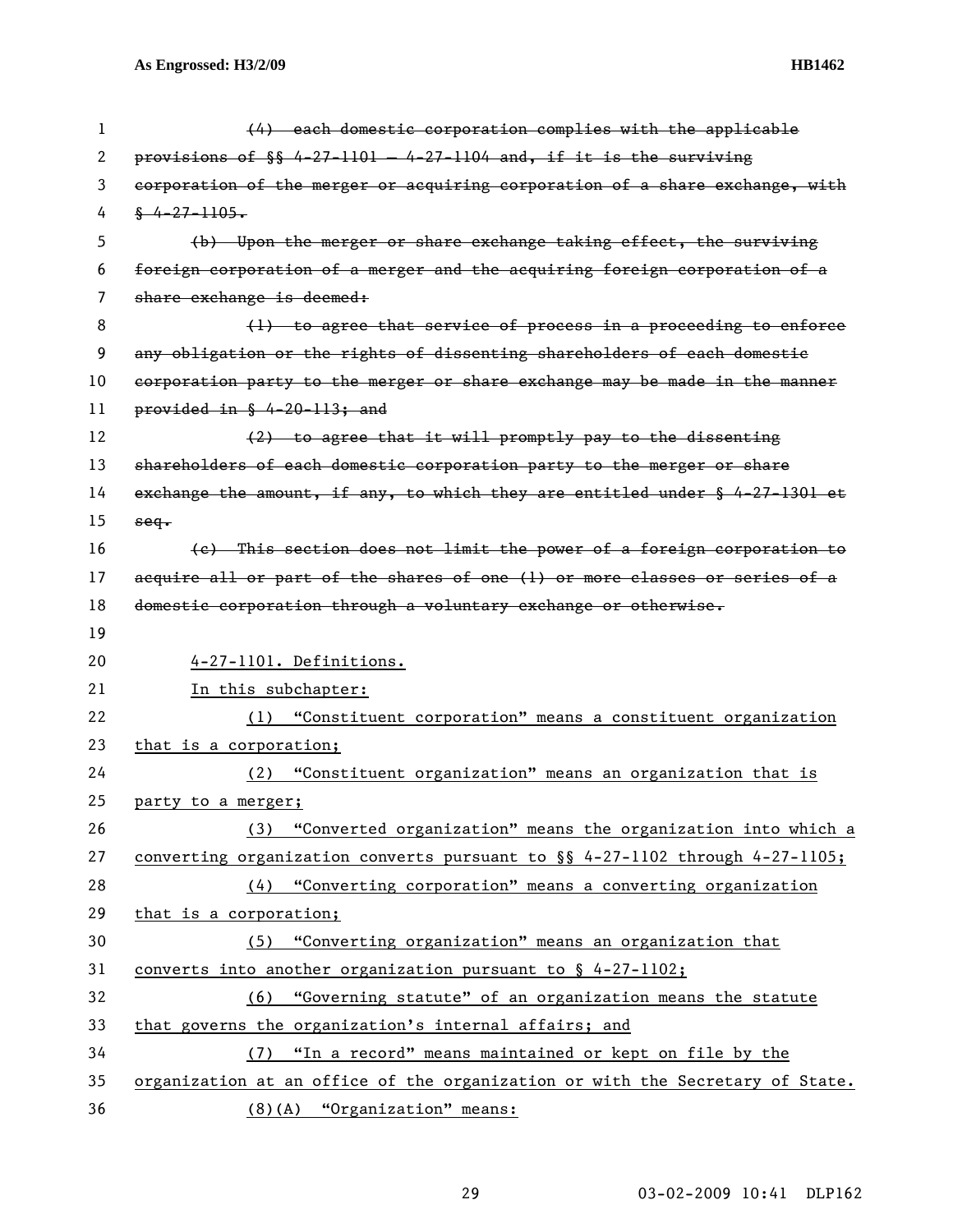| 1            | (i) A partnership, including a limited liability                              |
|--------------|-------------------------------------------------------------------------------|
| $\mathbf{2}$ | partnership;                                                                  |
| 3            | A limited partnership, including a limited<br>(ii)                            |
| 4            | liability limited partnership;                                                |
| 5            | (iii) A limited liability company;                                            |
| 6            | A business trust;<br>(iv)                                                     |
| 7            | (v) A corporation; or                                                         |
| 8            | (vi) Any other entity that has a governing statute.                           |
| 9            | "Organization" includes a domestic or foreign<br>(B)                          |
| 10           | organization whether or not the organization is organized for profit;         |
| 11           | (9) "Organizational documents" means:                                         |
| 12           | (A) For a domestic or foreign general partnership, its                        |
| 13           | partnership agreement and, if applicable, statement of qualification;         |
| 14           | For a domestic or foreign limited partnership, its<br>(B)                     |
| 15           | certificate of limited partnership and partnership agreement;                 |
| 16           | (C) For a domestic or foreign limited liability company,                      |
| 17           | its articles of organization and operating agreement, or the comparable       |
| 18           | records provided for in its governing statute;                                |
| 19           | (D) For a business trust, its agreement of trust and                          |
| 20           | declaration of trust;                                                         |
| 21           | For a domestic or foreign corporation for profit, its<br>(E)                  |
| 22           | articles of incorporation, bylaws, and other agreements among its             |
| 23           | shareholders which are authorized by its governing statute, or the comparable |
| 24           | records provided for in its governing statute; and                            |
| 25           | For any other organization, the records that:<br>(F)                          |
| 26           | Create the organization;<br>(i)                                               |
| 27           | (ii)<br>Determine the internal governance of the                              |
| 28           | organization; and                                                             |
| 29           | (iii) Determine the relations among the                                       |
| 30           | organization's owners, members, and interested parties; and                   |
| 31           | "Surviving organization" means an organization into which<br>(10)             |
| 32           | one or more other organizations are merged.                                   |
| 33           |                                                                               |
| 34           | 4-27-1102. Conversion.                                                        |
| 35           | An organization other than a corporation may convert to a<br>(a)              |
| 36           | corporation, and a corporation may convert to another organization under this |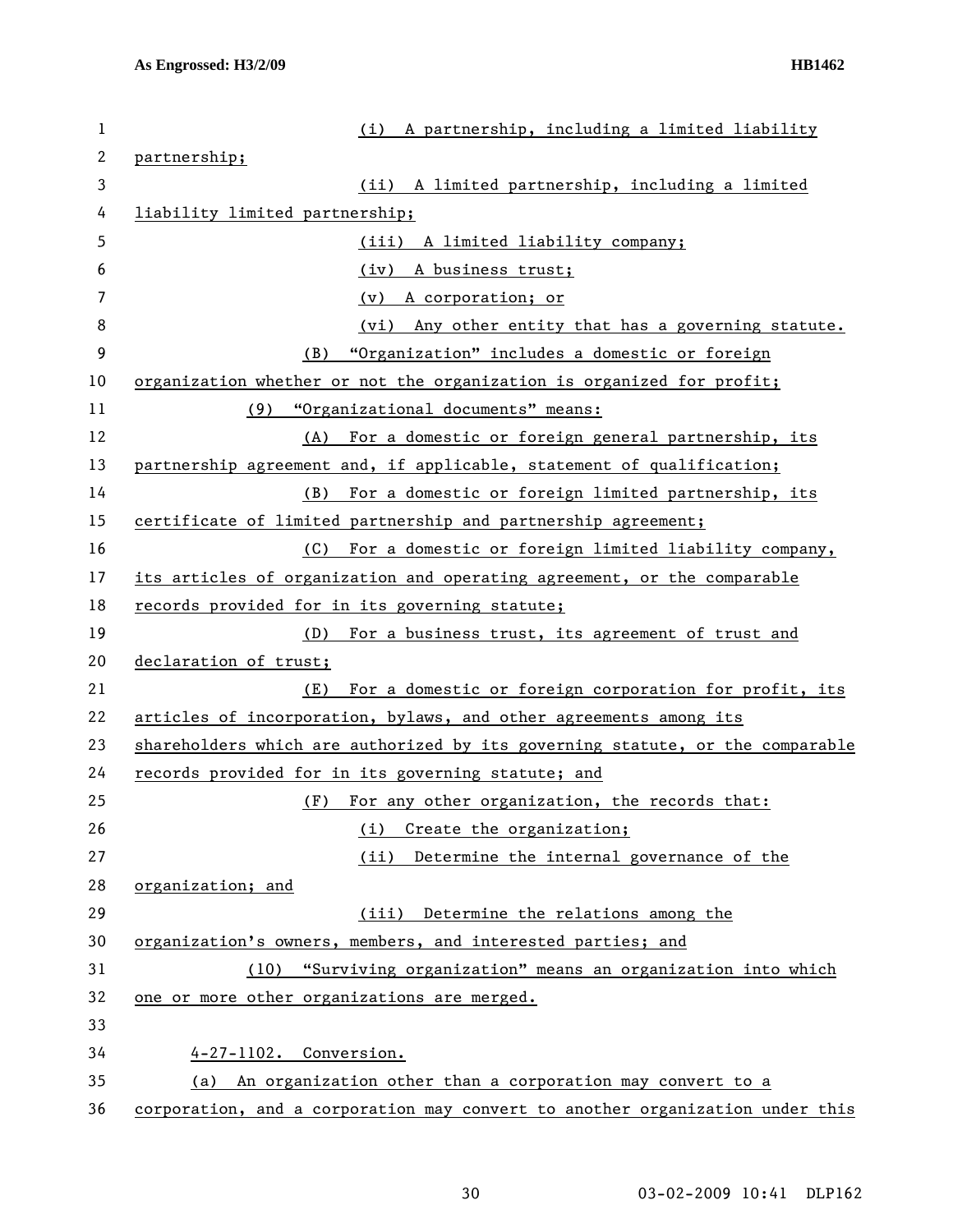| 1  | section and $\S$ 4-27-1103 through 4-27-1105 and a plan of conversion, if the: |
|----|--------------------------------------------------------------------------------|
| 2  | Other organization's governing statute authorizes the<br>(1)                   |
| 3  | conversion and is complied with; and                                           |
| 4  | Conversion is not prohibited by the law of the jurisdiction<br>(2)             |
| 5  | that enacted the governing statute.                                            |
| 6  | (b) A plan of conversion must be in a record and must include the:             |
| 7  | (1) Name and form of the organization before conversion;                       |
| 8  | (2)<br>Name and form of the organization after conversion;                     |
| 9  | Terms and conditions of the conversion, including the manner<br>(3)            |
| 10 | and basis for converting interests in the converting organization into any     |
| 11 | combination of money, interests in the converted organization, and other       |
| 12 | consideration; and                                                             |
| 13 | Organizational documents of the converted organization.<br>(4)                 |
| 14 |                                                                                |
| 15 | 4-27-1103. Action on plan of conversion by converting corporation.             |
| 16 | (a) A plan of conversion may be approved if the:                               |
| 17 | Board of directors recommends the plan of conversion to the<br>(1)             |
| 18 | shareholders, unless the board of directors:                                   |
| 19 | (A) Determines that because of a conflict of interest or                       |
| 20 | other special circumstances it should make no recommendation; and              |
| 21 | Communicates the basis for its determination at the<br>(B)                     |
| 22 | time the plan of conversion is submitted to the shareholders; and              |
| 23 | Shareholders entitled to vote approve the plan.<br>(2)                         |
| 24 | The board of directors may condition its submission of the<br>(b)              |
| 25 | proposed conversion on any basis.                                              |
| 26 | $(c)(1)$ The corporation shall notify each shareholder, whether or not         |
| 27 | entitled to vote, of the proposed shareholders' meeting in accordance with §   |
| 28 | $4 - 27 - 705$ .                                                               |
| 29 | The notice shall:<br>(2)                                                       |
| 30 | State that a purpose of the meeting is to consider the<br>(A)                  |
| 31 | plan of conversion; and                                                        |
| 32 | Contain or be accompanied by a copy or summary of the<br>(B)                   |
| 33 | plan.                                                                          |
| 34 | Unless this chapter, the articles of incorporation, or the board<br>(d)        |
| 35 | of directors acting under subsection (b) of this section require a greater     |
| 36 | vote or a vote by voting groups, the plan of conversion to be authorized must  |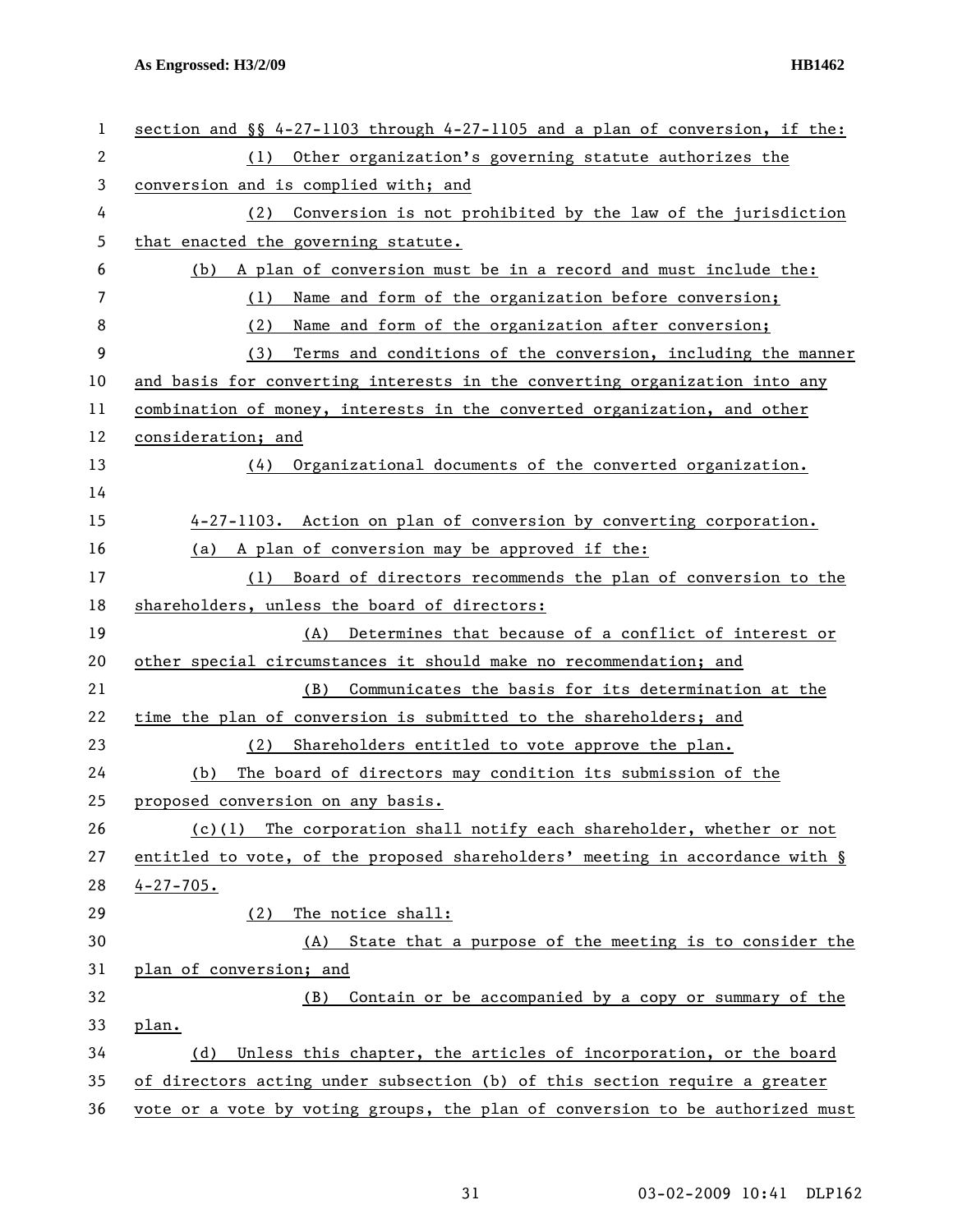| 1  | be approved by each voting group entitled to vote separately on the plan by a             |
|----|-------------------------------------------------------------------------------------------|
| 2  | majority of all the votes entitled to be cast on the plan by the voting                   |
| 3  | group.                                                                                    |
| 4  | (e) Subject to any contractual rights, until a conversion is filed                        |
| 5  | under $\frac{1}{2}$ 4-27-1104, a converting corporation may amend the plan or abandon the |
| 6  | planned conversion:                                                                       |
| 7  | (1) As provided in the plan; and                                                          |
| 8  | (2) Except as prohibited by the plan, by the same consent                                 |
| 9  | required to approve the plan.                                                             |
| 10 |                                                                                           |
| 11 | 4-27-1104. Filings required for conversion - Effective date.                              |
| 12 | $(a)(1)$ After a plan of conversion is approved a converting corporation                  |
| 13 | shall file articles of conversion with the Secretary of State.                            |
| 14 | The articles of conversion shall include:<br>(2)                                          |
| 15 | (A) A statement that the corporation has been converted                                   |
| 16 | into another organization;                                                                |
| 17 | The name and form of the organization and the<br>(B)                                      |
| 18 | jurisdiction of its governing statute;                                                    |
| 19 | The date the conversion is effective under the<br>(C)                                     |
| 20 | governing statute of the converted organization;                                          |
| 21 | A statement that the conversion was approved as<br>(D)                                    |
| 22 | required by this chapter;                                                                 |
| 23 | A statement that the conversion was approved as<br>(E)                                    |
| 24 | required by the governing statute of the converted organization;                          |
| 25 | (F) A statement confirming that the converted organization                                |
| 26 | has filed a statement appointing an agent for service of process under $\oint 4-$         |
| 27 | 20-112 if the converted organization is a foreign organization not authorized             |
| 28 | to transact business in this state; and                                                   |
| 29 | (G)(i) A copy of the plan of conversion; or                                               |
| 30 | (ii) A statement that:                                                                    |
| 31 | Contains the address of an office of the<br>(a)                                           |
| 32 | organization where the plan of conversion is on file; and                                 |
| 33 | (b) A copy of the plan of conversion will be                                              |
| 34 | furnished by the converting corporation on request and without cost to any                |
| 35 | shareholder of the converting corporation.                                                |
| 36 | $(b)(1)$ If the converting organization is not a converting                               |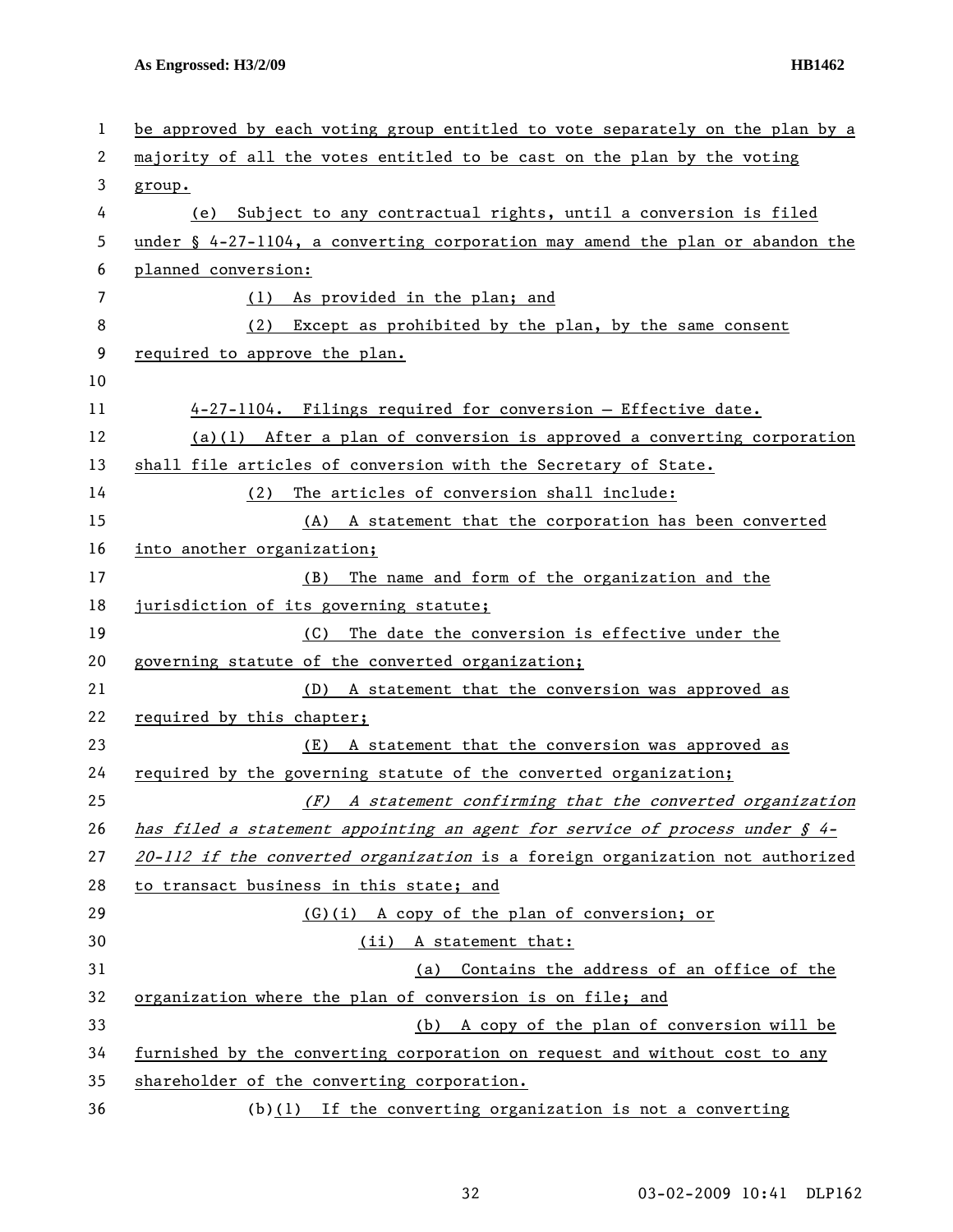| 1  | corporation, the converting organization shall file articles of incorporation |
|----|-------------------------------------------------------------------------------|
| 2  | with the Secretary of State.                                                  |
| 3  | The articles of incorporation shall include, in addition to<br>(2)            |
| 4  | the information required by $\frac{6}{5}$ 4-27-202:                           |
| 5  | (A) A statement that the corporation was converted from                       |
| 6  | another organization;                                                         |
| 7  | The name and form of the organization and the<br>(B)                          |
| 8  | jurisdiction of its governing statute; and                                    |
| 9  | (C) A statement that the conversion was approved in a                         |
| 10 | manner that complied with the organization's governing statute.               |
| 11 | (c) A conversion becomes effective:                                           |
| 12 | If the converted organization is a corporation, when the<br>(1)               |
| 13 | articles of incorporation take effect; and                                    |
| 14 | If the converted organization is not a corporation, as<br>(2)                 |
| 15 | provided by the governing statute of the converted organization.              |
| 16 |                                                                               |
| 17 | 4-27-1105. Effect of conversion.                                              |
| 18 | (a) An organization that has been converted under this subchapter is          |
| 19 | for all purposes the same entity that existed before the conversion.          |
| 20 | When a conversion takes effect:<br>(b)                                        |
| 21 | All property owned by the converting organization remains<br>(1)              |
| 22 | vested in the converted organization;                                         |
| 23 | (2) All debts, liabilities, and other obligations of the                      |
| 24 | converting organization continue as obligations of the converted              |
| 25 | organization;                                                                 |
| 26 | (3) An action or proceeding pending by or against the converting              |
| 27 | organization may be continued as if the conversion had not occurred;          |
| 28 | Except as prohibited by other law, all of the rights,<br>(4)                  |
| 29 | privileges, immunities, powers, and purposes of the converting organization   |
| 30 | remain vested in the converted organization;                                  |
| 31 | (5) Except as otherwise provided in the plan of conversion, the               |
| 32 | terms and conditions of the plan of conversion take effect; and               |
| 33 | (6) Except as otherwise agreed, the conversion does not dissolve              |
| 34 | a converting corporation under § 4-27-1401 et seq.                            |
| 35 | $(c)(1)$ A converted organization that is a foreign organization              |
| 36 | consents to the jurisdiction of the courts of this state to enforce any       |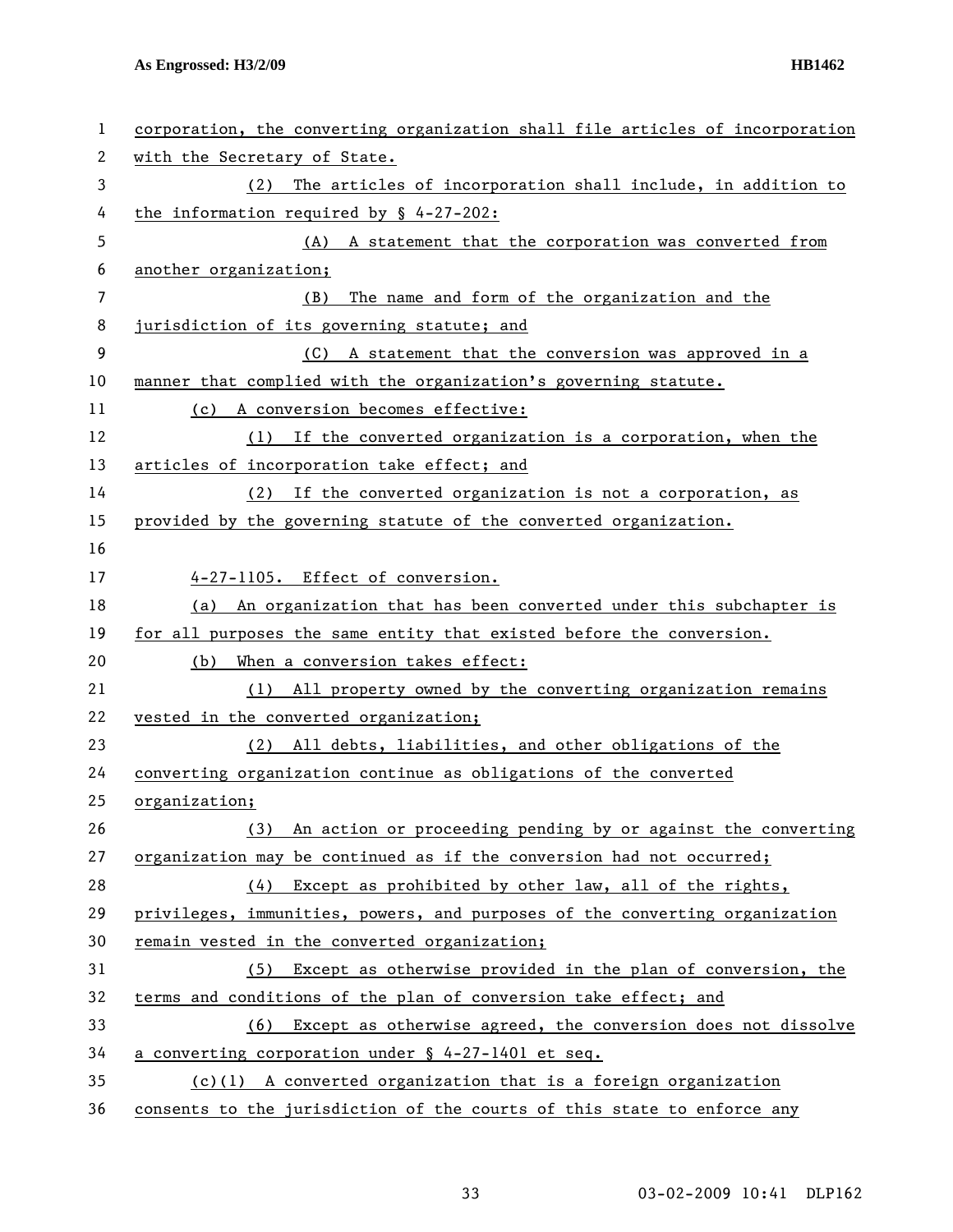| 1  | obligation owed by the converting corporation, if before the conversion the   |
|----|-------------------------------------------------------------------------------|
| 2  | converting corporation was subject to suit in this state on the obligation.   |
| 3  | (2) A converted organization that is a foreign organization and               |
| 4  | not authorized to transact business in this state may be served with process  |
| 5  | under $\oint$ 4-20-113 if the converted organization:                         |
| 6  | (A) Fails to appoint an agent for service of process under                    |
| 7  | $$4-20-112;$                                                                  |
| 8  | (B) No longer has an agent for service of process; or                         |
| 9  | (C) Has an agent for service of process that cannot with                      |
| 10 | reasonable diligence be served.                                               |
| 11 |                                                                               |
| 12 | 4-27-1106. Merger.                                                            |
| 13 | (a) A corporation may merge with one (1) or more other constituent            |
| 14 | organizations under this section and $\S$ 4-27-1107 through 4-27-1110 and a   |
| 15 | plan of merger if:                                                            |
| 16 | The governing statute of each of the other organizations<br>(1)               |
| 17 | authorizes the merger;                                                        |
| 18 | The merger is not prohibited by the law of a jurisdiction<br>(2)              |
| 19 | that enacted any of the governing statutes; and                               |
| 20 | Each of the other organizations complies with its governing<br>(3)            |
| 21 | statute in effecting the merger.                                              |
| 22 | A plan of merger shall be in a record and shall include:<br>(b)               |
| 23 | The name and form of each constituent organization;<br>(1)                    |
| 24 | The name and form of the surviving organization;<br>(2)                       |
| 25 | (3)<br>The terms and conditions of the merger, including the manner           |
| 26 | and basis for converting the interests in each constituent organization into  |
| 27 | any combination of money, interests in the surviving organization, and other  |
| 28 | consideration; and                                                            |
| 29 | Any amendments to be made by the merger to the surviving<br>(4)               |
| 30 | organization's organizational documents.                                      |
| 31 |                                                                               |
| 32 | 4-27-1107. Action on plan of merger by constituent corporation.               |
| 33 | Except as provided in subsection $(g)$ of this section and after<br>(a)       |
| 34 | adopting a plan of merger, the board of directors of each corporation that is |
| 35 | a party to the merger shall submit the plan of merger for approval by its     |
| 36 | shareholders.                                                                 |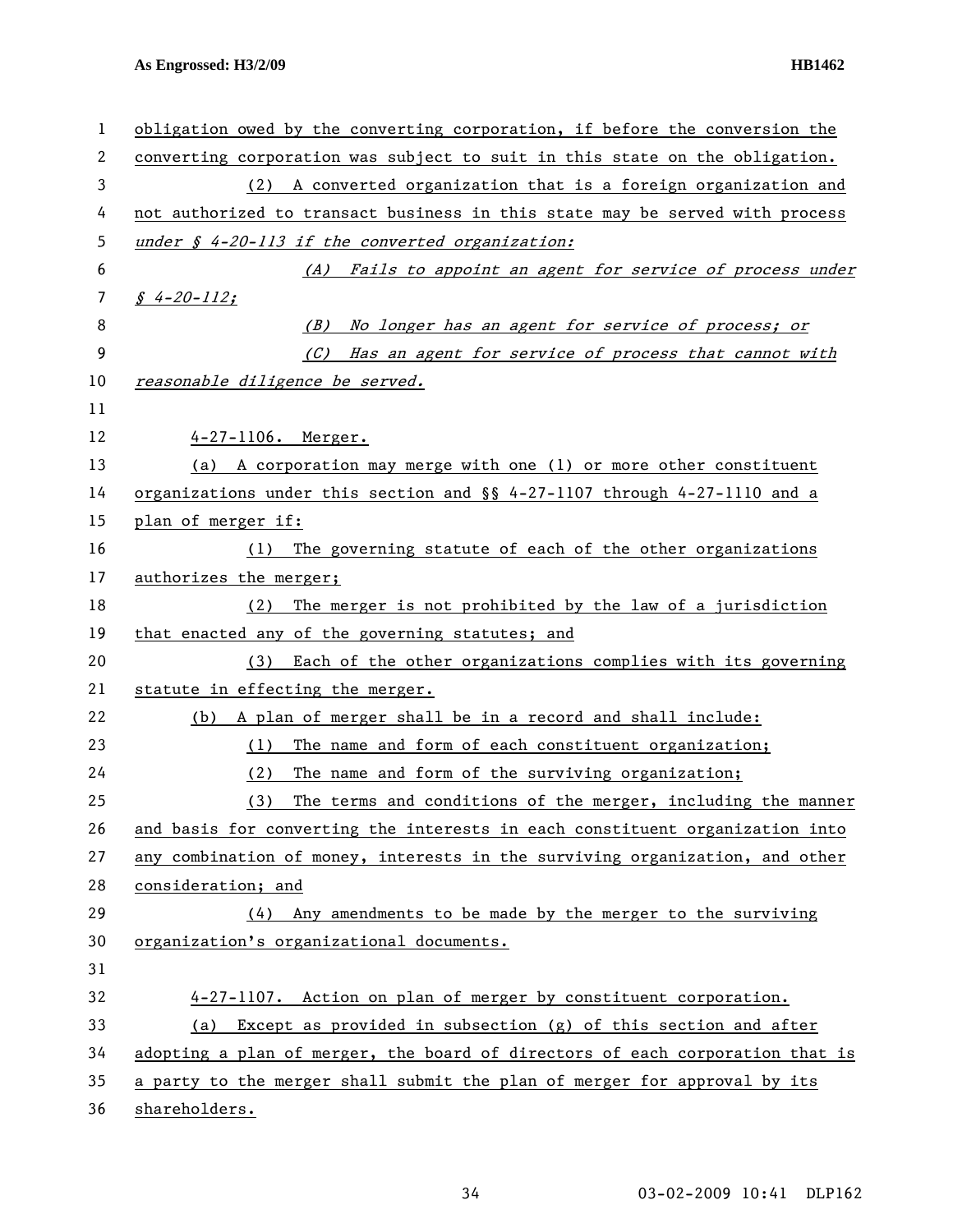| 1  | A plan of merger may be approved if the:<br>(b)                               |
|----|-------------------------------------------------------------------------------|
| 2  | Board of directors recommends the plan of merger to the<br>(1)                |
| 3  | shareholders, unless the board of directors:                                  |
| 4  | (A) Determines that because of a conflict of interest or                      |
| 5  | other special circumstances it should make no recommendation; and             |
| 6  | Communicates the basis for its determination at the<br>(B)                    |
| 7  | time the plan of merger is submitted to the shareholders; and                 |
| 8  | The shareholders entitled to vote approve the plan.<br>(2)                    |
| 9  | The board of directors may condition its submission of the<br>(c)             |
| 10 | proposed merger on any basis.                                                 |
| 11 | $(d)(1)$ The corporation shall notify each shareholder, whether or not        |
| 12 | entitled to vote, of the proposed shareholders' meeting in accordance with §  |
| 13 | $4 - 27 - 705$ .                                                              |
| 14 | (2)<br>The notice shall:                                                      |
| 15 | (A)<br>State that a purpose of the meeting is to consider the                 |
| 16 | plan of merger; and                                                           |
| 17 | Contain or be accompanied by a copy or summary of the<br>(B)                  |
| 18 | plan.                                                                         |
| 19 | (e)<br>Unless this chapter, the articles of incorporation, or the board       |
| 20 | of directors acting under to subsection (c) of this section require a greater |
| 21 | vote or a vote by voting groups, the plan of merger to be authorized must be  |
| 22 | approved by the affirmative vote of the holders of a majority of the          |
| 23 | outstanding shares entitled to vote, and if by voting group, by each voting   |
| 24 | group entitled to vote separately on the plan by a majority of all the votes  |
| 25 | entitled to be cast on the plan by the voting group.                          |
| 26 | (f) Separate voting by voting groups is required on a plan of merger          |
| 27 | if the plan contains a provision that, if contained in a proposed amendment   |
| 28 | to the articles of incorporation, would require action by one (1) or more     |
| 29 | separate voting groups on the proposed amendment under $\S$ 4-27-1004.        |
| 30 | (g) Action by the shareholders of the surviving corporation on a plan         |
| 31 | of merger is not required if:                                                 |
| 32 | The articles of incorporation of the surviving corporation<br>(1)             |
| 33 | will not differ except for amendments enumerated in $\S$ 4-27-1002 from its   |
| 34 | articles before the merger;                                                   |
| 35 | Each shareholder of the surviving corporation whose shares<br>(2)             |
| 36 | were outstanding immediately before the effective date of the merger will     |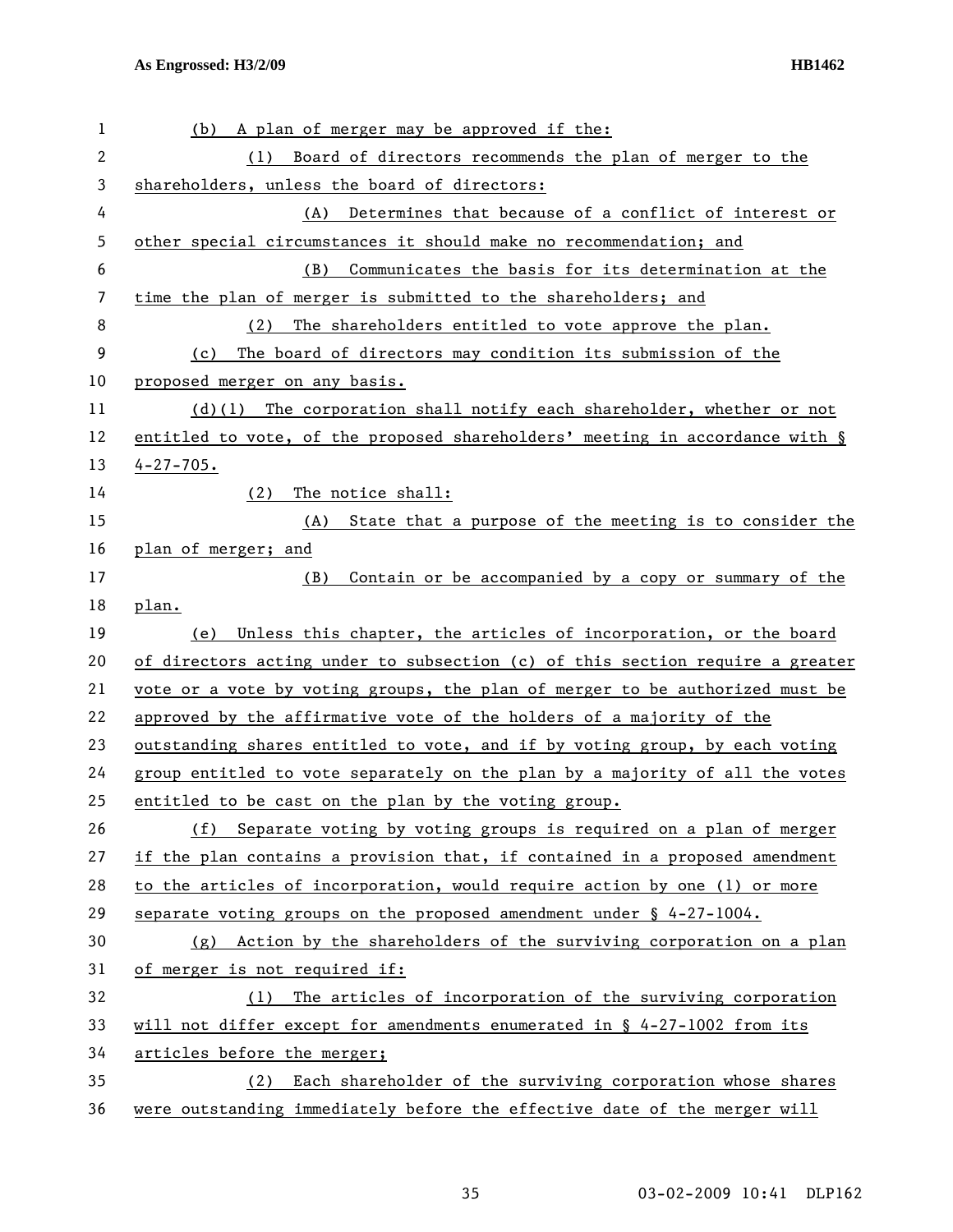| 1  | hold the same number of shares or the interest comparable to shares in an     |
|----|-------------------------------------------------------------------------------|
| 2  | entity other than a corporation, with identical designations, preferences,    |
| 3  | limitations, and relative rights immediately after the merger;                |
| 4  | (3) The number of voting shares outstanding immediately after                 |
| 5  | the merger plus the number of voting shares issuable as a result of the       |
| 6  | merger either by the conversion of securities issued pursuant to the merger   |
| 7  | or the exercise of rights and warrants issued pursuant to the merger, will    |
| 8  | not exceed by more than twenty percent (20%) the total number of voting       |
| 9  | shares of the surviving corporation outstanding immediately before the        |
| 10 | merger; and                                                                   |
| 11 | (4) The number of participating shares outstanding immediately                |
| 12 | after the merger plus the number of participating shares issuable as a result |
| 13 | of the merger either by the conversion of securities issued pursuant to the   |
| 14 | merger or the exercise of rights and warrants issued pursuant to the merger,  |
| 15 | will not exceed by more than twenty percent (20%) the total number of         |
| 16 | participating shares outstanding immediately before the merger.               |
| 17 | As used in subsection (g) of this section:<br>(h)                             |
| 18 | (1) "Participating shares" means shares that entitle their                    |
| 19 | holders to participate without limitation in distributions; and               |
| 20 | (2) "Voting shares" means shares that entitle their holders to                |
| 21 | vote unconditionally in elections of directors.                               |
| 22 | Subject to any contractual rights, at any time before articles of<br>(i)      |
| 23 | merger are filed the planned merger may be abandoned without further          |
| 24 | shareholder action in accordance with the procedure set forth in the plan of  |
| 25 | merger or, if none is set forth, in the manner determined by the board of     |
| 26 | directors.                                                                    |
| 27 |                                                                               |
| 28 | 4-27-1108. Merger of subsidiary.                                              |
| 29 | (a) A parent corporation owning at least ninety percent (90%) of the          |
| 30 | outstanding shares of each class of a subsidiary corporation may merge the    |
| 31 | subsidiary corporation into itself without approval of the shareholders of    |
| 32 | the parent corporation or subsidiary corporation.                             |
| 33 | The board of directors of the parent corporation shall adopt a<br>(b)         |
| 34 | plan of merger that sets forth:                                               |
| 35 | The names of the parent corporation and the subsidiary<br>(1)                 |
| 36 | corporation; and                                                              |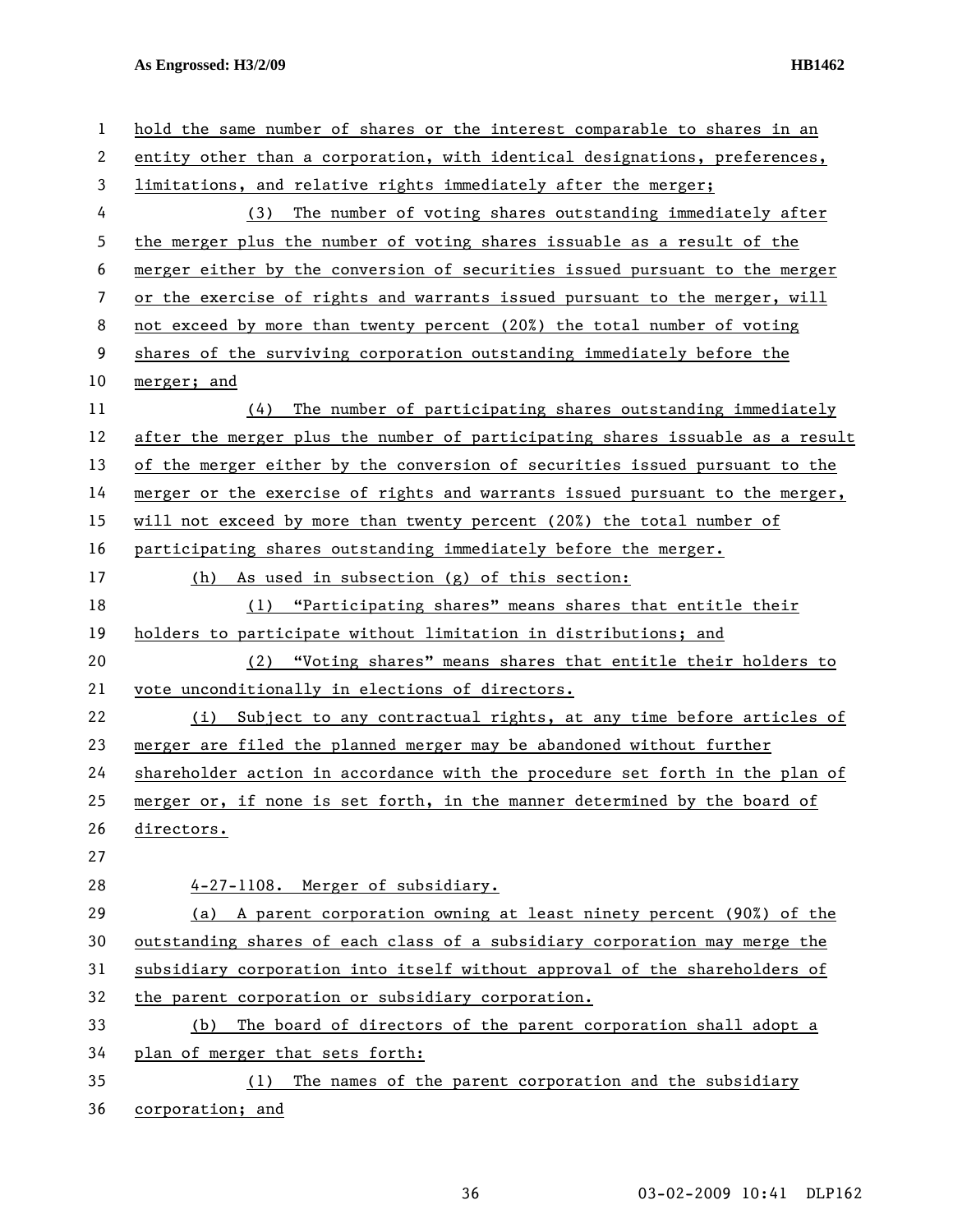| 1  | The manner and basis of converting the shares of the<br>(2)                      |
|----|----------------------------------------------------------------------------------|
| 2  | subsidiary corporation into:                                                     |
| 3  | Shares, obligations, or other securities of the parent<br>(A)                    |
| 4  | corporation or any other corporation; or                                         |
| 5  | Cash or other property.<br>(B)                                                   |
| 6  | The parent corporation shall mail a copy or summary of the plan of<br>(c)        |
| 7  | merger to each shareholder of the subsidiary who does not waive the mailing      |
| 8  | requirement in writing.                                                          |
| 9  | (d) The parent corporation may not deliver articles of merger to the             |
| 10 | Secretary of State for filing until at least thirty (30) days after the date     |
| 11 | the parent corporation mailed a copy of the plan of merger to each               |
| 12 | shareholder of the subsidiary corporation who did not waive the mailing          |
| 13 | requirement.                                                                     |
| 14 | (e) Articles of merger under this section may not contain amendments             |
| 15 | to the articles of incorporation of the parent corporation except for            |
| 16 | amendments enumerated in § 4-27-1002.                                            |
| 17 |                                                                                  |
| 18 | 4-27-1109. Filings required for merger - Effective date.                         |
| 19 | (a) After each constituent organization has approved a merger,                   |
| 20 | articles of merger must be signed by an authorized representative of each        |
| 21 | constituent organization.                                                        |
| 22 | The articles of merger shall include:<br>(b)                                     |
| 23 | The name and form of each constituent organization and the<br>(1)                |
| 24 | jurisdiction of its governing statute;                                           |
| 25 | (2) The name and form of the surviving organization and the                      |
| 26 | jurisdiction of its governing statute;                                           |
| 27 | The date the merger is effective under the governing statute<br>(3)              |
| 28 | of the surviving organization;                                                   |
| 29 | (4) Any amendments provided for in the plan of merger for the                    |
| 30 | organizational document of the surviving organization;                           |
| 31 | (5) A statement as to each constituent organization that the                     |
| 32 | merger was approved as required by the organization's governing statute;         |
| 33 | (6) A statement confirming that the surviving organization has                   |
| 34 | filed a statement appointing an agent for service of process under $\S$ 4-20-112 |
| 35 | if the surviving organization is a foreign organization not authorized to        |
| 36 | transact business in this state; and                                             |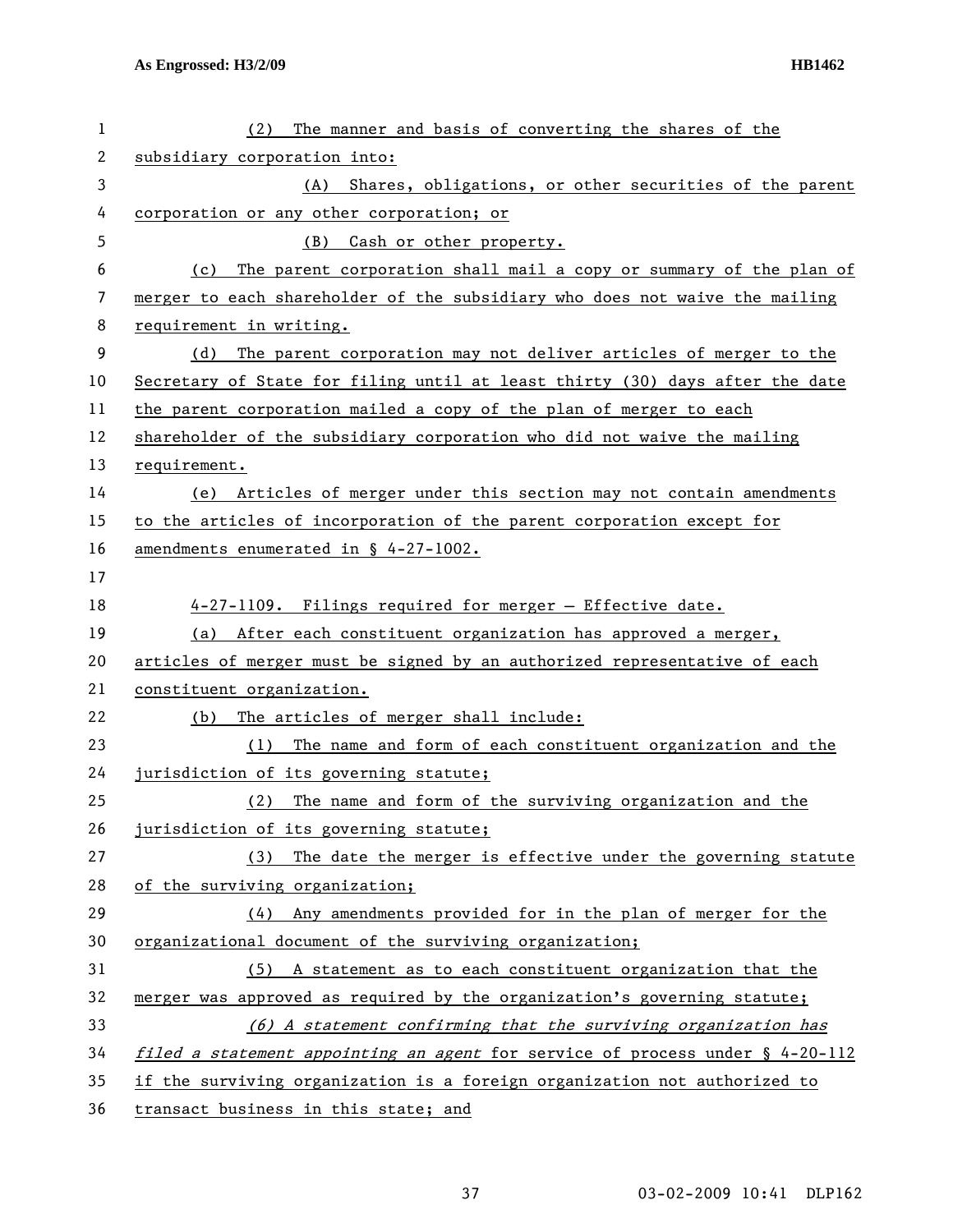| 1            | (7)(A) A copy of the plan of merger; or                                       |
|--------------|-------------------------------------------------------------------------------|
| $\mathbf{2}$ | (B)<br>A statement that:                                                      |
| 3            | (i) Contains the address of an office of the                                  |
| 4            | surviving organization where the plan of merger is on file; and               |
| 5            | (ii) A copy of the plan of merger will be furnished                           |
| 6            | by the surviving organization on request and without cost to any shareholder, |
| 7            | member, partner, or other owner of any constituent organization; and          |
| 8            | Any additional information required by the governing statute<br>(8)           |
| 9            | of any constituent organization.                                              |
| 10           | Each constituent organization shall deliver the articles of merger<br>(c)     |
| 11           | for filing in the office of the Secretary of State.                           |
| 12           | A merger becomes effective under this subchapter:<br>(d)                      |
| 13           | If the surviving organization is a corporation, upon the<br>(1)               |
| 14           | later of:                                                                     |
| 15           | Compliance with subsection (c) of this section; or<br>(A)                     |
| 16           | The date specified in the articles of merger; or<br>(B)                       |
| 17           | If the surviving organization is not a corporation, as<br>(2)                 |
| 18           | provided by the governing statute of the surviving organization.              |
| 19           |                                                                               |
| 20           | 4-27-1110. Effect of merger.                                                  |
| 21           | When a merger becomes effective:<br>(a)                                       |
| 22           | (1)<br>The surviving organization continues or comes into                     |
| 23           | existence;                                                                    |
| 24           | Each constituent organization that merges into the surviving<br>(2)           |
| 25           | organization ceases to exist as a separate entity;                            |
| 26           | (3) All property owned by each constituent organization that                  |
| 27           | ceases to exist vests in the surviving organization;                          |
| 28           | (4) All debts, liabilities, and other obligations of each                     |
| 29           | constituent organization that ceases to exist continue as obligations of the  |
| 30           | surviving organization;                                                       |
| 31           | An action or proceeding pending by or against a constituent<br>(5)            |
| 32           | organization that ceases to exist may continue as if the merger had not       |
| 33           | occurred;                                                                     |
| 34           | (6) Except as prohibited by other law, all of the rights,                     |
| 35           | privileges, immunities, powers, and purposes of each constituent organization |
| 36           | that ceases to exist vest in the surviving organization;                      |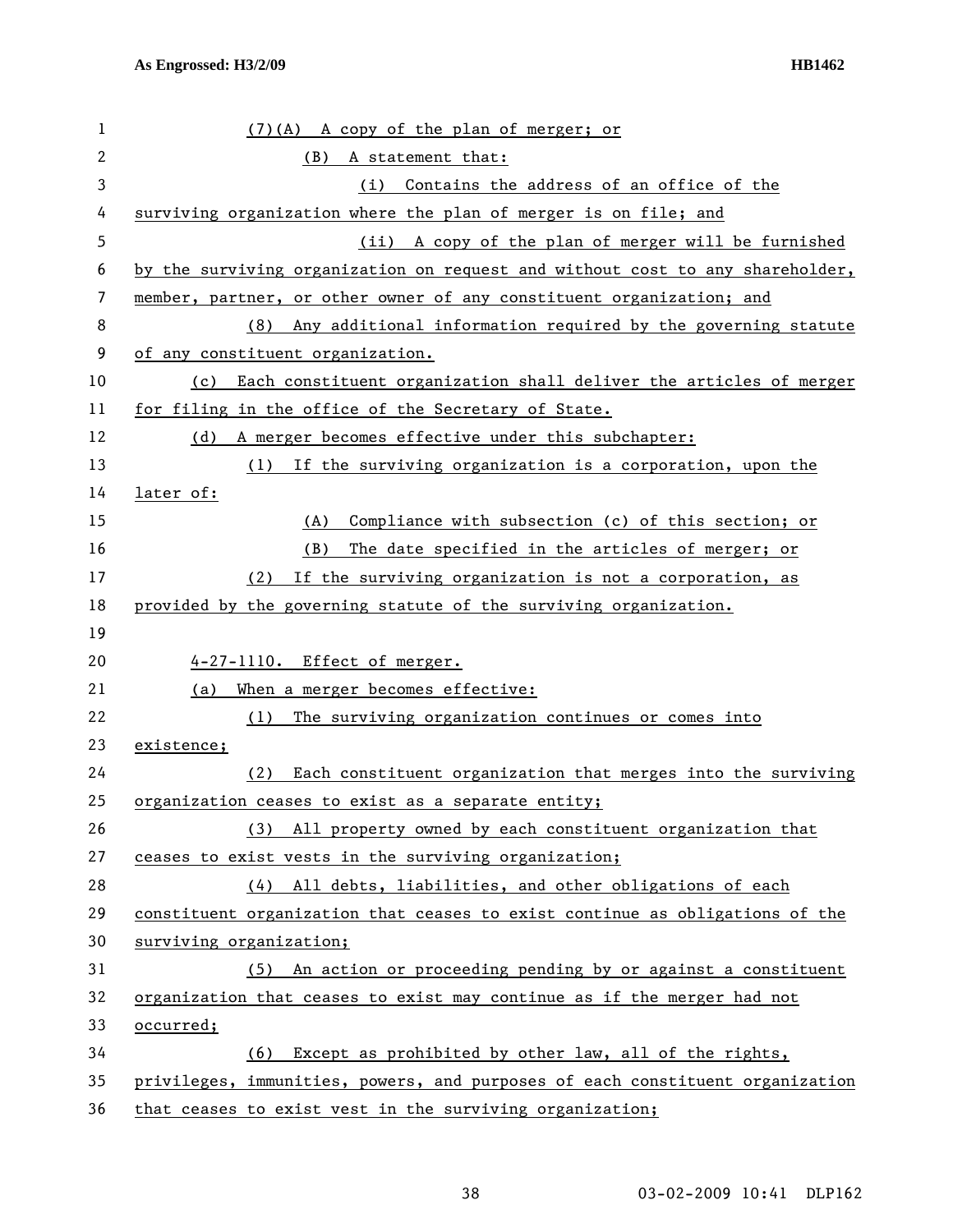| 1  | Except as otherwise provided in the plan of merger, the<br>(7)                         |
|----|----------------------------------------------------------------------------------------|
| 2  | terms and conditions of the plan of merger take effect;                                |
| 3  | Except as otherwise agreed, if a constituent corporation<br>(8)                        |
| 4  | ceases to exist, the merger does not dissolve the corporation for the                  |
| 5  | purposes of $$4-27-1401$ et seq.; and                                                  |
| 6  | (9) Any amendments provided for in the articles of merger for                          |
| 7  | the organizational documents of the surviving organization become effective.           |
| 8  | $(b)(1)$ A surviving organization that is a foreign organization                       |
| 9  | consents to the jurisdiction of the courts of this state to enforce any                |
| 10 | obligation owed by a constituent organization if before the merger the                 |
| 11 | constituent organization was subject to suit in this state on the obligation.          |
| 12 | (2) A surviving organization that is a foreign organization and                        |
| 13 | not authorized to transact business in this state may be served with process           |
| 14 | under $\oint$ 4-20-113 if the surviving organization:                                  |
| 15 | (A) Fails to appoint an agent for service of process under                             |
| 16 | $\int 4 - 20 - 112$ ;                                                                  |
| 17 | (B) No longer has an agent for service of process; or                                  |
| 18 | (C) Has an agent for service of process that cannot with                               |
| 19 | reasonable diligence be served.                                                        |
| 20 |                                                                                        |
| 21 | 4-27-1111. Chapter not exclusive.                                                      |
| 22 | This chapter does not preclude an organization from being converted or                 |
|    |                                                                                        |
| 23 | merged under other law.                                                                |
| 24 |                                                                                        |
| 25 | SECTION 3. Arkansas Code § 4-27-1302 is amended to read as follows:                    |
| 26 | 4-27-1302. Right of dissent.                                                           |
| 27 | A shareholder is entitled to dissent from and obtain payment of<br>(a)                 |
| 28 | the fair value of his the shareholder's shares in the event of any of the              |
| 29 | following corporate actions:                                                           |
| 30 | Consummation of a plan of conversion to which the<br>(1)                               |
| 31 | corporation is a party;                                                                |
| 32 | (1) (2) consummation Consummation of a plan of merger to which                         |
| 33 | the corporation is a party $\overline{(+)}$ if:                                        |
| 34 | (A) shareholder Shareholder approval is required for the                               |
| 35 | merger by $\frac{6}{3}$ 4-27-1103 § 4-27-1107 or the articles of incorporation and the |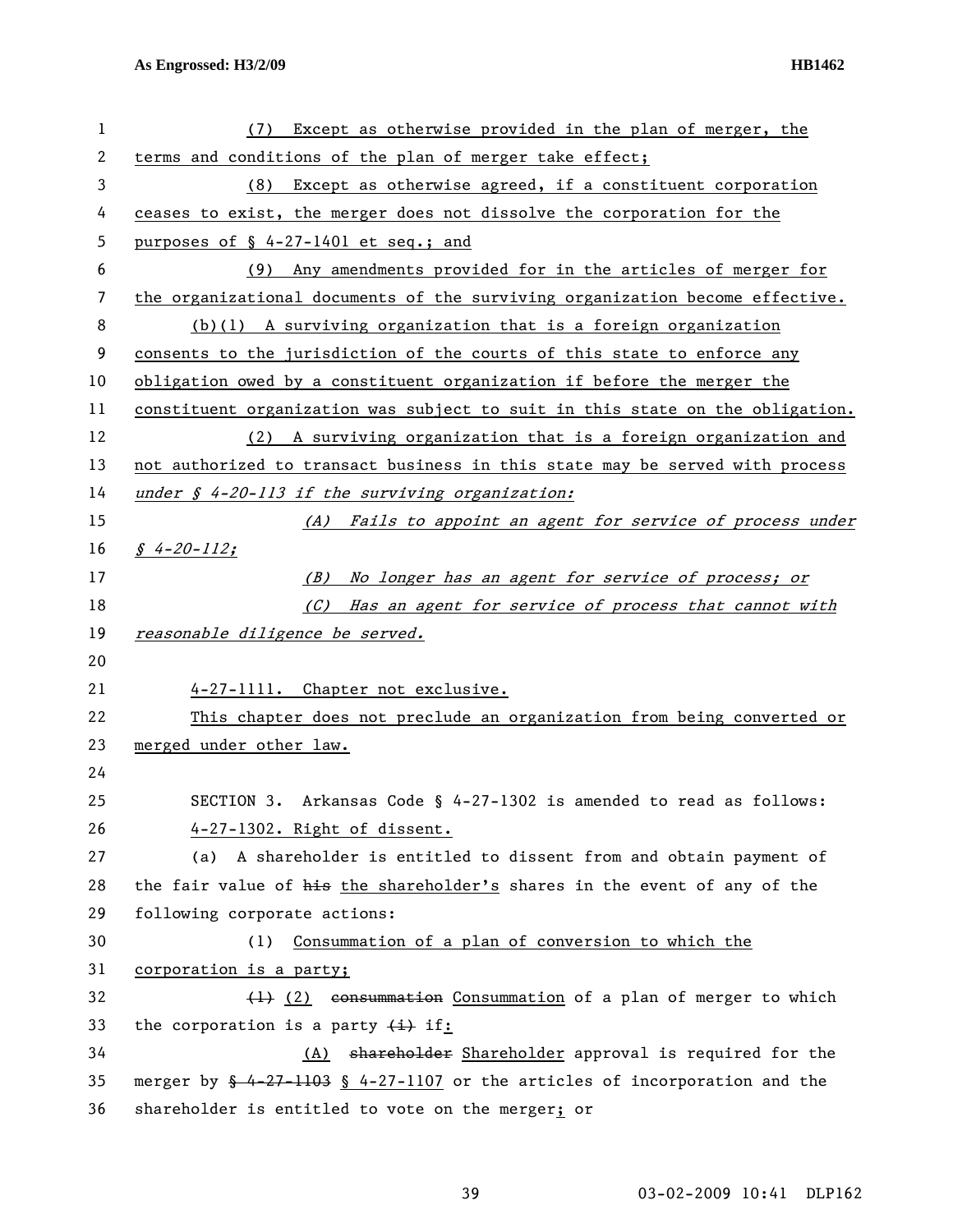1 (ii) (B) if If the corporation is a subsidiary that is 2 merged with its parent under § 4-27-1104 § 4-27-1108; 3 (2) (3) consummation Consummation of a plan of share exchange to 4 which the corporation is a party as the corporation whose shares will be 5 acquired, if the shareholder is entitled to vote on the plan; 6  $(3)$  (4) consummation Consummation of a sale or exchange of all, 7 or substantially all, of the property of the corporation other than in the 8 usual and regular course of business, if the shareholder is entitled to vote 9 on the sale or exchange, including a sale in dissolution, but not including a 10 sale pursuant to under court order or a sale for cash pursuant to under a 11 plan by which all or substantially all of the net proceeds of the sale will 12 be distributed to the shareholders within one (1) year after the date of 13 sale;  $14$  (4) (5) an An amendment to the articles of incorporation that 15 materially and adversely affects rights in respect of a dissenter's shares 16 because it: 17 (i) alters Alters or abolishes a preferential right 18 of the shares; 19 (ii) creates Creates, alters, or abolishes a right 20 in respect of redemption, including a provision respecting a sinking fund for 21 the redemption or repurchase, of the shares; 22 (iii) alters Alters or abolishes a preemptive right 23 of the holder of the shares to acquire shares or other securities; 24 (iv) exeludes Excludes or limits the right of the 25 shares to vote on any matter, or to cumulate votes, other than a limitation 26 by dilution through issuance of shares or other securities with similar 27 voting rights; or 28 (v) reduces Reduces the number of shares owned by 29 the shareholder to a fraction of a share if the fractional share so created 30 is to be acquired for cash under § 4-27-604; or 31 (5) (6) any Any corporate action taken pursuant to a shareholder 32 vote to the extent the articles of incorporation, bylaws, or a resolution of 33 the board of directors provide that voting or nonvoting shareholders are 34 entitled to dissent and obtain payment for their shares. 35 (b) A shareholder entitled to dissent and obtain payment for his the 36 shareholder's shares under this subchapter may not challenge the corporate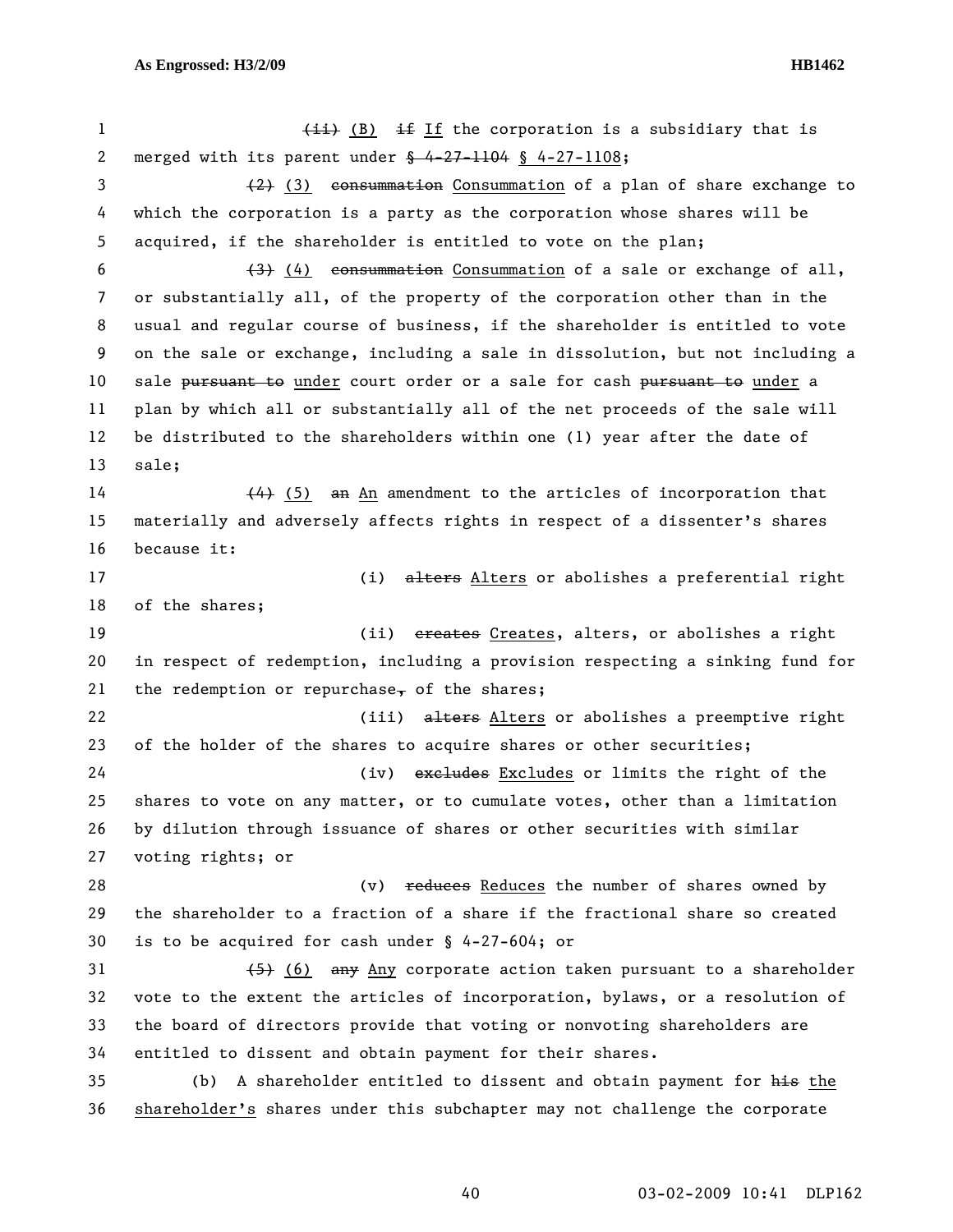| 1  | action creating his the shareholder's entitlement unless the action is         |
|----|--------------------------------------------------------------------------------|
| 2  | unlawful or fraudulent with respect to the shareholder or the corporation.     |
| 3  |                                                                                |
| 4  | SECTION 4. Arkansas Code Title 4, Chapter 27 is amended by adding an           |
| 5  | additional subchapter to read as follows:                                      |
| 6  |                                                                                |
| 7  | SUBCHAPTER $18$ - Share Exchange.                                              |
| 8  | 4-27-1801. Share exchange.                                                     |
| 9  | (a) A corporation may acquire all of the outstanding shares of one (1)         |
| 10 | or more classes or series of another corporation if the board of directors     |
| 11 | and shareholders if required by $\S$ 4-27-1802 of each corporation approve the |
| 12 | exchange.                                                                      |
| 13 | The plan of exchange shall set forth:<br>(b)                                   |
| 14 | The name of the corporation whose shares will be acquired<br>(1)               |
| 15 | and the name of the acquiring corporation;                                     |
| 16 | The terms and conditions of the exchange;<br>(2)                               |
| 17 | The manner and basis of exchanging the shares to be acquired<br>(3)            |
| 18 | for:                                                                           |
| 19 | Shares, obligations, or other securities of the<br>(A)                         |
| 20 | acquiring corporation or any other corporation; or                             |
| 21 | Cash or other property.<br>(C)                                                 |
| 22 | The plan of exchange may set forth other provisions relating to<br>(c)         |
| 23 | the exchange.                                                                  |
| 24 | This section does not limit the power of a corporation to acquire<br>(d)       |
| 25 | all or part of the shares of one (1) or more classes or series of another      |
| 26 | corporation through a voluntary exchange or otherwise.                         |
| 27 |                                                                                |
| 28 | 4-27-1802. Action on plan of share exchange.                                   |
| 29 | (a) After adopting a plan of share exchange, the board of directors of         |
| 30 | each corporation whose shares will be acquired in the share exchange shall     |
| 31 | submit the plan of share exchange for approval by its shareholders.            |
| 32 | (b) A plan of share exchange may be approved if the:                           |
| 33 | Board of directors recommends the plan of share exchange to<br>(1)             |
| 34 | the shareholders, unless the board of directors:                               |
| 35 | (A) Determines that because of a conflict of interest or                       |
| 36 | other special circumstances it should make no recommendation; and              |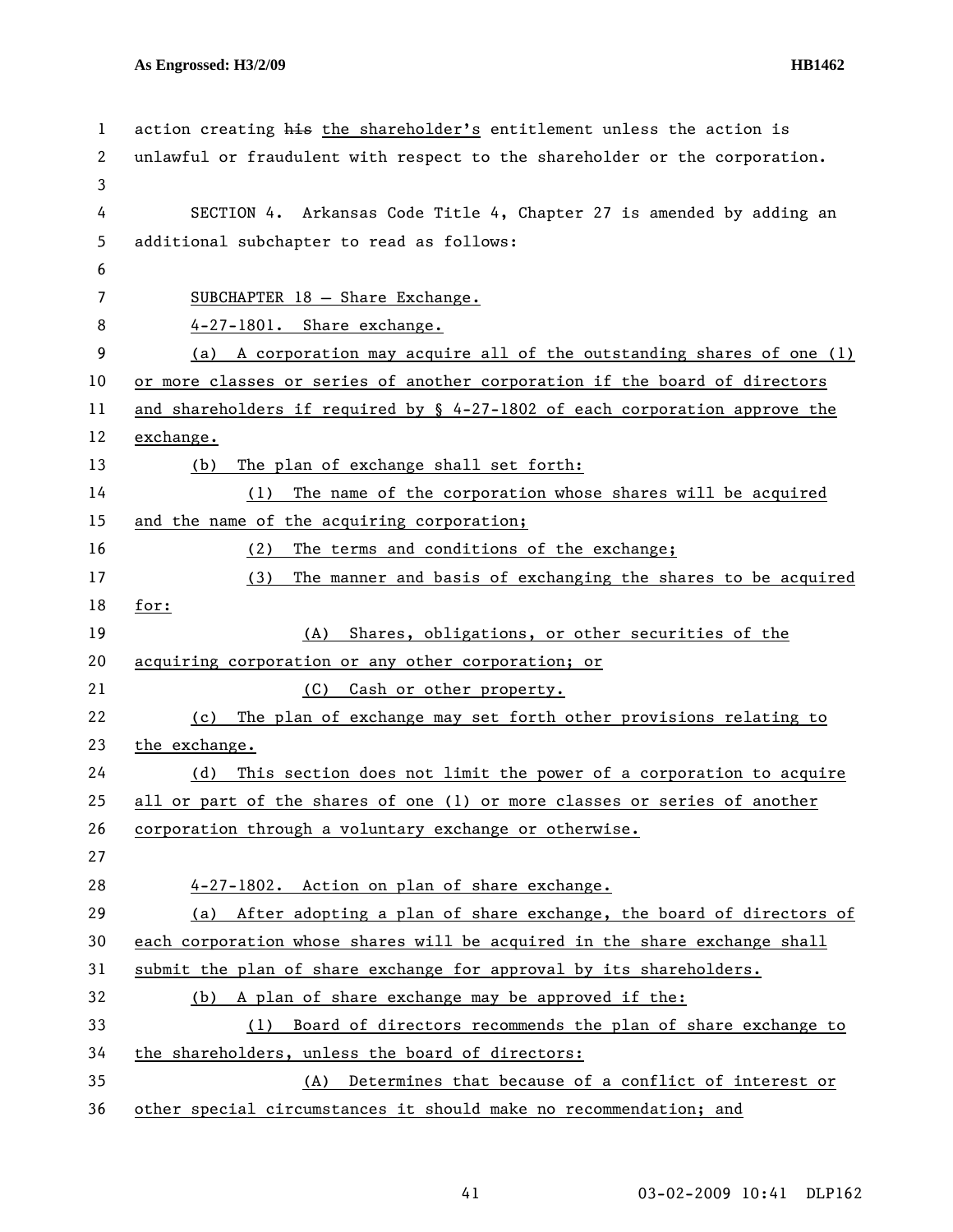| 1  | Communicates the basis for its determination at the<br>(B)                   |
|----|------------------------------------------------------------------------------|
| 2  | time the plan of share exchange is submitted to the shareholders; and        |
| 3  | (2)<br>Shareholders entitled to vote approve the plan.                       |
| 4  | The board of directors may condition its submission of the<br>(c)            |
| 5  | proposed plan of share exchange on any basis.                                |
| 6  | $(d)(1)$ The corporation shall notify each shareholder, whether or not       |
| 7  | entitled to vote, of the proposed shareholders' meeting in accordance with § |
| 8  | $4 - 27 - 705$ .                                                             |
| 9  | The notice shall:<br>(2)                                                     |
| 10 | (A) State that a purpose of the meeting is to consider the                   |
| 11 | plan of share exchange; and                                                  |
| 12 | (B)<br>Contain or be accompanied by a copy or summary of the                 |
| 13 | plan.                                                                        |
| 14 | Unless this chapter, the articles of incorporation, or the board<br>(e)      |
| 15 | of directors acting under subsection (c) of this section require a greater   |
| 16 | vote or a vote by voting groups, the plan of share exchange to be authorized |
| 17 | must be approved by the affirmative vote of the holders of a majority of the |
| 18 | outstanding shares entitled to vote and, if by voting group, by each voting  |
| 19 | group entitled to vote separately on the plan by a majority of all the votes |
| 20 | entitled to be cast on the plan by the voting group.                         |
| 21 | $(f)(1)$ Separate voting by voting groups is required on a plan of share     |
| 22 | exchange by each class or series of shares included in the exchange.         |
| 23 | (2) Each class or series constitutes a separate voting group.                |
| 24 | Subject to any contractual rights, until articles of share<br>(g)            |
| 25 | exchange are filed the planned share exchange may be abandoned without       |
| 26 | further shareholder action in accordance with the procedure set forth in the |
| 27 | plan of share exchange or, if none is set forth, in the manner determined by |
| 28 | the board of directors.                                                      |
| 29 |                                                                              |
| 30 | 4-27-1803. Articles of share exchange.                                       |
| 31 | After a plan of share exchange is approved by the shareholders or<br>(a)     |
| 32 | adopted by the board of directors if shareholder approval is not required,   |
| 33 | the surviving or acquiring corporation shall file articles of share exchange |
| 34 | with the Secretary of State.                                                 |
| 35 | The articles of share exchange shall include:<br>(b)                         |
| 36 | $(1)(A)$ A copy of the plan of share exchange; or                            |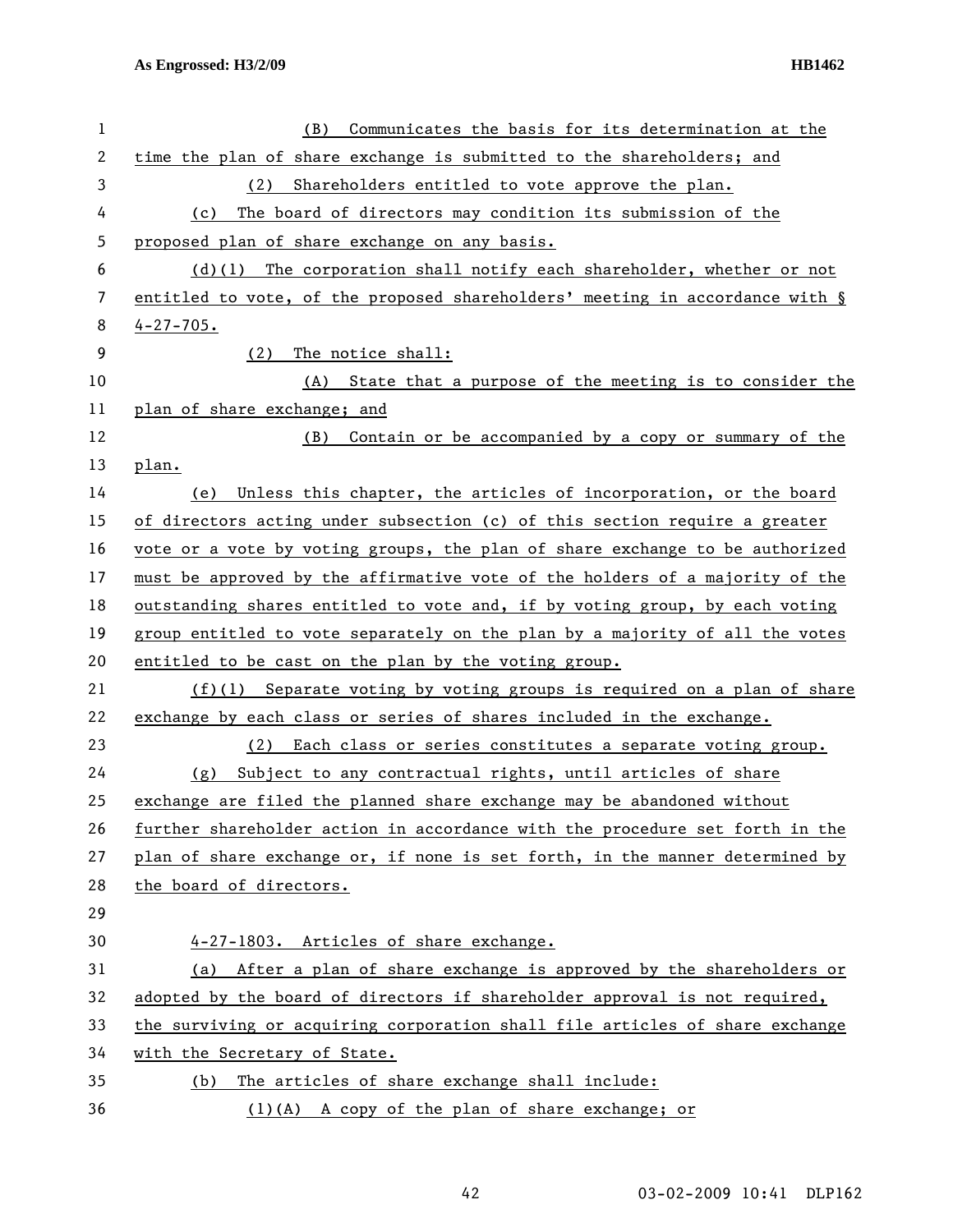| 1              | (B) A statement that:                                                         |
|----------------|-------------------------------------------------------------------------------|
| $\overline{2}$ | (i) Contains the address of an office of the                                  |
| 3              | surviving corporation where the plan of share exchange is on file; and        |
| 4              | (ii) A copy of the plan of share exchange will be                             |
| 5              | furnished by the surviving corporation on request and without cost to any     |
| 6              | shareholder, member, partner, or other owner of any constituent organization; |
| 7              | (2) If shareholder approval was not required, a statement that                |
| 8              | shareholder approval was required;                                            |
| 9              | If the approval of the shareholders of one (1) or more<br>(3)                 |
| 10             | corporations to the share exchange was required:                              |
| 11             | (A) The designation, number of outstanding shares, and                        |
| 12             | number of votes entitled to be cast by each voting group entitled to vote     |
| 13             | separately on the plan as to each corporation; and                            |
| 14             | $(B)(i)$ The total number of votes cast for and against the                   |
| 15             | plan by each voting group entitled to vote separately on the plan; or         |
| 16             | (ii) The total number of undisputed votes cast for                            |
| 17             | the plan separately by each voting group; and                                 |
| 18             | (4) A statement that the number of votes cast for the plan by                 |
| 19             | each voting group was sufficient for approval by that voting group.           |
| 20             | (c) A share exchange takes effect upon the effective date of the              |
| 21             | articles of share exchange.                                                   |
| 22             |                                                                               |
| 23             | 4-27-1804. Effect of share exchange.                                          |
| 24             | When a share exchange takes effect, the shares of each acquired               |
| 25             | corporation are exchanged as provided in the plan and the former holders of   |
| 26             | the shares are entitled only to:                                              |
| 27             | The exchange rights provided in the articles of share<br>(1)                  |
| 28             | exchange; or                                                                  |
| 29             | The rights of the former holders of the shares under $\S$ 4-27-<br>(2)        |
| 30             | 1301 et seq.                                                                  |
| 31             |                                                                               |
| 32             | SECTION 5. Arkansas Code Title 4, Chapter 32, Subchapter 12 is                |
| 33             | amended to read as follows:                                                   |
| 34             | 4-32-1201. Merger or consolidation.                                           |
| 35             | (a) Unless otherwise provided in writing in an operating agreement,           |
| 36             | and subject to any law applicable to business entities other than limited     |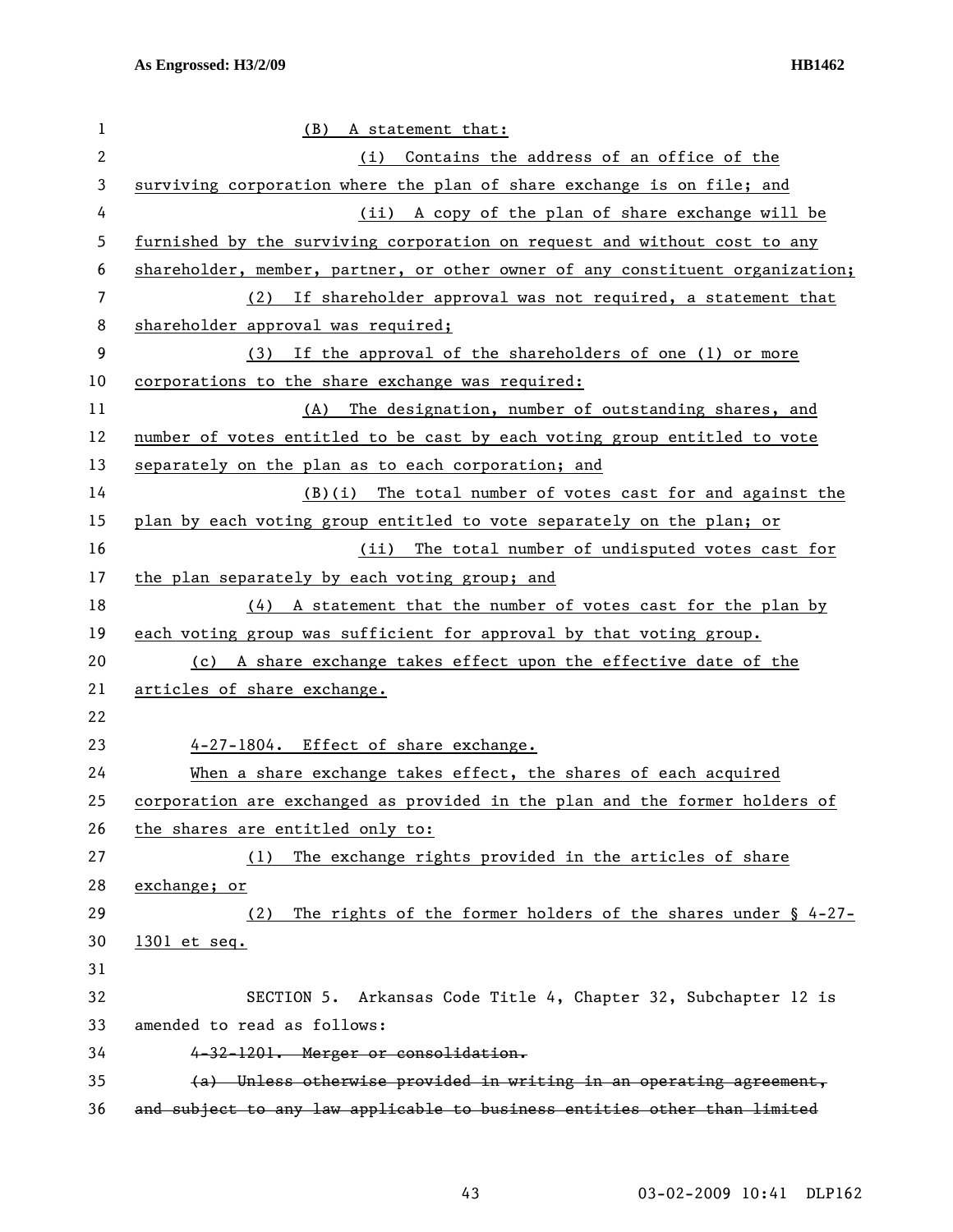| 1  | liability companies, one (1) or more limited liability companies may merge or |
|----|-------------------------------------------------------------------------------|
| 2  | consolidate with or into one (1) or more other business entities with the     |
| 3  | limited liability company or other business entity as the merger or           |
| 4  | consolidation agreement shall provide being the surviving or resulting        |
| 5  | limited liability company or other business entity.                           |
| 6  | (b) Rights or securities of or interests in a business entity that is         |
| 7  | a party to the merger or consolidation may be exchanged for or converted into |
| 8  | eash, property, obligations, or rights or securities of or interests in the   |
| 9  | surviving or resulting business entity or of any other business entity.       |
| 10 | (c) As used in this subchapter, "business entity" or "business                |
| 11 | entities" shall mean domestic and foreign limited liability companies,        |
| 12 | corporations, general partnerships, limited partnerships, registered limited  |
| 13 | liability partnerships and registered limited liability limited partnerships. |
| 14 |                                                                               |
| 15 | 4-32-1202. Approval of merger or consolidation.                               |
| 16 | (a) Unless otherwise provided in writing in an operating agreement, a         |
| 17 | limited liability company that is a party to a proposed merger or             |
| 18 | consolidation shall approve the merger or consolidation agreement by the      |
| 19 | consent of more than one-half $(\frac{1}{2})$ by number of the members.       |
| 20 | (b) Each business entity that is a party to a proposed merger or              |
| 21 | consolidation shall approve the merger or consolidation in the manner and by  |
| 22 | the vote required by the laws applicable to the business entity.              |
| 23 | (e) Each business entity that is a party to the merger or                     |
| 24 | consolidation shall have the rights to abandon the merger as are provided for |
| 25 | in the merger or consolidation agreement or in the laws applicable to the     |
| 26 | business entity.                                                              |
| 27 |                                                                               |
| 28 | 4-32-1203. Articles of merger or consolidation.                               |
| 29 | (a) The business entity surviving or resulting from the merger or             |
| 30 | consolidation shall deliver to the Secretary of State articles of merger or   |
| 31 | consolidation executed by each constituent entity setting forth:              |
| 32 | (1) The name and jurisdiction of formation or organization of                 |
| 33 | each business entity which is to merge or consolidate;                        |
| 34 | (2) That an agreement of merger or consolidation has been                     |
| 35 | approved and executed by each business entity which is a party to the merger  |
| 36 | or consolidation:                                                             |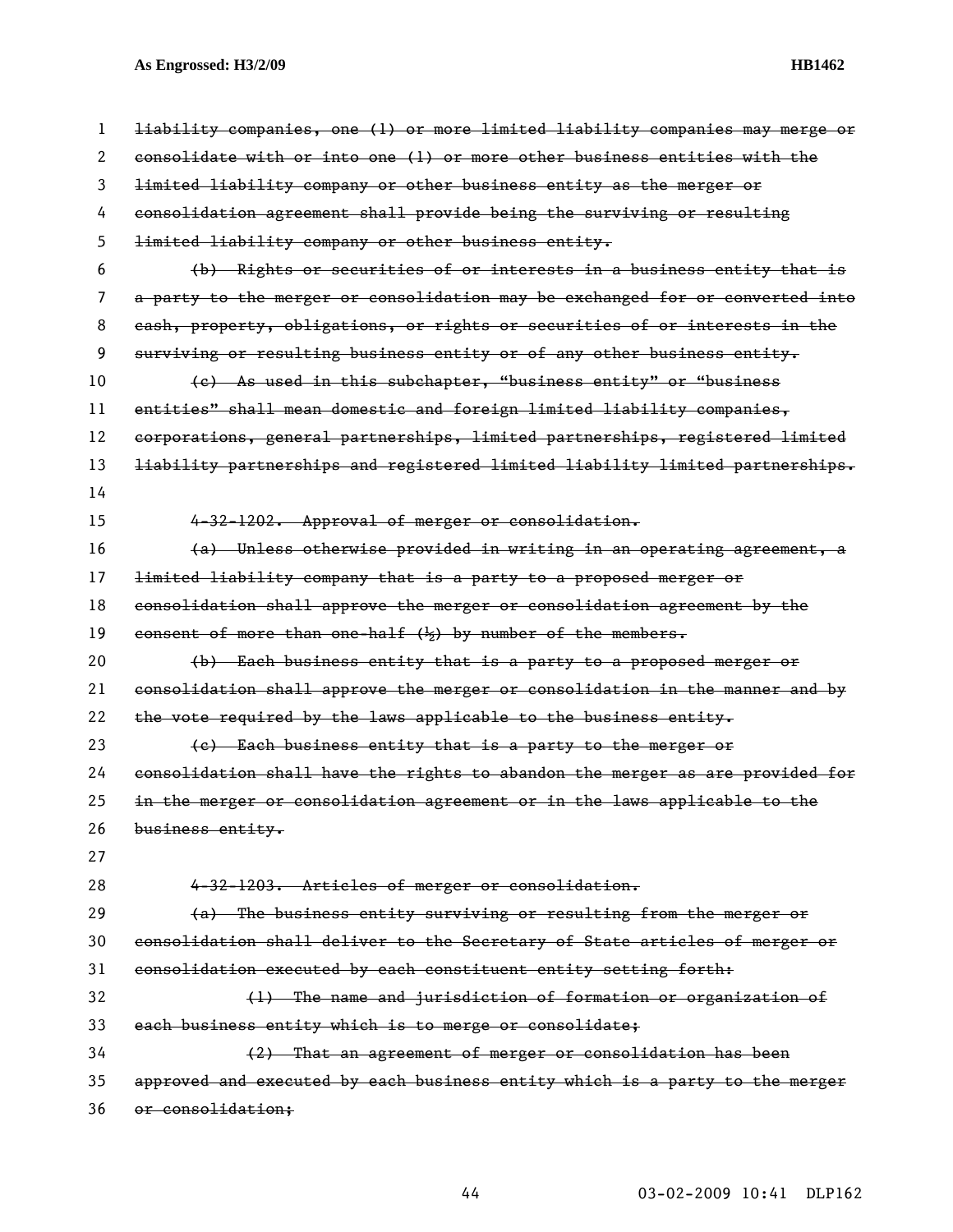| 1  | (3) The name of the surviving or resulting business entity;                   |
|----|-------------------------------------------------------------------------------|
| 2  | $(4)$ The future effective date of the merger or consolidation,               |
| 3  | which shall be a date or time certain, if it is not to be effective upon the  |
| 4  | filing of the articles of merger or consolidation;                            |
| 5  | (5) That the agreement of merger or consolidation is on file at               |
| 6  | a place of business of the surviving or resulting business entity, and the    |
| 7  | address of that place of business;                                            |
| 8  | (6) That a copy of the agreement of merger or consolidation will              |
| 9  | be furnished by the surviving or resulting business entity on request and     |
| 10 | without cost to any person holding an interest in any business entity which   |
| 11 | is to merge or consolidate: and                                               |
| 12 | (7) If the surviving or resulting entity is not a business                    |
| 13 | entity organized under the laws of this state, a statement that such          |
| 14 | surviving or resulting business entity:                                       |
| 15 | (A) Agrees that it may be served with process in this                         |
| 16 | state in any proceeding for enforcement of any obligation of any business     |
| 17 | entity party to the merger or consolidation that was organized under the laws |
| 18 | of this state, as well as for enforcement of any obligation of the surviving  |
| 19 | business entity or the new business entity arising from the merger or         |
| 20 | consolidation; and                                                            |
| 21 | (B) Appoints the Secretary of State as its agent for                          |
| 22 | service of process in any such proceeding, and the surviving business entity  |
| 23 | or the new business entity shall specify the address to which a copy of the   |
| 24 | process shall be mailed to it by the Secretary of State.                      |
| 25 | (b) A merger or consolidation takes effect upon the later of the              |
| 26 | effective date of the filing of the articles of merger or consolidation or    |
| 27 | the date set forth in the articles of merger or consolidation.                |
| 28 | (e) The articles of merger or consolidation shall be executed by a            |
| 29 | limited liability company that is a party to the merger or consolidation in   |
| 30 | the manner provided for in § 4-32-204 and shall be filed with the Secretary   |
| 31 | of State in the manner provided for in § 4-32-205.                            |
| 32 | (d) Articles of merger or consolidation shall constitute articles of          |
| 33 | dissolution for a limited liability company which is not the surviving or     |
| 34 | resulting business entity in the merger or consolidation.                     |
| 35 | (e) An agreement of merger or consolidation approved in accordance            |
| 36 | with § 4-32-1202 may effect any amendment to an operating agreement or effect |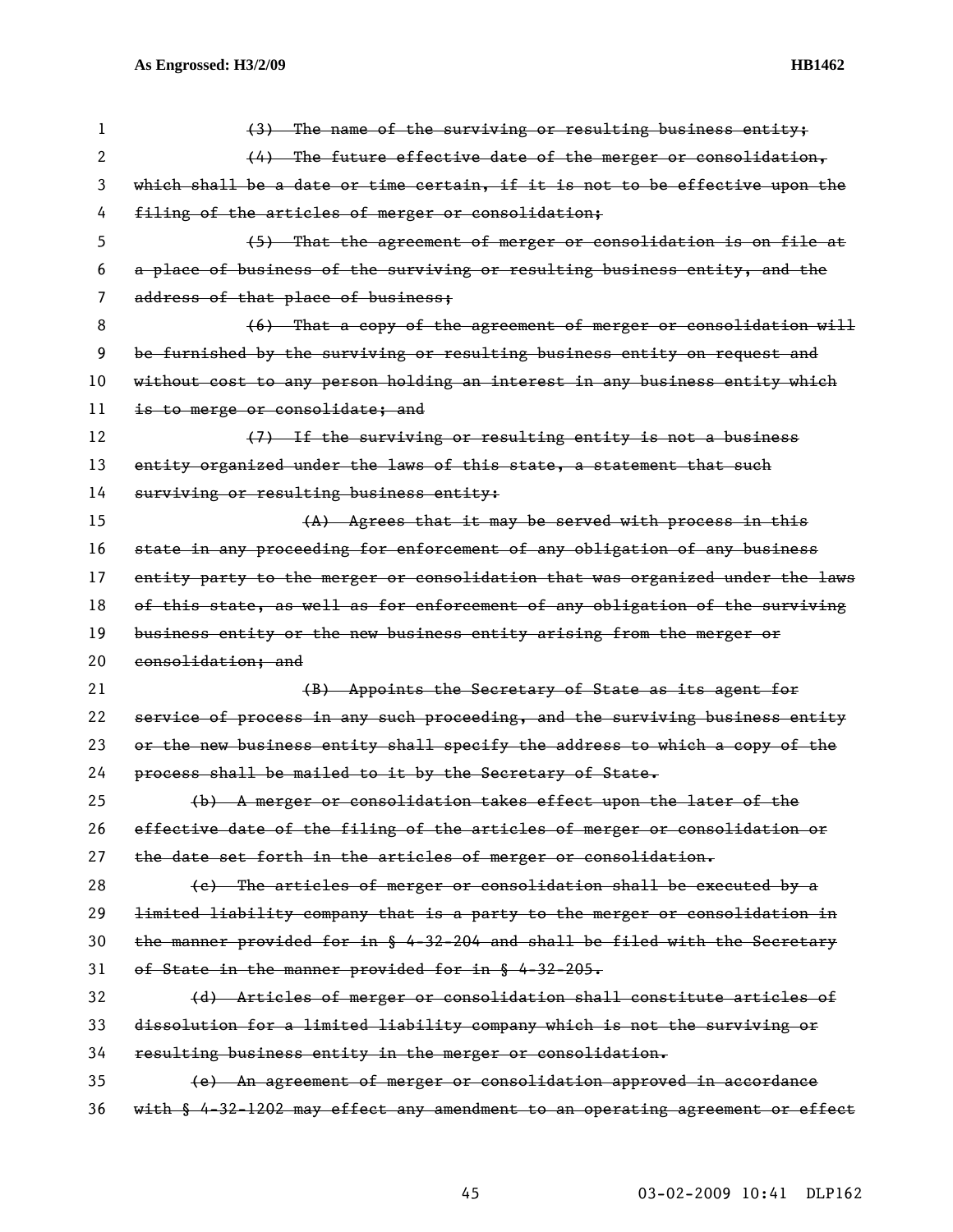| 1                     | the adoption of a new operating agreement for a limited liability company if  |
|-----------------------|-------------------------------------------------------------------------------|
| $\mathbf{2}^{\prime}$ | it is the surviving or resulting limited liability company in the merger or   |
| 3                     | consolidation. An approved agreement of merger or consolidation may also      |
| 4                     | provide that the operating agreement of any constituent limited liability     |
| 5.                    | company to the merger or consolidation, including a limited liability company |
| 6                     | formed for the purpose of consummating a merger or consolidation, shall be    |
| 7                     | the operating agreement of the surviving or resulting limited liability       |
| 8                     | company. Any amendment to an operating agreement or adoption of a new         |
| 9                     | operating agreement made pursuant to this subsection shall be effective at    |
| 10                    | the effective time or date of the merger or consolidation. The provisions of  |
| 11                    | this subsection shall not be construed to limit the accomplishment of a       |
| 12                    | merger or of any of the matters referred to herein by any other means         |
| 13                    | provided for in an operating agreement or other agreement or as otherwise     |
| 14                    | permitted by law.                                                             |
| 15                    |                                                                               |
| 16                    | 4-32-1204. Effects of merger or consolidation.                                |
| 17                    | A merger or consolidation has the following effects:                          |
| 18                    | (1) The business entities that are parties to the merger or                   |
| 19                    | consolidation agreement shall be a single entity, which, in the case of a     |
| 20                    | merger shall be the entity designated in the plan of merger as the surviving  |
| 21                    | entity, and, in the case of a consolidation, shall be the new entity provided |
| 22                    | for in the plan of consolidation;                                             |
| 23                    | (2) Each party to the merger or consolidation agreement except                |
| 24                    | the surviving entity or the new entity shall cease to exist;                  |
| 25                    | (3) The surviving entity or the new entity shall thereupon and                |
| 26                    | thereafter possess all the rights, privileges, immunities, and powers of each |
| 27                    | constituent entity and shall be subject to all the restrictions,              |
| 28                    | disabilities, and duties of each of such constituent entities to the extent   |
| 29                    | the rights, privileges, immunities, powers, franchises, restrictions,         |
| 30                    | disabilities, and duties are applicable to the type of business entity that   |
| 31                    | is the surviving entity or the new entity;                                    |
| 32                    | (4) All property, real, personal and mixed, and all debts due on              |
| 33                    | whatever account, including promises to make capital contributions and        |
| 34                    | subscriptions for shares, and all other choses in action, and all and every   |
| 35                    | other interest of or belonging to or due to each of the constituent entities  |
| 36                    | shall be vested in the surviving entity or the new entity without further act |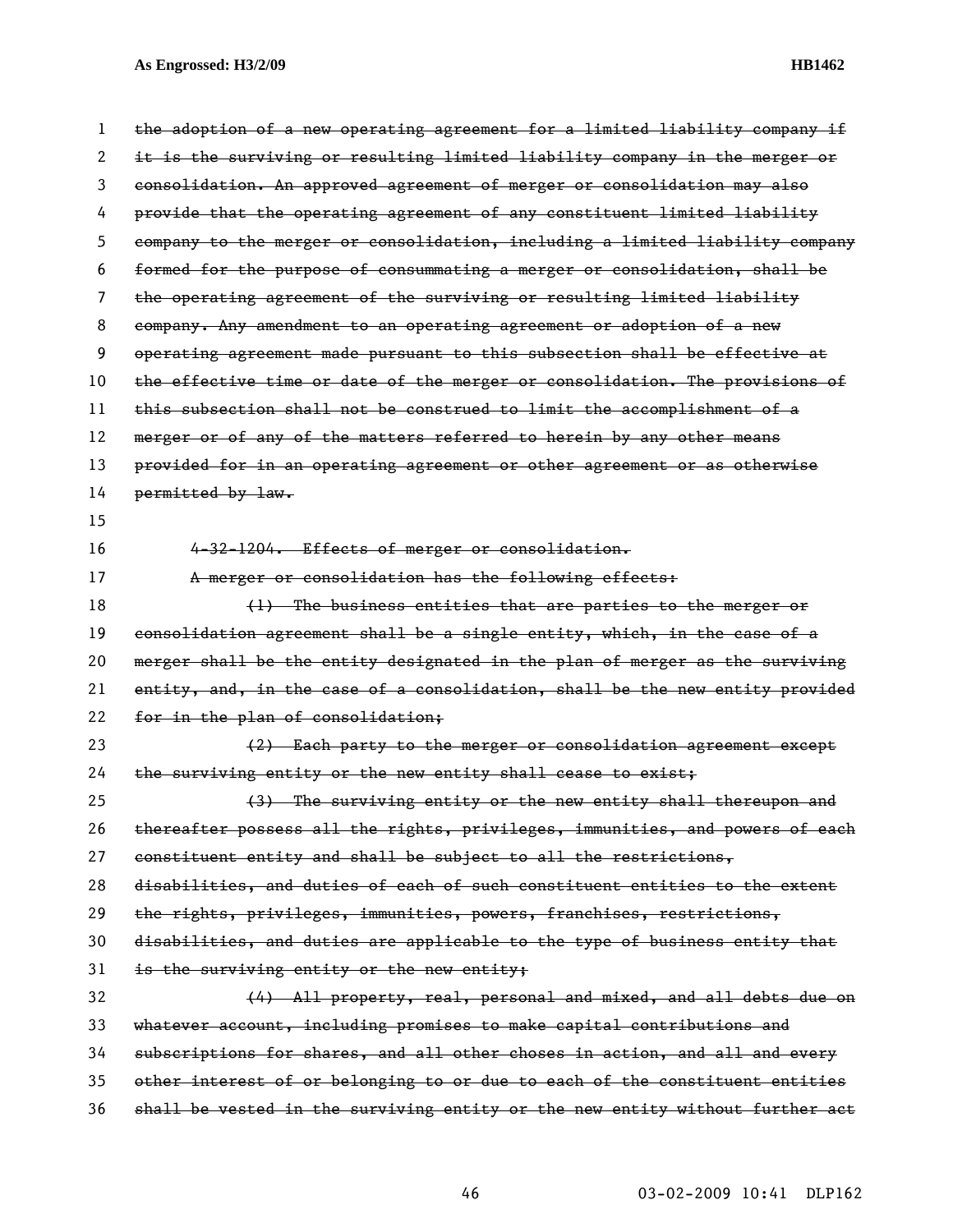| 1  | or deed;                                                                     |
|----|------------------------------------------------------------------------------|
| 2  | (5) The title to all real estate and any interest therein vested             |
| 3  | in any such constituent entity shall not revert or be in any way impaired by |
| 4  | reason of such merger or consolidation;                                      |
| 5  | (6) The surviving entity or the new entity shall thenceforth be              |
| 6  | liable for all liabilities and obligations of each of the constituent        |
| 7  | entities so merged or consolidated, and any claim existing or action or      |
| 8  | proceeding pending by or against any such constituent entity may be          |
| 9  | prosecuted as if such merger or consolidation had not taken place, or the    |
| 10 | surviving entity or the new entity may be substituted in the action;         |
| 11 | (7) Neither the rights of creditors nor any liens on the                     |
| 12 | property of any constituent entity shall be impaired by the merger or        |
| 13 | consolidation; and                                                           |
| 14 | (8) The interests in a limited liability company or shares or                |
| 15 | other interests in a corporation that are to be converted or exchanged into  |
| 16 | interests, shares or other securities, eash, obligations or other property   |
| 17 | under the terms of the merger or consolidation agreement are so converted,   |
| 18 | and the former holders thereof are entitled only to the rights provided in   |
| 19 | the merger or consolidation agreement or the rights otherwise provided by    |
| 20 | $\pm$ aw.                                                                    |
| 21 |                                                                              |
| 22 | SUBCHAPTER 12 - Conversion and Merger.                                       |
| 23 | 4-32-1201. Definitions.                                                      |
| 24 | In this subchapter:                                                          |
| 25 | "Constituent limited liability company" means a constituent<br>(1)           |
| 26 | organization that is a limited liability company;                            |
| 27 | (2) "Constituent organization" means an organization that is                 |
| 28 | party to a merger;                                                           |
| 29 | (3) "Converted organization" means the organization into which a             |
| 30 | converting organization converts under $\S$ 4-32-1202 through 4-32-1205;     |
| 31 | "Converting limited liability company" means a converting<br>(4)             |
| 32 | organization that is a limited liability company;                            |
| 33 | "Converting organization" means an organization that<br>(5)                  |
| 34 | converts into another organization under $\frac{1}{2}$ 4-32-1202;            |
| 35 | "Governing statute" of an organization means the statute<br>(6)              |
| 36 | that governs the organization's internal affairs;                            |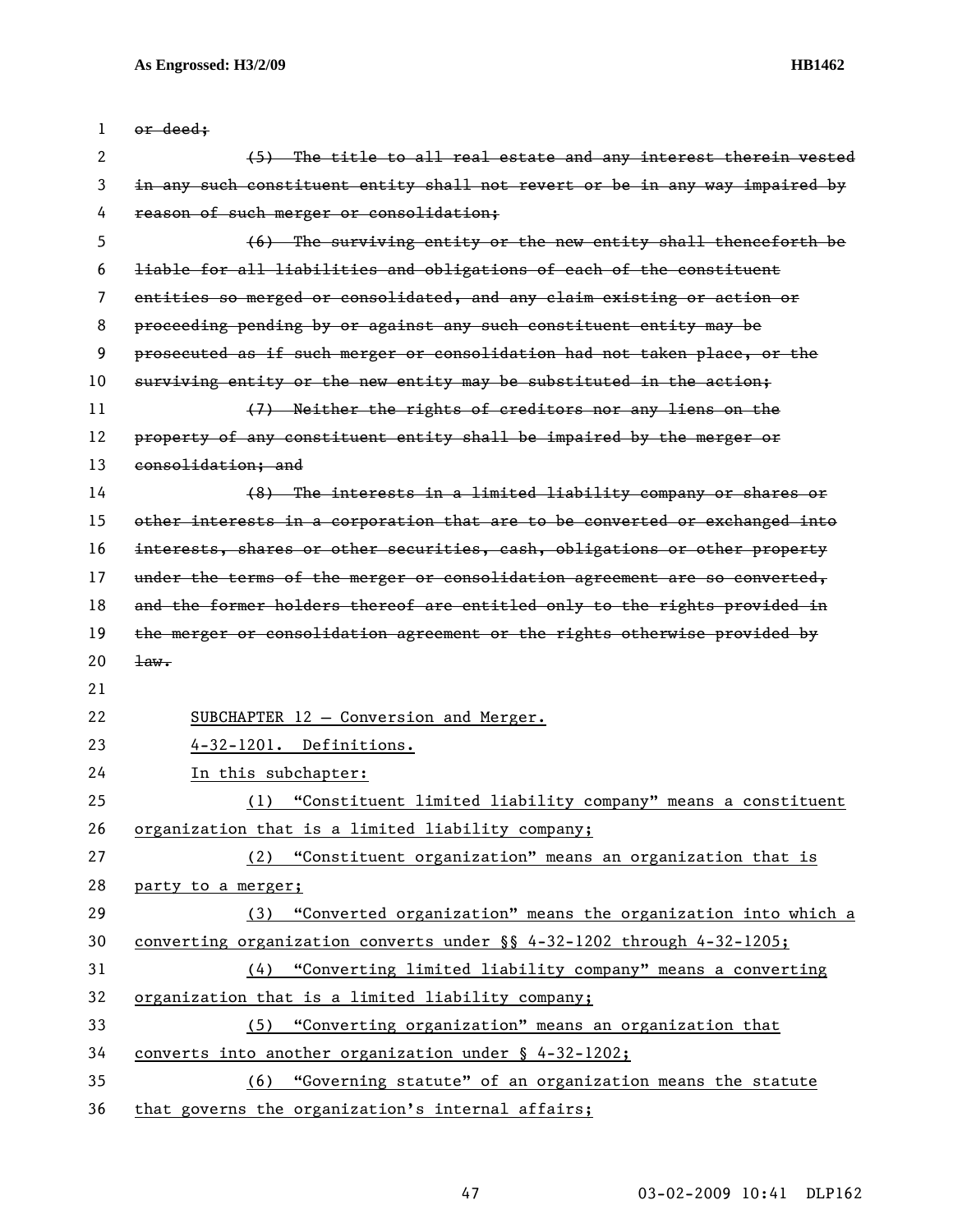| $\mathbf 1$ | (7) "In a record" means maintained or kept on file by the                     |
|-------------|-------------------------------------------------------------------------------|
| 2           | organization at an office of the organization or with the Secretary of State; |
| 3           | $(8)$ (A) "Organization" means:                                               |
| 4           | A partnership, including a limited liability<br>(i)                           |
| 5           | partnership;                                                                  |
| 6           | (ii) A limited partnership, including a limited                               |
| 7           | liability limited partnership;                                                |
| 8           | A limited liability company;<br>(iii)                                         |
| 9           | (iv) A business trust;                                                        |
| 10          | A corporation; or<br>(v)                                                      |
| 11          | Any other entity that has a governing statute.<br>(vi)                        |
| 12          | "Organization" includes a domestic or foreign<br>(B)                          |
| 13          | organization whether or not the organization is organized for profit;         |
| 14          | (9) "Organizational documents" means:                                         |
| 15          | For a domestic or foreign general partnership, its<br>(A)                     |
| 16          | partnership_agreement_and_if_applicable_statement_of_qualification;           |
| 17          | For a domestic or foreign limited partnership, its<br>(B)                     |
| 18          | certificate of limited partnership and partnership agreement;                 |
| 19          | For a domestic or foreign limited liability company,<br>(C)                   |
| 20          | its articles of organization and operating agreement or the comparable        |
| 21          | records provided for in its governing statute;                                |
| 22          | For a business trust, its agreement of trust and<br>(D)                       |
| 23          | declaration of trust;                                                         |
| 24          | For a domestic or foreign corporation for profit, its<br>(E)                  |
| 25          | articles of incorporation, bylaws, and other agreements among its             |
| 26          | shareholders which are authorized by its governing statute or the comparable  |
| 27          | records provided for in its governing statute; and                            |
| 28          | For any other organization, the records that:<br>(F)                          |
| 29          | Create the organization;<br>(i)                                               |
| 30          | Determine the internal governance of the<br>(ii)                              |
| 31          | organization; and                                                             |
| 32          | (iii) Determine the relations among the                                       |
| 33          | organization's owners, members, and interested parties; and                   |
| 34          | "Surviving organization" means an organization into which<br>(10)             |
| 35          | one or more other organizations are merged.                                   |
| 36          |                                                                               |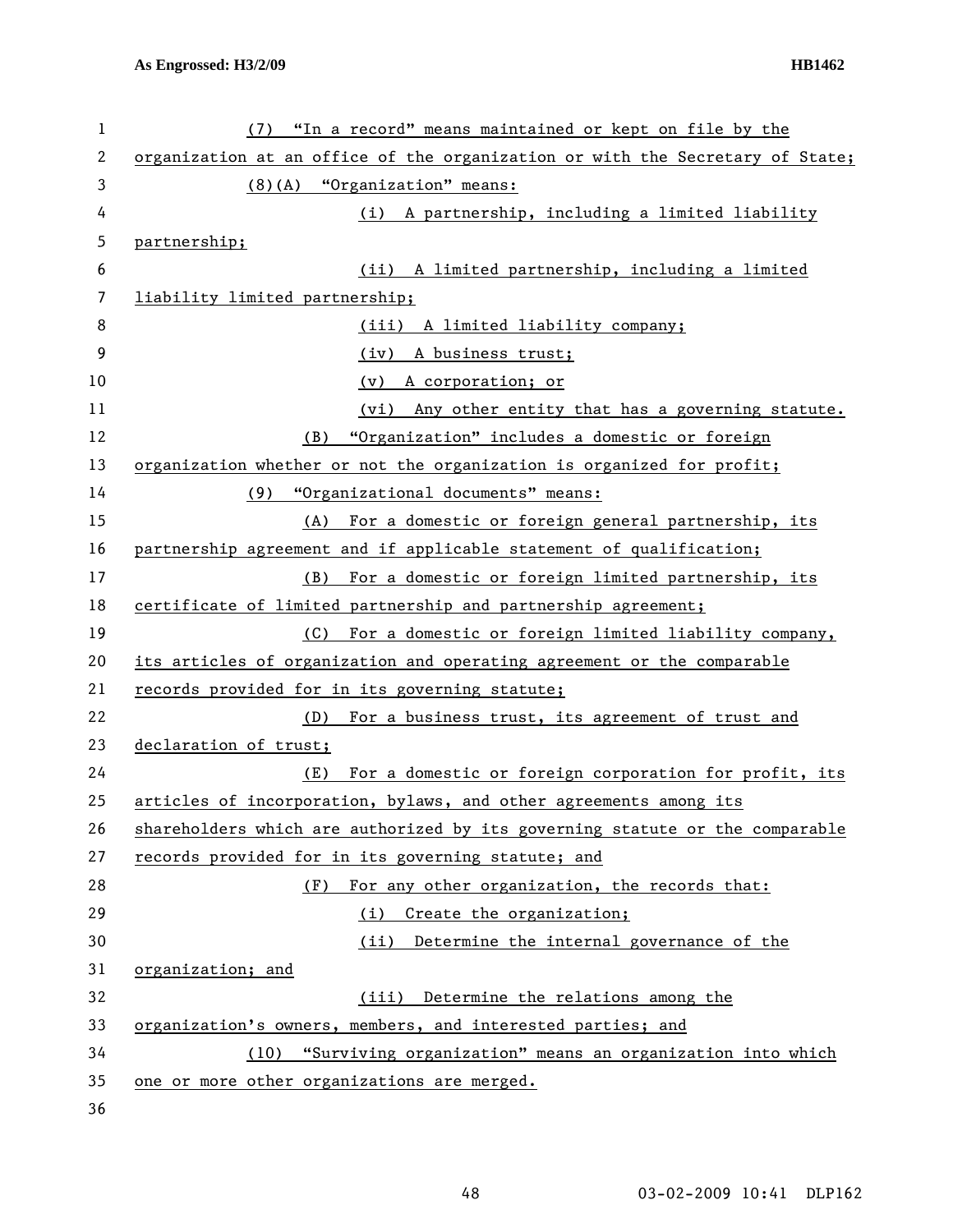| $\mathbf{1}$   | 4-32-1202. Conversion.                                                          |
|----------------|---------------------------------------------------------------------------------|
| $\overline{2}$ | (a) An organization other than a limited liability company may convert          |
| 3              | to a limited liability company, and a limited liability company may convert     |
| 4              | to another organization under this section and $\S$ 4-32-1203 through 4-32-1205 |
| 5              | and a plan of conversion, if the:                                               |
| 6              | Other organization's governing statute authorizes the<br>(1)                    |
| 7              | conversion and is complied with; and                                            |
| 8              | Conversion is not prohibited by the law of the jurisdiction<br>(2)              |
| 9              | that enacted the governing statute.                                             |
| 10             | (b) A plan of conversion must be in a record and must include the:              |
| 11             | Name and form of the organization before conversion;<br>(1)                     |
| 12             | (2)<br>Name and form of the organization after conversion; and                  |
| 13             | Terms and conditions of the conversion, including the manner<br>(3)             |
| 14             | and basis for converting interests in the converting organization into any      |
| 15             | combination of money, interests in the converted organization, and other        |
| 16             | consideration; and                                                              |
| 17             | (4) Organizational documents of the converted organization.                     |
| 18             |                                                                                 |
| 19             | 4-32-1203. Action on plan of conversion by converting limited                   |
| 20             | liability company.                                                              |
| 21             | (a) Unless otherwise provided in writing in an operating agreement, a           |
| 22             | plan of conversion must be consented to by more than one-half $(1/2)$ by number |
| 23             | of the members of a converting limited liability company.                       |
| 24             | Subject to any contractual rights, until a conversion is filed<br>(b)           |
| 25             | under § 4-32-1204, a converting limited liability company may amend the plan    |
| 26             | or abandon the planned conversion:                                              |
| 27             | (1) As provided in the plan; and                                                |
| 28             | Except as prohibited by the plan, by the same consent<br>(2)                    |
| 29             | required to approve the plan.                                                   |
| 30             |                                                                                 |
| 31             | 4-32-1204. Filings required for conversion - Effective date.                    |
| 32             | $(a)(1)$ After a plan of conversion is approved, a converting limited           |
| 33             |                                                                                 |
|                | liability company shall file articles of conversion with the Secretary of       |
| 34             | State.                                                                          |
| 35             | The articles of conversion shall include:<br>(2)                                |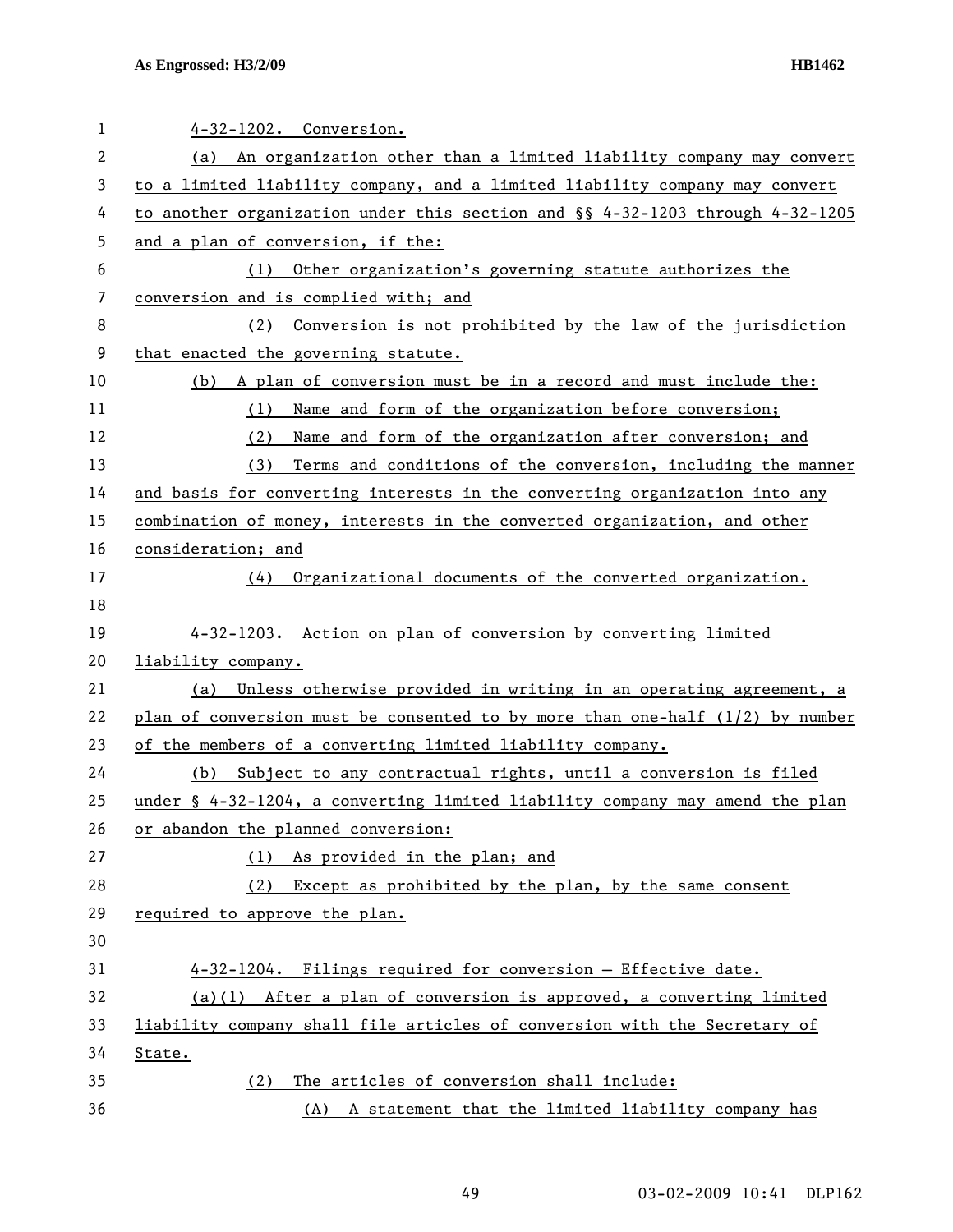| 1  | been converted into another organization;                                         |
|----|-----------------------------------------------------------------------------------|
| 2  | The name and form of the converted organization and<br>(B)                        |
| 3  | the jurisdiction of its governing statute;                                        |
| 4  | The date the conversion is effective under the<br>(C)                             |
| 5  | governing statute of the converted organization;                                  |
| 6  | (D) A statement that the conversion was approved as                               |
| 7  | required by this chapter;                                                         |
| 8  | A statement that the conversion was approved as<br>(E)                            |
| 9  | required by the governing statute of the converted organization;                  |
| 10 | (F) A statement confirming that the converted organization                        |
| 11 | has filed a statement appointing an agent for service of process under $\oint 4-$ |
| 12 | 20-112 if the converted organization is a foreign organization not authorized     |
| 13 | to transact business in this state; and                                           |
| 14 | (G)(i) A copy of the plan of conversion; or                                       |
| 15 | (ii) A statement that:                                                            |
| 16 | (a) Contains the address of an office of the                                      |
| 17 | organization where the plan of conversion is on file; and                         |
| 18 | (b) A copy of the plan of conversion will be                                      |
| 19 | furnished by the converting organization on request and without cost to any       |
| 20 | shareholder of the converting organization.                                       |
| 21 | $(b)(1)$ If the converting organization is not a converting limited               |
| 22 | liability company, the converting organization shall file articles of             |
| 23 | organization with the Secretary of State.                                         |
| 24 | (2) The articles of organization shall include, in addition to                    |
| 25 | the information required by $\S$ 4-32-202:                                        |
| 26 | A statement that the limited liability company was<br>(A)                         |
| 27 | converted from another organization;                                              |
| 28 | The name and form of the converting organization and<br>(B)                       |
| 29 | the jurisdiction of its governing statute; and                                    |
| 30 | A statement that the conversion was approved in a<br>(C)                          |
| 31 | manner that complied with the converting organization's governing statute.        |
| 32 | (c) A conversion becomes effective:                                               |
| 33 | If the converted organization is a limited liability<br>(1)                       |
| 34 | company, when the articles of organization take effect; and                       |
| 35 | If the converted organization is not a limited liability<br>(2)                   |
| 36 | company, as provided by the governing statute of the converted organization.      |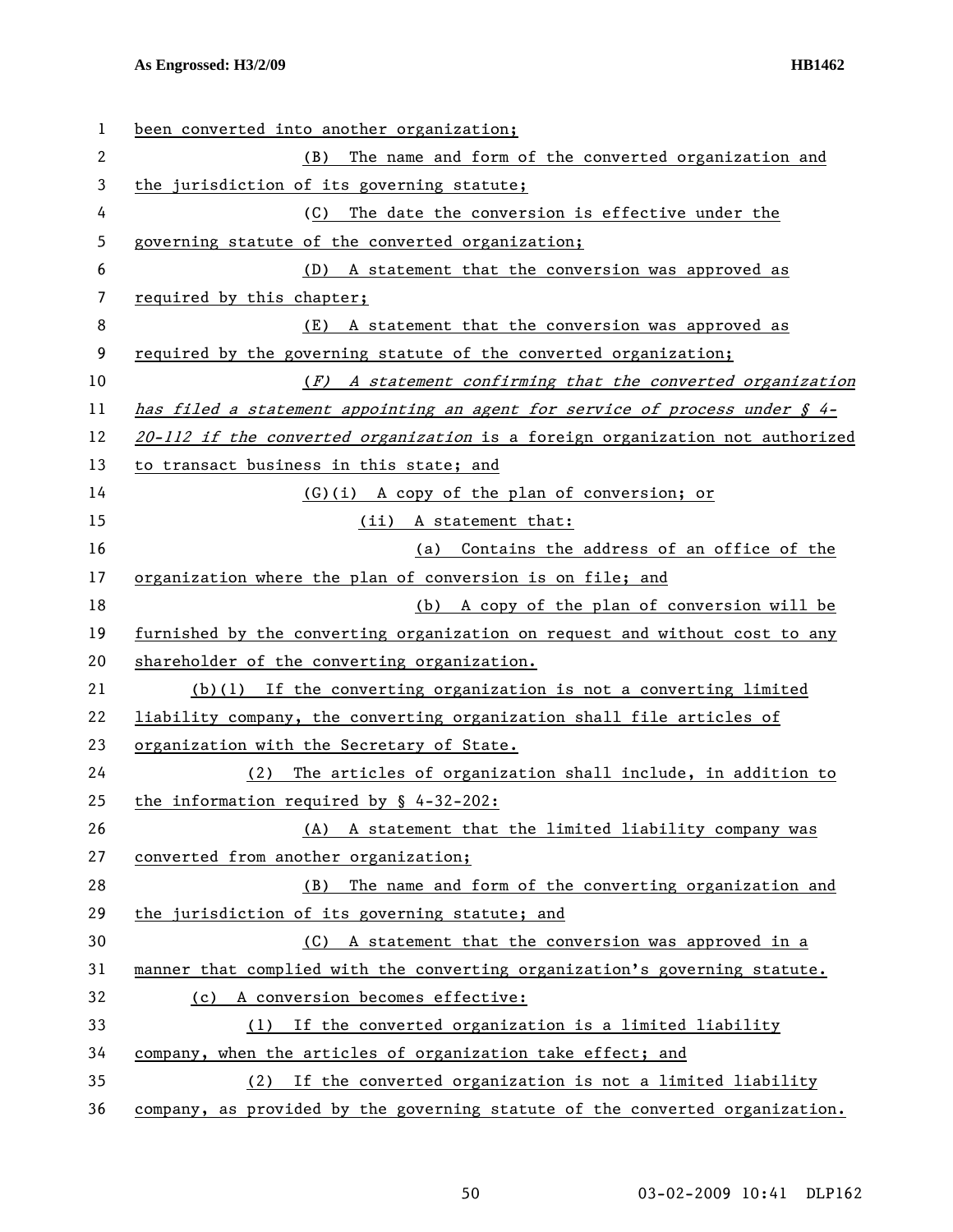| 1            |                                                                               |
|--------------|-------------------------------------------------------------------------------|
| $\mathbf{2}$ | 4-32-1205. Effect of conversion.                                              |
| 3            | (a) An organization that has been converted under this subchapter is          |
| 4            | for all purposes the same entity that existed before the conversion.          |
| 5            | (b) When a conversion takes effect:                                           |
| 6            | (1) All property owned by the converting organization remains                 |
| 7            | vested in the converted organization;                                         |
| 8            | (2) All debts, liabilities, and other obligations of the                      |
| 9            | converting organization continue as obligations of the converted              |
| 10           | organization;                                                                 |
| 11           | (3) An action or proceeding pending by or against the converting              |
| 12           | organization may be continued as if the conversion had not occurred;          |
| 13           | Except as prohibited by other law, all of the rights,<br>(4)                  |
| 14           | privileges, immunities, powers, and purposes of the converting organization   |
| 15           | remain vested in the converted organization;                                  |
| 16           | Except as otherwise provided in the plan of conversion, the<br>(5)            |
| 17           | terms and conditions of the plan of conversion take effect; and               |
| 18           | (6) Except as otherwise agreed, the conversion does not dissolve              |
| 19           | a converting limited liability company under § 4-32-901 et seq.               |
| 20           | $(c)(1)$ A converted organization that is a foreign organization              |
| 21           | consents to the jurisdiction of the courts of this state to enforce any       |
| 22           | obligation owed by the converting limited liability company, if before the    |
| 23           | conversion the converting limited liability company was subject to suit in    |
| 24           | this state on the obligation.                                                 |
| 25           | (2) A converted organization that is a foreign organization and               |
| 26           | not authorized to transact business in this state may be served with process  |
| 27           | under $\oint$ 4-20-113 if the converted organization:                         |
| 28           | (A) Fails to appoint an agent for service of process under                    |
| 29           | $$4-20-112;$                                                                  |
| 30           | (B) No longer has an agent for service of process; or                         |
| 31           | (C) Has an agent for service of process that cannot with                      |
| 32           | reasonable diligence be served.                                               |
| 33           |                                                                               |
| 34           | 4-32-1206. Merger.                                                            |
| 35           | (a) A limited liability company may merge with one (1) or more other          |
| 36           | constituent organizations under this section and $\S$ 4-32-1207 through 4-32- |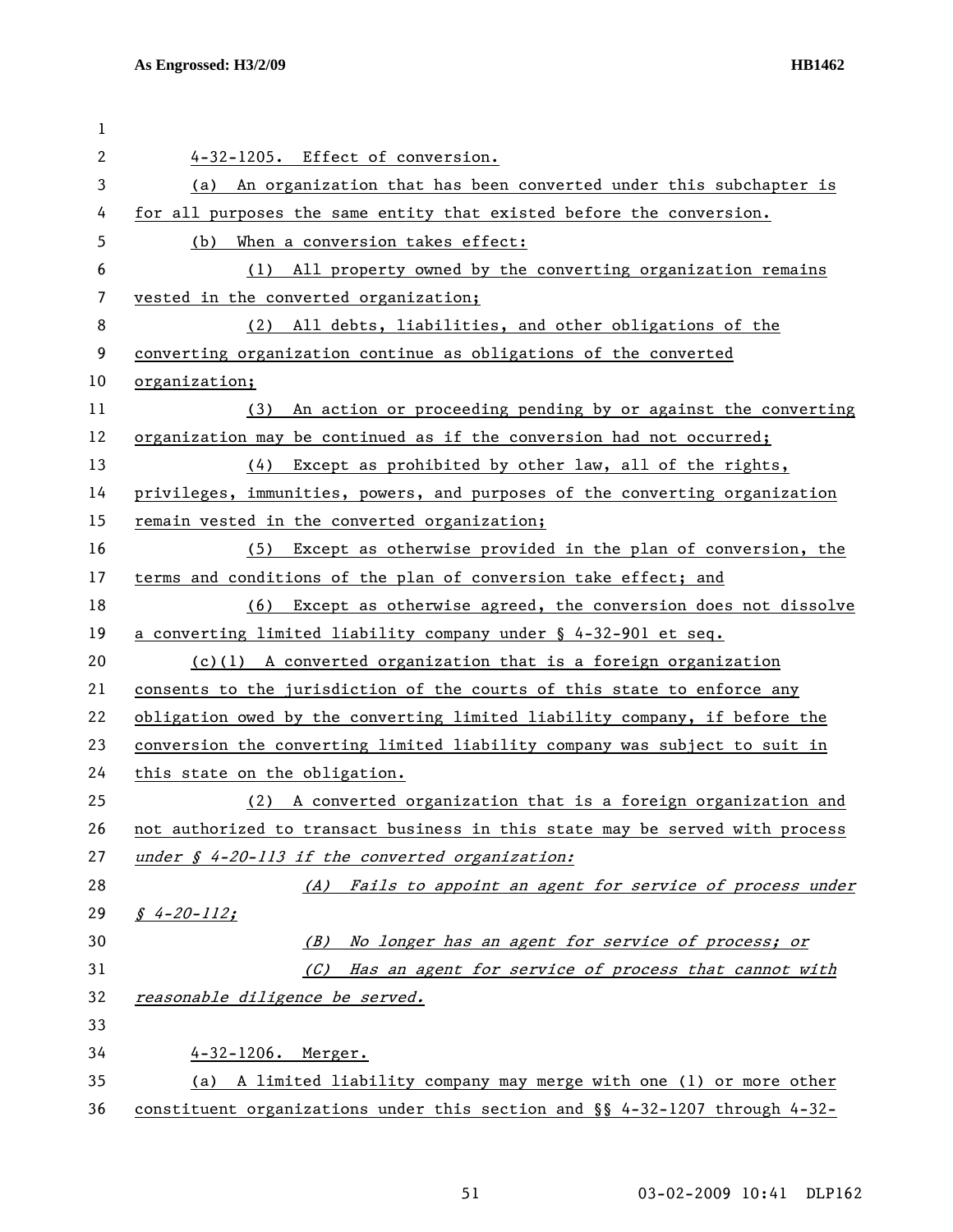| 1  | 1209 and a plan of merger, if:                                                 |
|----|--------------------------------------------------------------------------------|
| 2  | The governing statute of each of the other organizations<br>(1)                |
| 3  | authorizes the merger;                                                         |
| 4  | The merger is not prohibited by the law of a jurisdiction<br>(2)               |
| 5  | that enacted any of the governing statutes; and                                |
| 6  | Each of the other organizations complies with its governing<br>(3)             |
| 7  | statute in effecting the merger.                                               |
| 8  | (b) A plan of merger shall be in a record and shall include:                   |
| 9  | The name and form of each constituent organization;<br>(1)                     |
| 10 | The name and form of the surviving organization;<br>(2)                        |
| 11 | The terms and conditions of the merger, including the manner<br>(3)            |
| 12 | and basis for converting the interests in each constituent organization into   |
| 13 | any combination of money, interests in the surviving organization, and other   |
| 14 | consideration; and                                                             |
| 15 | (4) Any amendments to be made by the merger to the surviving                   |
| 16 | organization's organizational documents.                                       |
| 17 |                                                                                |
| 18 | 4-32-1207. Action on plan of merger by constituent limited liability           |
| 19 | company.                                                                       |
| 20 | Unless otherwise provided in writing in an operating agreement, a<br>(a)       |
| 21 | plan of merger must be consented to by more than one-half $(1/2)$ by number of |
| 22 | the members of a constituent limited liability company.                        |
| 23 | (b) Subject to any contractual rights, until articles of merger are            |
| 24 | filed under § 4-32-1208 a constituent limited liability company may amend the  |
| 25 | plan or abandon the planned merger:                                            |
| 26 | As provided in the plan; and<br>(1)                                            |
| 27 | Except as prohibited by the plan, with the same consent<br>(2)                 |
| 28 | required to approve the plan.                                                  |
| 29 |                                                                                |
| 30 | 4-32-1208. Filings required for merger - Effective date.                       |
| 31 | After each constituent organization has approved a merger,<br>(a)              |
| 32 | articles of merger must be signed by an authorized representative of each      |
| 33 | constituent organization and filed with the Secretary of State.                |
| 34 | The articles of merger shall include:<br>(b)                                   |
| 35 | The name and form of each constituent organization and the<br>(1)              |
| 36 | jurisdiction of its governing statute;                                         |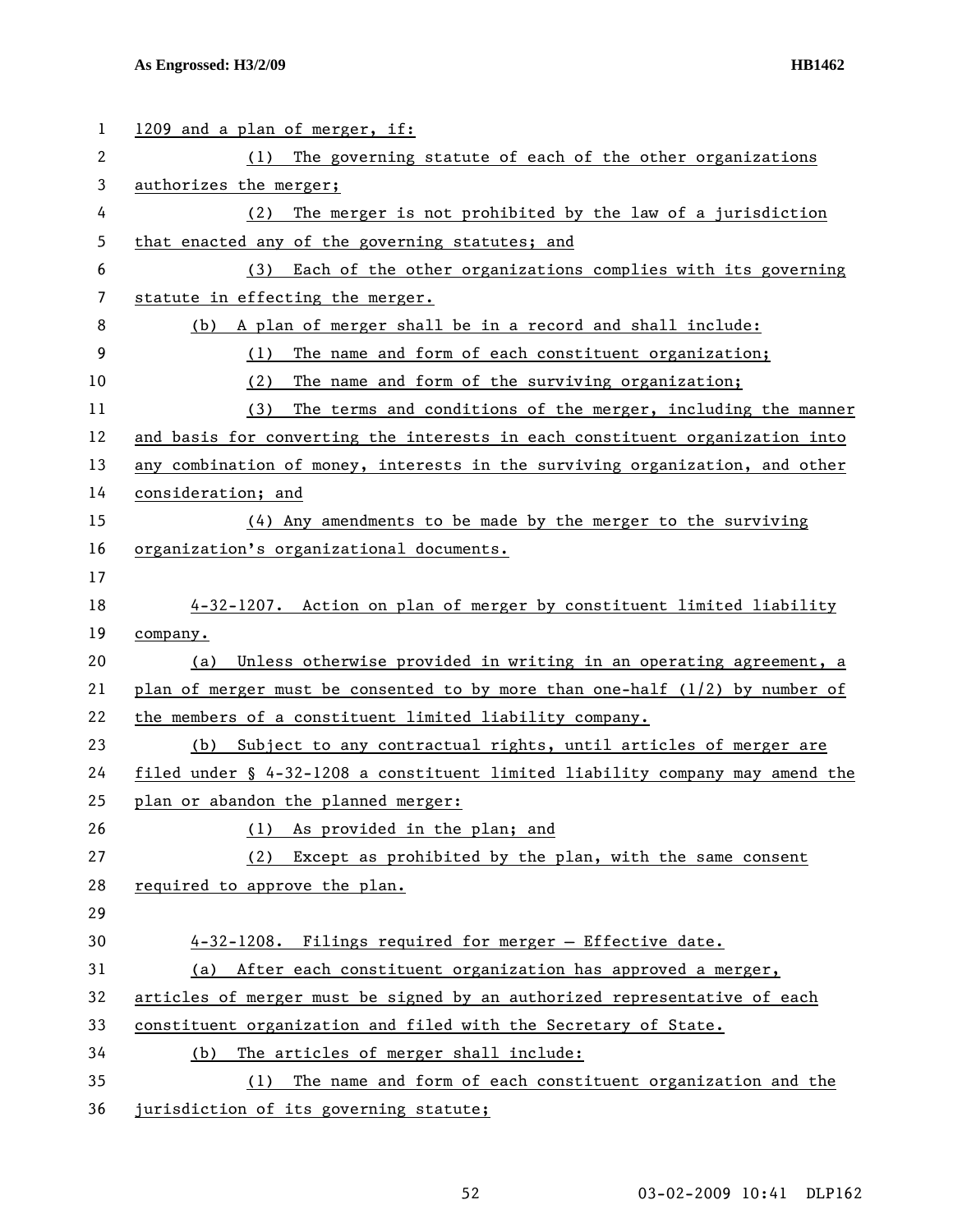| 1  | The name and form of the surviving organization and the<br>(2)                |
|----|-------------------------------------------------------------------------------|
| 2  | jurisdiction of its governing statute;                                        |
| 3  | The date the merger is effective under the governing statute<br>(3)           |
| 4  | of the surviving organization;                                                |
| 5  | (4) Any amendments provided for in the plan of merger for the                 |
| 6  | organizational document of the surviving organization;                        |
| 7  | (5) A statement as to each constituent organization that the                  |
| 8  | merger was approved as required by the organization's governing statute;      |
| 9  | (6) A statement confirming that the surviving organization has                |
| 10 | filed a statement appointing an agent for service of process under § 4-20-112 |
| 11 | if the surviving organization is a foreign organization not authorized to     |
| 12 | transact business in this state; and                                          |
| 13 | (7)(A) A copy of the plan of merger; or                                       |
| 14 | (B) A statement that:                                                         |
| 15 | (i) Contains the address of an office of the                                  |
| 16 | surviving organization where the plan of merger is on file; and               |
| 17 | (ii) A copy of the plan of merger will be furnished                           |
| 18 | by the surviving organization on request and without cost to any shareholder, |
| 19 | member, partner, or other owner of any constituent organization; and          |
| 20 | Any additional information required by the governing statute<br>(8)           |
| 21 | of any constituent organization.                                              |
| 22 | (c) A merger becomes effective under this subchapter:                         |
| 23 | (1) If the surviving organization is a limited liability                      |
| 24 | company, upon the later of:                                                   |
| 25 | (A) Compliance with subsection (a) of this section; or                        |
| 26 | The date specified in the articles of merger; or<br>(B)                       |
| 27 | If the surviving organization is not a limited liability<br>(2)               |
| 28 | company, as provided by the governing statute of the surviving organization.  |
| 29 |                                                                               |
| 30 | 4-32-1209. Effect of merger.                                                  |
| 31 | When a merger becomes effective:<br>(a)                                       |
| 32 | The surviving organization continues or comes into<br>(1)                     |
| 33 | existence;                                                                    |
| 34 | Each constituent organization that merges into the surviving<br>(2)           |
| 35 | organization ceases to exist as a separate entity;                            |
| 36 | All property owned by each constituent organization that<br>(3)               |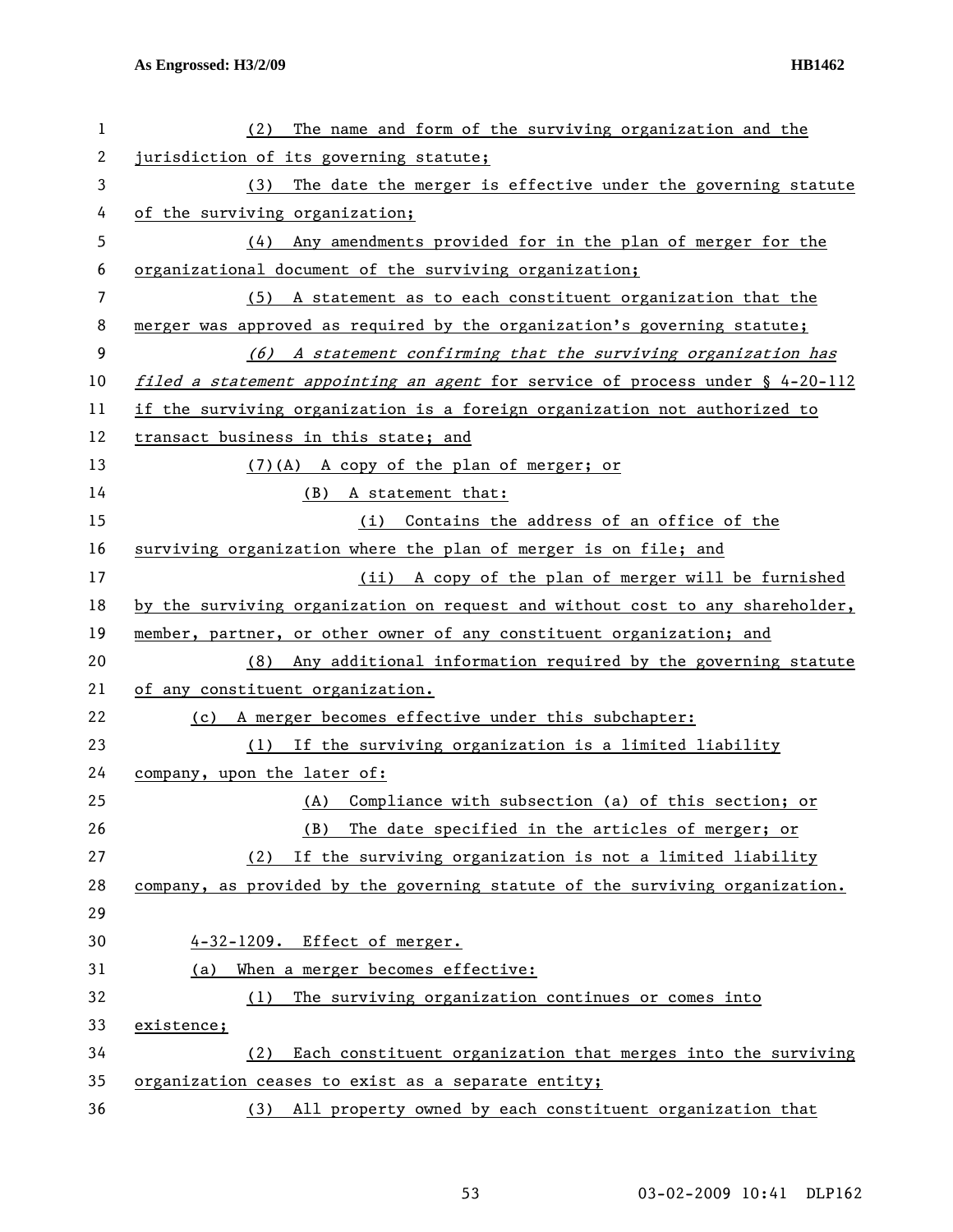| 1  | ceases to exist vests in the surviving organization;                          |
|----|-------------------------------------------------------------------------------|
| 2  | (4) All debts, liabilities, and other obligations of each                     |
| 3  | constituent organization that ceases to exist continue as obligations of the  |
| 4  | surviving organization;                                                       |
| 5  | (5) An action or proceeding pending by or against a constituent               |
| 6  | organization that ceases to exist may continue as if the merger had not       |
| 7  | occurred;                                                                     |
| 8  | Except as prohibited by other law, all of the rights,<br>(6)                  |
| 9  | privileges, immunities, powers, and purposes of each constituent organization |
| 10 | that ceases to exist vest in the surviving organization;                      |
| 11 | (7) Except as otherwise provided in the plan of merger, the                   |
| 12 | terms and conditions of the plan of merger take effect;                       |
| 13 | (8) Except as otherwise agreed, if a constituent limited                      |
| 14 | liability company ceases to exist, the merger does not dissolve the limited   |
| 15 | liability company under § 4-32-901 et seq.; and                               |
| 16 | (9) Any amendments provided for in the articles of merger for                 |
| 17 | the organizational documents of the surviving organization become effective.  |
| 18 | $(b)(1)$ A surviving organization that is a foreign organization              |
| 19 | consents to the jurisdiction of the courts of this state to enforce any       |
| 20 | obligation owed by a constituent organization if before the merger the        |
| 21 | constituent organization was subject to suit in this state on the obligation. |
| 22 | (2) A surviving organization that is a foreign organization and               |
| 23 | not authorized to transact business in this state may be served with process  |
| 24 | under $\oint$ 4-20-113 if the surviving organization:                         |
| 25 | (A) Fails to appoint an agent for service of process under                    |
| 26 | $\int 4 - 20 - 112$ ;                                                         |
| 27 | No longer has an agent for service of process; or<br>(B)                      |
| 28 | (C) Has an agent for service of process that cannot with                      |
| 29 | reasonable diligence be served.                                               |
| 30 |                                                                               |
| 31 | 4-32-1210. Chapter not exclusive.                                             |
| 32 | This chapter does not preclude an entity from being converted or merged       |
| 33 | under other law.                                                              |
| 34 |                                                                               |
| 35 | SECTION 6. Arkansas Code Title 4, Chapter 46, Subchapter 9 is amended         |
| 36 | to read as follows:                                                           |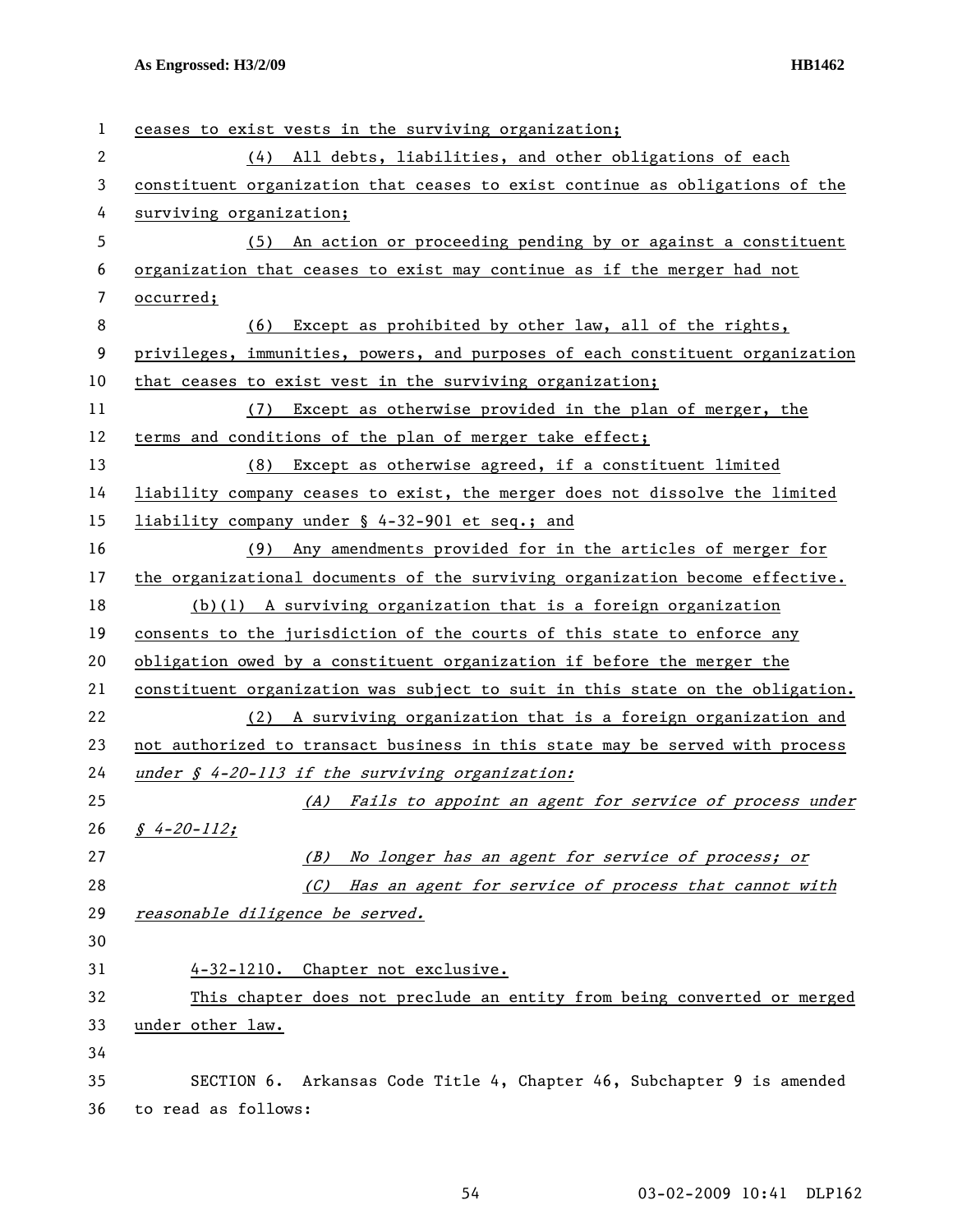| 1  | 4-46-901. Definitions.                                                        |
|----|-------------------------------------------------------------------------------|
| 2  | In this subchapter:                                                           |
| 3  | (1) "General partner" means a partner in a partnership and a                  |
| 4  | general partner in a limited partnership.                                     |
| 5  | (2) "Limited partner" means a limited partner in a limited                    |
| 6  | partnership.                                                                  |
| 7  | (3) "Limited partnership" means a limited partnership created                 |
| 8  | under the Uniform Limited Partnership Act (2001), § 4-47-101 et seq.,         |
| 9  | predecessor law, or comparable law of another jurisdiction.                   |
| 10 | (4) "Partner" includes both a general partner and a limited                   |
| 11 | partner.                                                                      |
| 12 |                                                                               |
| 13 | 4-46-902. Conversion of partnership to limited partnership.                   |
| 14 | $(a)$ A partnership may be converted to a limited partnership pursuant        |
| 15 | to this section.                                                              |
| 16 | (b) The terms and conditions of a conversion of a partnership to a            |
| 17 | limited partnership must be approved by all of the partners or by a number or |
| 18 | percentage specified for conversion in the partnership agreement.             |
| 19 | (e) After the conversion is approved by the partners, the partnership         |
| 20 | shall file a certificate of limited partnership in the jurisdiction in which  |
| 21 | the limited partnership is to be formed. The certificate must include:        |
| 22 | (1) a statement that the partnership was converted to a limited               |
| 23 | partnership from a partnership;                                               |
| 24 | (2) its former name; and                                                      |
| 25 | (3) a statement of the number of votes east by the partners for               |
| 26 | and against the conversion and, if the vote is less than unanimous, the       |
| 27 | number or percentage required to approve the conversion under the partnership |
| 28 | agreement.                                                                    |
| 29 | (d) The conversion takes effect when the certificate of limited               |
| 30 | partnership is filed or at any later date specified in the certificate.       |
| 31 | (e) A general partner who becomes a limited partner as a result of the        |
| 32 | conversion remains liable as a general partner for an obligation incurred by  |
| 33 | the partnership before the conversion takes effect. If the other party to a   |
| 34 | transaction with the limited partnership reasonably believes when entering    |
| 35 | the transaction that the limited partner is a general partner, the limited    |
| 36 | partner is liable for an obligation incurred by the limited partnership       |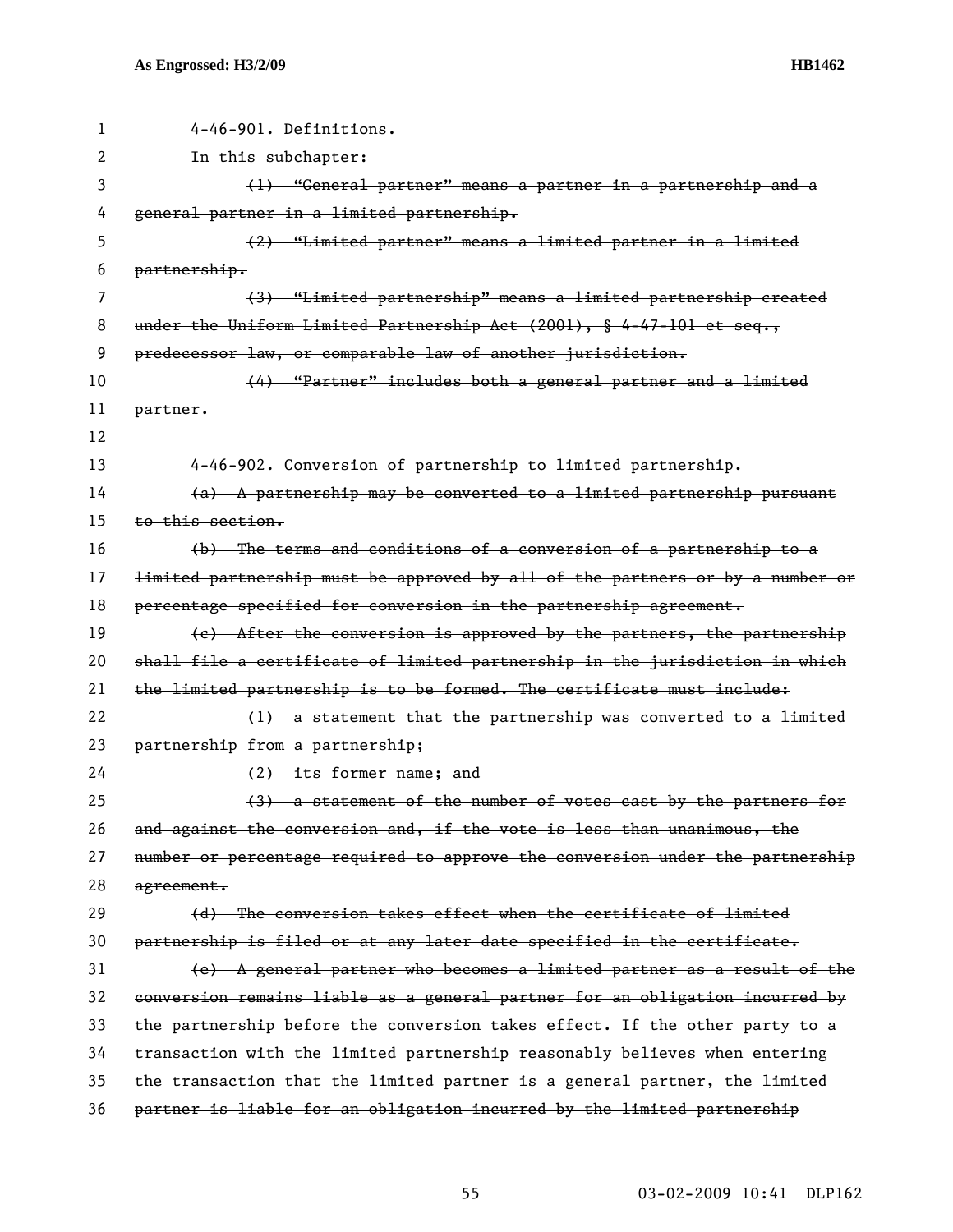| 1  | within ninety (90) days after the conversion takes effect. The limited       |
|----|------------------------------------------------------------------------------|
| 2  | partner's liability for all other obligations of the limited partnership     |
| 3  | incurred after the conversion takes effect is that of a limited partner as   |
| 4  | provided in the Uniform Limited Partnership Act (2001), § 4-47-101 et seq.   |
| 5  |                                                                              |
| 6  | 4-46-903. Conversion of limited partnership to partnership.                  |
| 7  | (a) A limited partnership may be converted to a partnership pursuant         |
| 8  | to this section.                                                             |
| 9  | (b) Notwithstanding a provision to the contrary in a limited                 |
| 10 | partnership agreement, the terms and conditions of a conversion of a limited |
| 11 | partnership to a partnership must be approved by all of the partners.        |
| 12 | (c) After the conversion is approved by the partners, the limited            |
| 13 | partnership shall cancel its certificate of limited partnership.             |
| 14 | (d) The conversion takes effect when the certificate of limited              |
| 15 | partnership is canceled.                                                     |
| 16 | $(e)$ A limited partner who becomes a general partner as a result of the     |
| 17 | conversion remains liable only as a limited partner for an obligation        |
| 18 | incurred by the limited partnership before the conversion takes effect.      |
| 19 | Except as otherwise provided in § 4-46-306, the partner is liable as a       |
| 20 | general partner for an obligation of the partnership incurred after the      |
| 21 | conversion takes effect.                                                     |
| 22 |                                                                              |
| 23 | 4-46-904. Effect of conversion - Entity unchanged.                           |
| 24 | (a) A partnership or limited partnership that has been converted             |
| 25 | pursuant to this subchapter is for all purposes the same entity that existed |
| 26 | before the conversion.                                                       |
| 27 | (b) When a conversion takes effect:                                          |
| 28 | (1) all property owned by the converting partnership or limited              |
| 29 | partnership remains vested in the converted entity;                          |
| 30 | (2) all obligations of the converting partnership or limited                 |
| 31 | partnership continue as obligations of the converted entity; and             |
| 32 | (3) an action or proceeding pending against the converting                   |
| 33 | partnership or limited partnership may be continued as if the conversion had |
| 34 | not occurred.                                                                |
| 35 |                                                                              |
| 36 | 4-46-905. Merger of partnerships.                                            |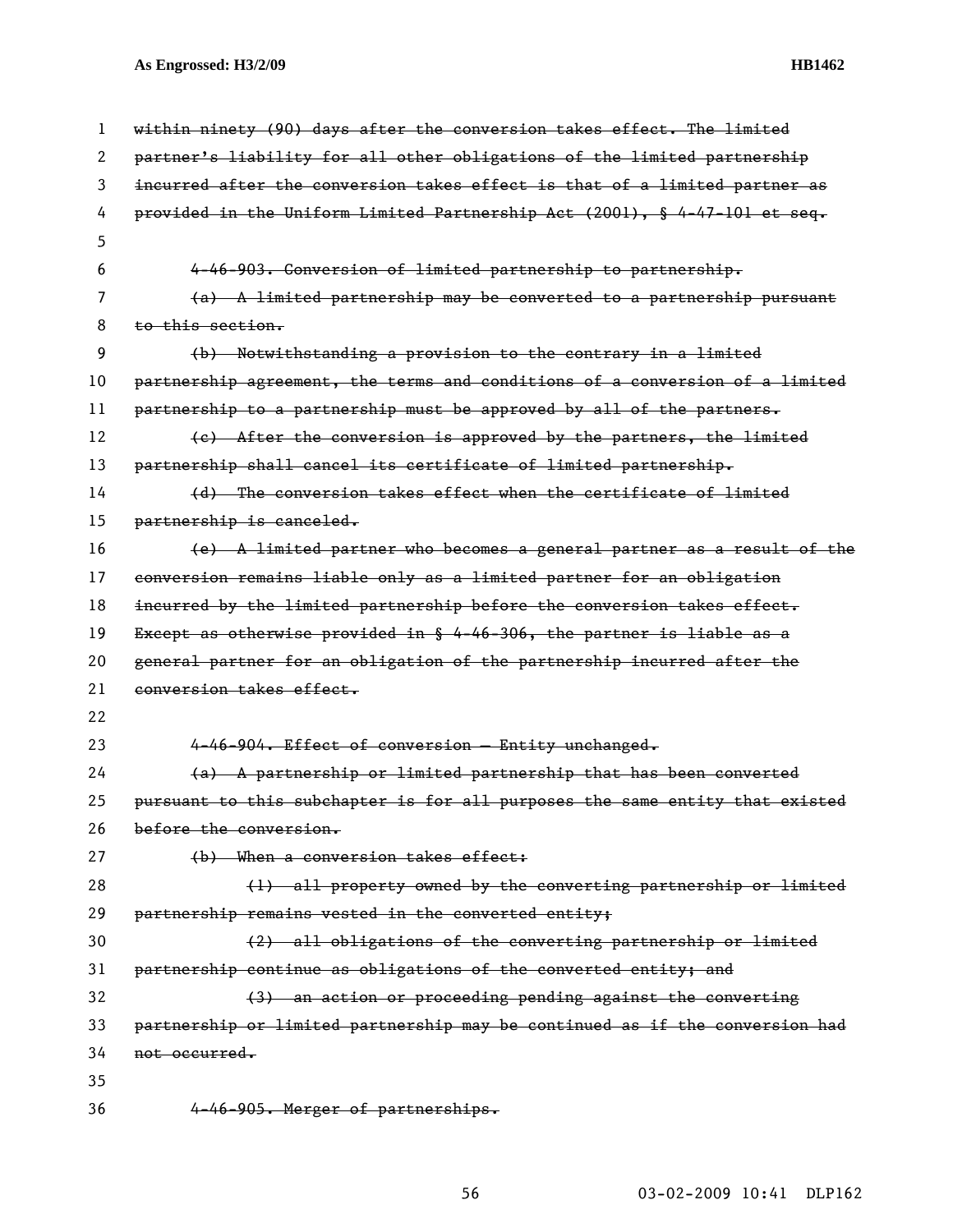| 1  | (a) Pursuant to a plan of merger approved as provided in subsection           |
|----|-------------------------------------------------------------------------------|
| 2  | (c) of this section, a partnership may be merged with one (1) or more         |
| 3  | partnerships or limited partnerships.                                         |
| 4  | (b) The plan of merger must set forth:                                        |
| 5  | (1) the name of each partnership or limited partnership that is               |
| 6  | a party to the merger;                                                        |
| 7  | (2) the name of the surviving entity into which the other                     |
| 8  | partnerships or limited partnerships will merge;                              |
| 9  | (3) whether the surviving entity is a partnership or a limited                |
| 10 | partnership and the status of each partner;                                   |
| 11 | (4) the terms and conditions of the merger;                                   |
| 12 | (5) the manner and basis of converting the interests of each                  |
| 13 | party to the merger into interests or obligations of the surviving entity, or |
| 14 | into money or other property in whole or part; and                            |
| 15 | (6) the street address of the surviving entity's chief executive              |
| 16 | office.                                                                       |
| 17 | (e) The plan of merger must be approved:                                      |
| 18 | $(1)$ in the case of a partnership that is a party to the merger,             |
| 19 | by all of the partners, or a number or percentage specified for merger in the |
| 20 | partnership agreement; and                                                    |
| 21 | (2) in the case of a limited partnership that is a party to the               |
| 22 | merger, by the vote required for approval of a merger by the law of the State |
| 23 | or foreign jurisdiction in which the limited partnership is organized and, in |
| 24 | the absence of such a specifically applicable law, by all of the partners,    |
| 25 | notwithstanding a provision to the contrary in the partnership agreement.     |
| 26 | (d) After a plan of merger is approved and before the merger takes            |
| 27 | effect, the plan may be amended or abandoned as provided in the plan.         |
| 28 | (e) The merger takes effect on the later of:                                  |
| 29 | (1) the approval of the plan of merger by all parties to the                  |
| 30 | merger, as provided in subsection (c) of this section;                        |
| 31 | (2) the filing of all documents required by law to be filed as a              |
| 32 | condition to the effectiveness of the merger; or                              |
| 33 | (3) any effective date specified in the plan of merger.                       |
| 34 | 4-46-906. Effect of merger.                                                   |
| 35 | (a) When a merger takes effect:                                               |
| 36 | (1) the separate existence of every partnership or limited                    |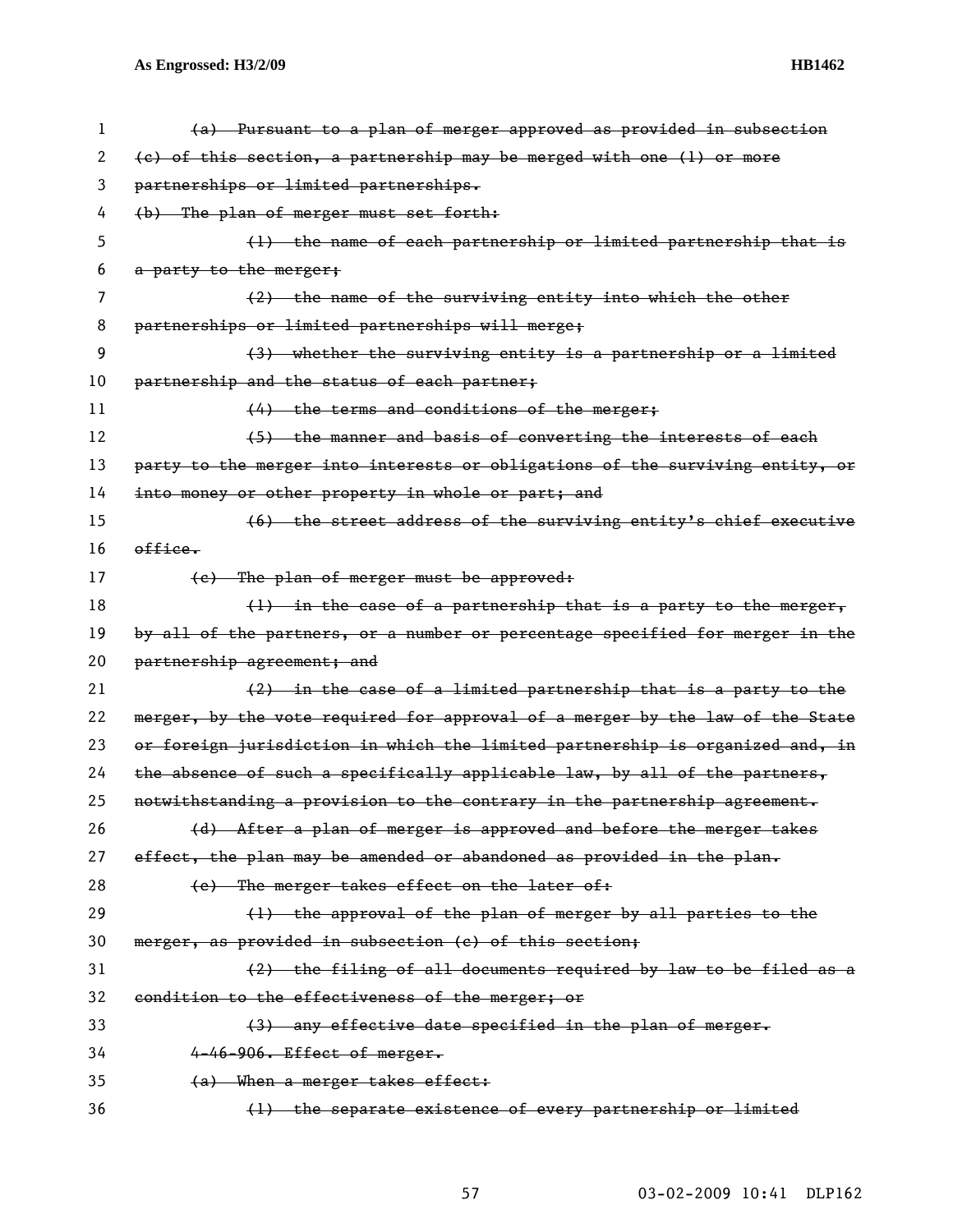| 1  | partnership that is a party to the merger, other than the surviving entity,   |
|----|-------------------------------------------------------------------------------|
| 2  | eeases:                                                                       |
| 3  | (2) all property owned by each of the merged partnerships or                  |
| 4  | limited partnerships vests in the surviving entity;                           |
| 5  | (3) all obligations of every partnership or limited partnership               |
| 6  | that is a party to the merger become the obligations of the surviving entity; |
| 7  | and                                                                           |
| 8  | (4) an action or proceeding pending against a partnership or                  |
| 9  | limited partnership that is a party to the merger may be continued as if the  |
| 10 | merger had not occurred, or the surviving entity may be substituted as a      |
| 11 | party to the action or proceeding.                                            |
| 12 | (b) The Secretary of State of this State is the agent for service of          |
| 13 | process in an action or proceeding against a surviving foreign partnership or |
| 14 | limited partnership to enforce an obligation of a domestic partnership or     |
| 15 | limited partnership that is a party to a merger. The surviving entity shall   |
| 16 | promptly notify the Secretary of State of the mailing address of its chief    |
| 17 | executive office and of any change of address. Upon receipt of process, the   |
| 18 | Secretary of State shall mail a copy of the process to the surviving foreign  |
| 19 | partnership or limited partnership.                                           |
| 20 | (c) A partner of the surviving partnership or limited partnership is          |
| 21 | <del>liable for:</del>                                                        |
| 22 | (1) all obligations of a party to the merger for which the                    |
| 23 | partner was personally liable before the merger;                              |
| 24 | (2) all other obligations of the surviving entity incurred                    |
| 25 | before the merger by a party to the merger, but those obligations may be      |
| 26 | satisfied only out of property of the entity; and                             |
| 27 | (3) except as otherwise provided in § 4-46-306, all obligations               |
| 28 | of the surviving entity incurred after the merger takes effect, but those     |
| 29 | obligations may be satisfied only out of property of the entity if the        |
| 30 | partner is a limited partner.                                                 |
| 31 | (d) If the obligations incurred before the merger by a party to the           |
| 32 | merger are not satisfied out of the property of the surviving partnership or  |
| 33 | limited partnership, the general partners of that party immediately before    |
| 34 | the effective date of the merger shall contribute the amount necessary to     |
| 35 | satisfy that party's obligations to the surviving entity, in the manner       |
| 36 | provided in § 4-46-807 or in the limited partnership act of the jurisdiction  |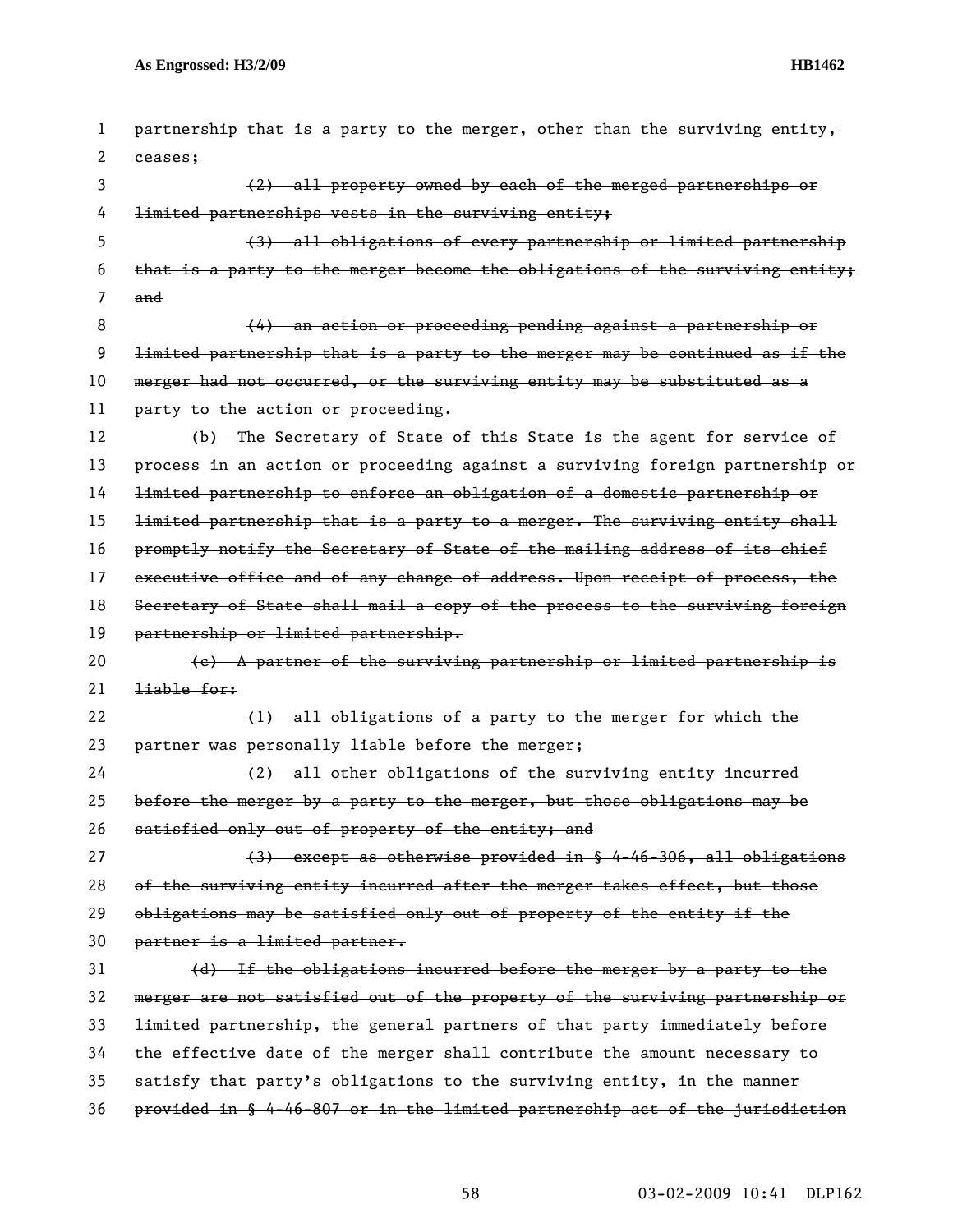| 1  | in which the party was formed, as the case may be, as if the merged party     |
|----|-------------------------------------------------------------------------------|
| 2  | were dissolved.                                                               |
| 3  | (e) A partner of a party to a merger who does not become a partner of         |
| 4  | the surviving partnership or limited partnership is dissociated from the      |
| 5  | entity, of which that partner was a partner, as of the date the merger takes  |
| 6  | effect. The surviving entity shall cause the partner's interest in the entity |
| 7  | to be purchased under § 4-46-701 or another statute specifically applicable   |
| 8  | to that partner's interest with respect to a merger. The surviving entity is  |
| 9  | bound under § 4-46-702 by an act of a general partner dissociated under this  |
| 10 | subsection, and the partner is liable under § 4-46-703 for transactions       |
| 11 | entered into by the surviving entity after the merger takes effect.           |
| 12 |                                                                               |
| 13 | 4-46-907. Statement of merger.                                                |
| 14 | (a) After a merger, the surviving partnership or limited partnership          |
| 15 | may file a statement that one (1) or more partnerships or limited             |
| 16 | partnerships have merged into the surviving entity.                           |
| 17 | (b) A statement of merger must contain:                                       |
| 18 | (1) the name of each partnership or limited partnership that is               |
| 19 | a party to the merger;                                                        |
| 20 | (2) the name of the surviving entity into which the other                     |
| 21 | partnerships or limited partnership were merged;                              |
| 22 | (3) the street address of the surviving entity's chief executive              |
| 23 | office and of an office in this State, if any; and                            |
| 24 | $(4)$ whether the surviving entity is a partnership or a limited              |
| 25 | partnership.                                                                  |
| 26 | (c) Except as otherwise provided in subsection (d) of this section,           |
| 27 | for the purposes of § 4-46-302, property of the surviving partnership or      |
| 28 | limited partnership which before the merger was held in the name of another   |
| 29 | party to the merger is property held in the name of the surviving entity upon |
| 30 | filing a statement of merger.                                                 |
| 31 | (d) For the purposes of § 4-46-302, real property of the surviving            |
| 32 | partnership or limited partnership which before the merger was held in the    |
| 33 | name of another party to the merger is property held in the name of the       |
| 34 | surviving entity upon recording a certified copy of the statement of merger   |
| 35 | in the office for recording transfers of that real property.                  |
| 36 | (e) A filed and, if appropriate, recorded statement of merger,                |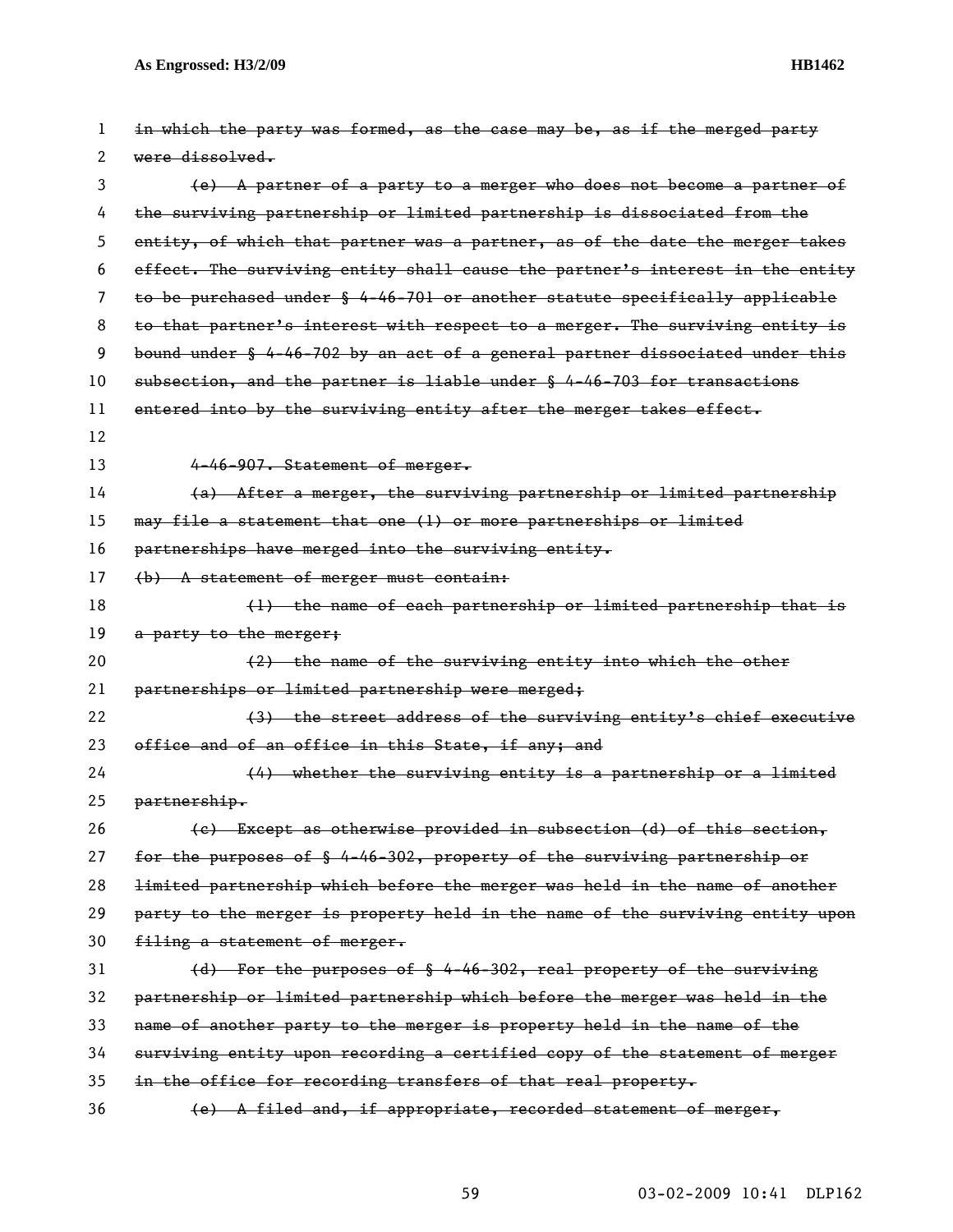| 1  | executed and declared to be accurate pursuant to $\frac{6}{9}$ 4-46-105(c), stating the |
|----|-----------------------------------------------------------------------------------------|
| 2  | name of a partnership or limited partnership that is a party to the merger in           |
| 3  | whose name property was held before the merger and the name of the surviving            |
| 4  | entity, but not containing all of the other information required by                     |
| 5  | subsection (b) of this section, operates with respect to the partnerships or            |
| 6  | limited partnerships named to the extent provided in subsections (c) and (d)            |
| 7  | of this section.                                                                        |
| 8  |                                                                                         |
| 9  | 4-46-908. Nonexclusive.                                                                 |
| 10 | This subchapter is not exclusive. Partnerships or limited partnerships                  |
| 11 | may be converted or merged in any manner provided by law.                               |
| 12 |                                                                                         |
| 13 | SUBCHAPTER 9 - Conversion and Merger.                                                   |
| 14 | 4-46-901. Definitions.                                                                  |
| 15 | In this subchapter:                                                                     |
| 16 | "Constituent partnership" means a constituent organization<br>(1)                       |
| 17 | that is a partnership (including a limited liability partnership);                      |
| 18 | (2) "Constituent organization" means an organization that is                            |
| 19 | party to a merger;                                                                      |
| 20 | (3) "Converted organization" means the organization into which a                        |
| 21 | <u>converting</u> organization converts under $\S$ 4-46-902 through 4-46-905;           |
| 22 | (4) "Converting partnership" means a converting organization                            |
| 23 | that is a partnership (including a limited liability partnership);                      |
| 24 | (5) "Converting organization" means an organization that                                |
| 25 | converts into another organization under § 4-46-902;                                    |
| 26 | (6) "Governing statute" of an organization means the statute                            |
| 27 | that governs the organization's internal affairs;                                       |
| 28 | (7) "In a record" means maintained or kept on file by the                               |
| 29 | organization at an office of the organization or with the Secretary of State;           |
| 30 | $(8)$ (A) "Organization" means:                                                         |
| 31 | (i) A partnership, including a limited liability                                        |
| 32 | partnership;                                                                            |
| 33 | (ii) A limited partnership, including a limited                                         |
| 34 | liability limited partnership;                                                          |
| 35 | (iii) A limited liability company;                                                      |
| 36 | (iv) A business trust;                                                                  |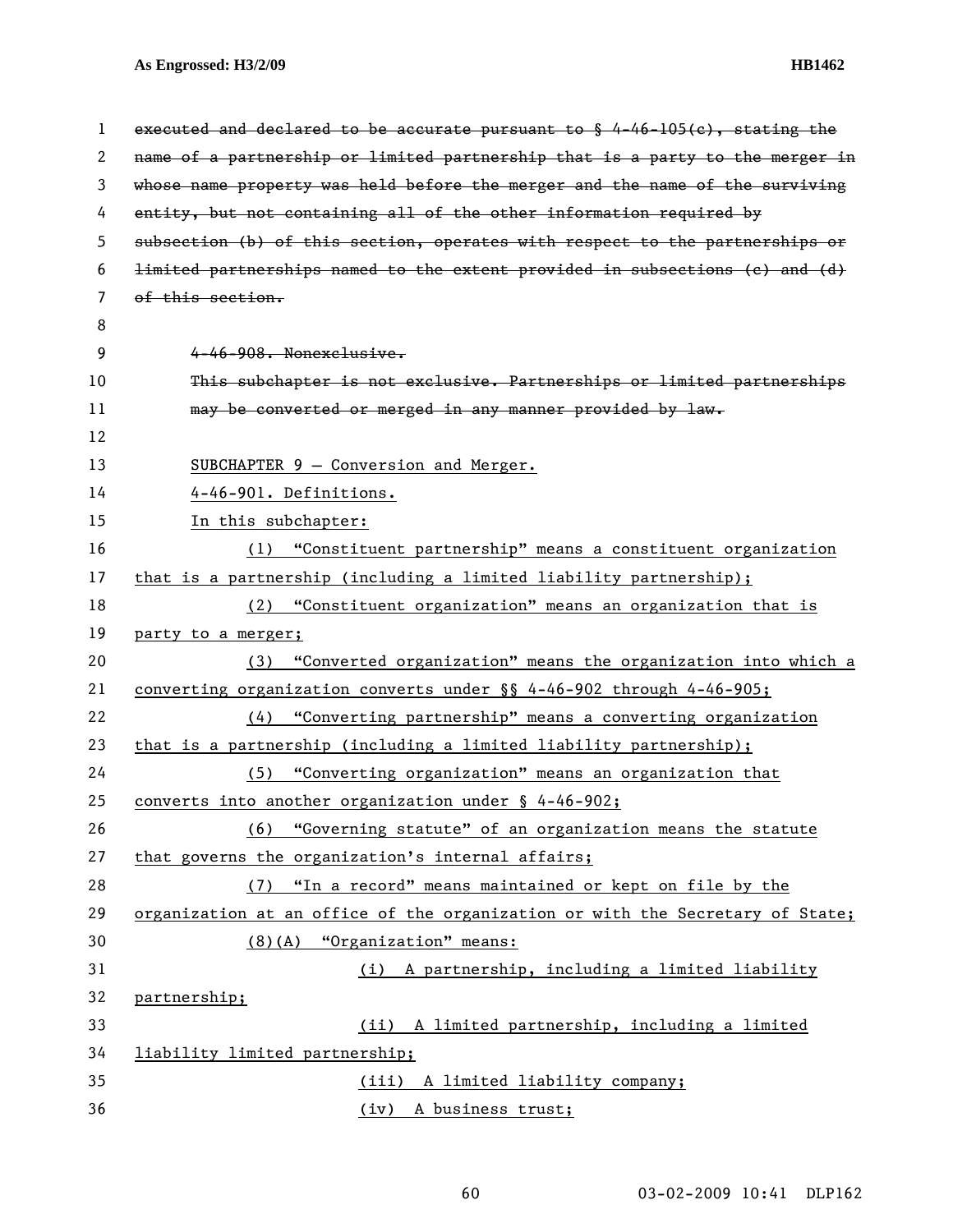| $\mathbf 1$  | A corporation; or<br>(v)                                                     |
|--------------|------------------------------------------------------------------------------|
| $\mathbf{2}$ | (vi) Any other entity that has a governing statute.                          |
| $\mathbf{3}$ | "Organization" includes a domestic or foreign<br>(B)                         |
| 4            | organization whether or not the organization is organized for profit;        |
| 5            | "Organizational documents" means:<br>(9)                                     |
| 6            | For a domestic or foreign general partnership, its<br>(A)                    |
| 7            | partnership agreement and if applicable statement of qualification;          |
| 8            | For a domestic or foreign limited partnership, its<br>(B)                    |
| 9            | certificate of limited partnership and partnership agreement;                |
| 10           | (C) For a domestic or foreign limited liability company,                     |
| 11           | its articles of organization and operating agreement, or the comparable      |
| 12           | records provided for in its governing statute;                               |
| 13           | (D)<br>For a business trust, its agreement of trust and                      |
| 14           | declaration of trust;                                                        |
| 15           | For a domestic or foreign corporation for profit, its<br>(E)                 |
| 16           | articles of incorporation, bylaws, and other agreements among its            |
| 17           | shareholders which are authorized by its governing statute or the comparable |
| 18           | records provided for in its governing statute; and                           |
| 19           | (F)<br>For any other organization, the records that:                         |
| 20           | (i) Create the organization;                                                 |
| 21           | Determine the internal governance of the<br>(ii)                             |
| 22           | organization; and                                                            |
| 23           | (iii) Determine the relations among the                                      |
| 24           | organization's owners, members, and interested parties; and                  |
| 25           | "Personal liability" means individual financial<br>(10)                      |
| 26           | responsibility for a debt, liability, or other obligation of an organization |
| 27           | that is imposed on a person that co-owns, has an interest in, or is a member |
| 28           | of the organization:                                                         |
| 29           | (A) By the organization's governing statute solely because                   |
| 30           | the person co-owns, has an interest in, or is a member of the organization;  |
| 31           | $or$                                                                         |
| 32           | By the organization's organizational documents under a<br>(B)                |
| 33           | provision of the organization's governing statute authorizing the documents  |
| 34           | to make one (1) or more specified persons liable for all or specified debts, |
| 35           | liabilities, and other obligations of the organization solely because the    |
| 36           | person or persons co-own, have an interest in, or are members of the         |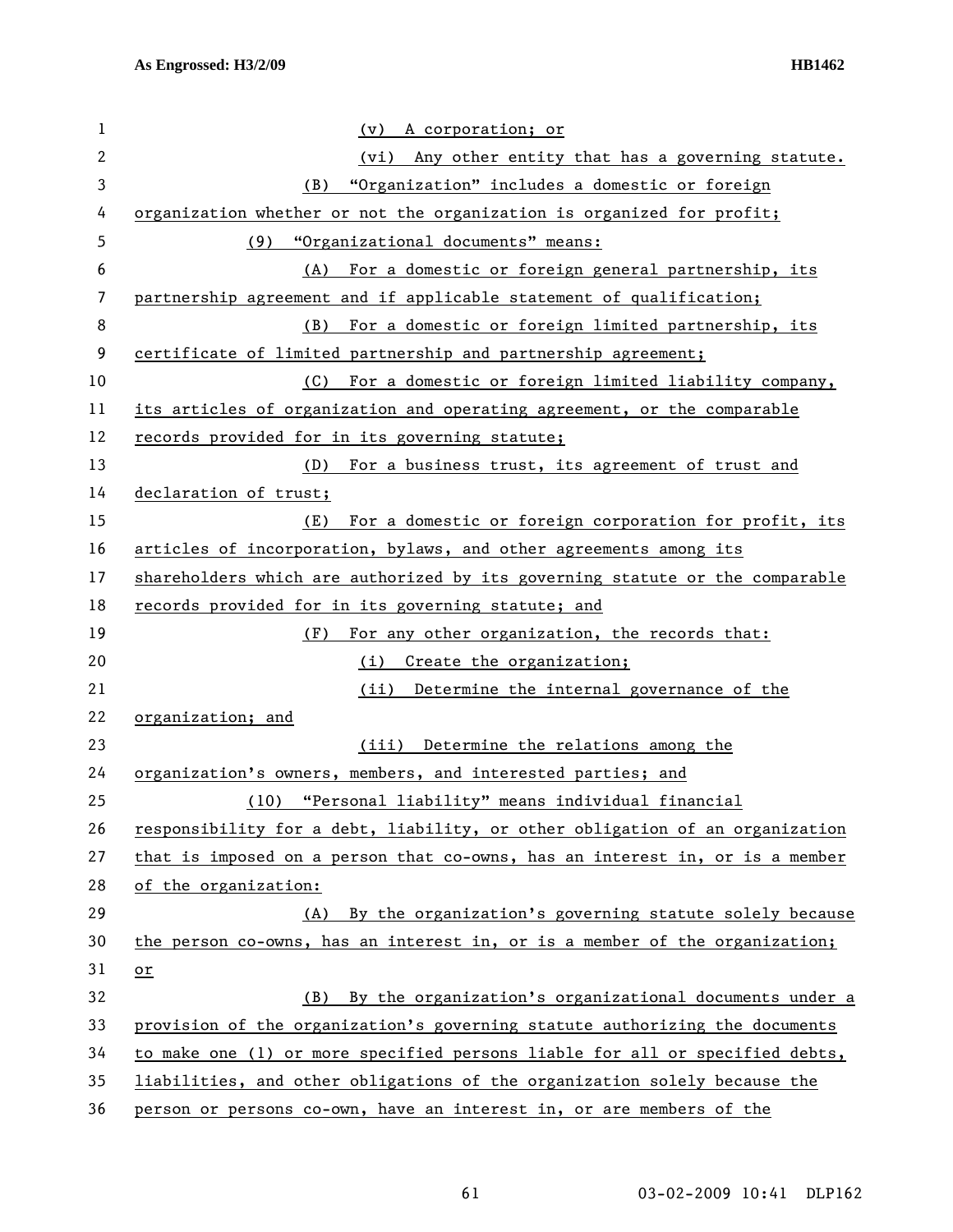| 1  | organization; and                                                                   |
|----|-------------------------------------------------------------------------------------|
| 2  | "Surviving organization" means an organization into which<br>(11)                   |
| 3  | one (1) or more other organizations are merged.                                     |
| 4  |                                                                                     |
| 5  | 4-46-902. Conversion.                                                               |
| 6  | (a) An organization other than a partnership may convert to a                       |
| 7  | partnership, and a partnership may convert to another organization under this       |
| 8  | section and $\S$ 4-46-903 through 4-46-905 and a plan of conversion, if the:        |
| 9  | (1) Other organization's governing statute authorizes the                           |
| 10 | conversion and is complied with; and                                                |
| 11 | (2) Conversion is not prohibited by the law of the jurisdiction                     |
| 12 | that enacted the governing statute.                                                 |
| 13 | (b) A plan of conversion must be in a record and must include the:                  |
| 14 | Name and form of the organization before conversion;<br>(1)                         |
| 15 | Name and form of the organization after conversion; and<br>(2)                      |
| 16 | Terms and conditions of the conversion, including the manner<br>(3)                 |
| 17 | and basis for converting interests in the converting organization into any          |
| 18 | combination of money, interests in the converted organization, and other            |
| 19 | consideration; and                                                                  |
| 20 | Organizational documents of the converted organization.<br>(4)                      |
| 21 |                                                                                     |
| 22 | 4-46-903. Action on plan of conversion by converting partnership.                   |
| 23 | Subject to $\frac{1}{2}$ 4-46-910, a plan of conversion must be consented to<br>(a) |
| 24 | by all of the partners of a converting partnership.                                 |
| 25 | Subject to § 4-46-910 and any contractual rights, until a<br>(b)                    |
| 26 | conversion is filed under § 4-46-904, a converting partnership may amend the        |
| 27 | plan or abandon the planned conversion:                                             |
| 28 | (1) As provided in the plan; and                                                    |
| 29 | Except as prohibited by the plan, by the same consent<br>(2)                        |
| 30 | required to approve the plan.                                                       |
| 31 |                                                                                     |
| 32 | 4-46-904. Filings required for conversion - Effective date.                         |
| 33 | $(a)(1)$ After a plan of conversion is approved a converting partnership            |
| 34 | shall file articles of conversion with the Secretary of State.                      |
| 35 | (2) The articles of conversion shall include:                                       |
| 36 | (A) A statement that the partnership has been converted                             |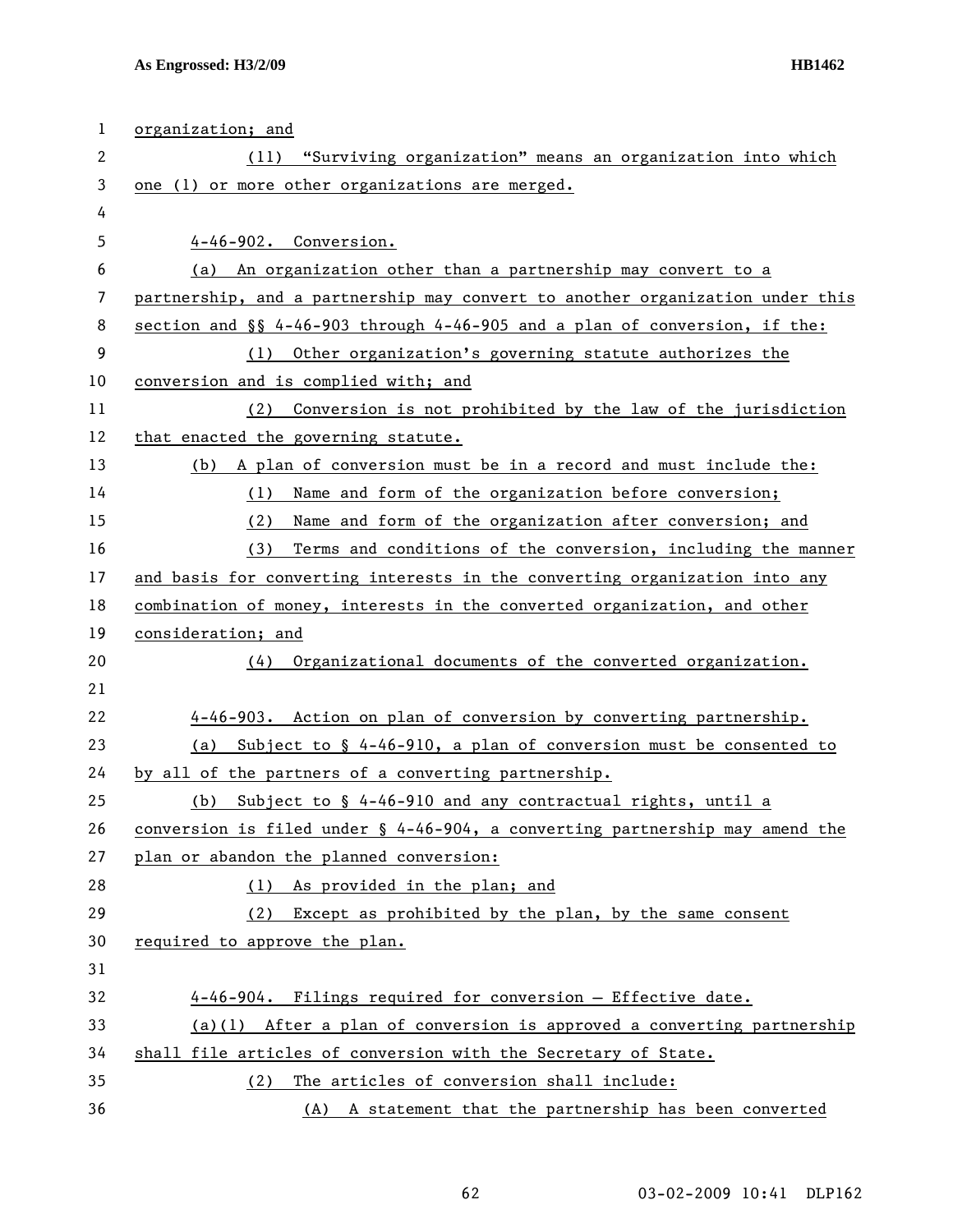| 1  | into another organization;                                                        |
|----|-----------------------------------------------------------------------------------|
| 2  | The name and form of the converted organization and<br>(B)                        |
| 3  | the jurisdiction of its governing statute;                                        |
| 4  | The date the conversion is effective under the<br>(C)                             |
| 5  | governing statute of the converted organization;                                  |
| 6  | (D) A statement that the conversion was approved as                               |
| 7  | required by this subchapter;                                                      |
| 8  | (E) A statement that the conversion was approved as                               |
| 9  | required by the governing statute of the converted organization;                  |
| 10 | $(F)$ A statement confirming that the converted organization                      |
| 11 | has filed a statement appointing an agent for service of process under $\oint$ 4- |
| 12 | 20-112 if the converted organization is a foreign organization not authorized     |
| 13 | to transact business in this state; and                                           |
| 14 | (G)(i) A copy of the plan of conversion; or                                       |
| 15 | (ii) A statement that:                                                            |
| 16 | Contains the address of an office of the<br>(a)                                   |
| 17 | organization where the plan of conversion is on file; and                         |
| 18 | (b) A copy of the plan of conversion will be                                      |
| 19 | furnished by the converting partnership on request and without cost to any        |
| 20 | partner of the converting partnership.                                            |
| 21 | $(b)(1)$ If the converting organization is not a converting partnership,          |
| 22 | the converting organization shall file a statement of qualification with the      |
| 23 | Secretary of State.                                                               |
| 24 | The statement of qualification shall include, in addition to<br>(2)               |
| 25 | the information required by $\frac{6}{5}$ 4-46-1001:                              |
| 26 | A statement that the partnership was converted from<br>(A)                        |
| 27 | another organization;                                                             |
| 28 | The name and form of the converting organization and<br>(B)                       |
| 29 | the jurisdiction of its governing statute; and                                    |
| 30 | A statement that the conversion was approved in a<br>(C)                          |
| 31 | manner that complied with the converting organization's governing statute.        |
| 32 | (c) A conversion becomes effective:                                               |
| 33 | If the converted organization is a partnership, when the<br>(1)                   |
| 34 | articles of conversion indicate that the conversion takes effect; and             |
| 35 | If the converted organization is not a partnership, as<br>(2)                     |
| 36 | provided by the governing statute of the converted organization.                  |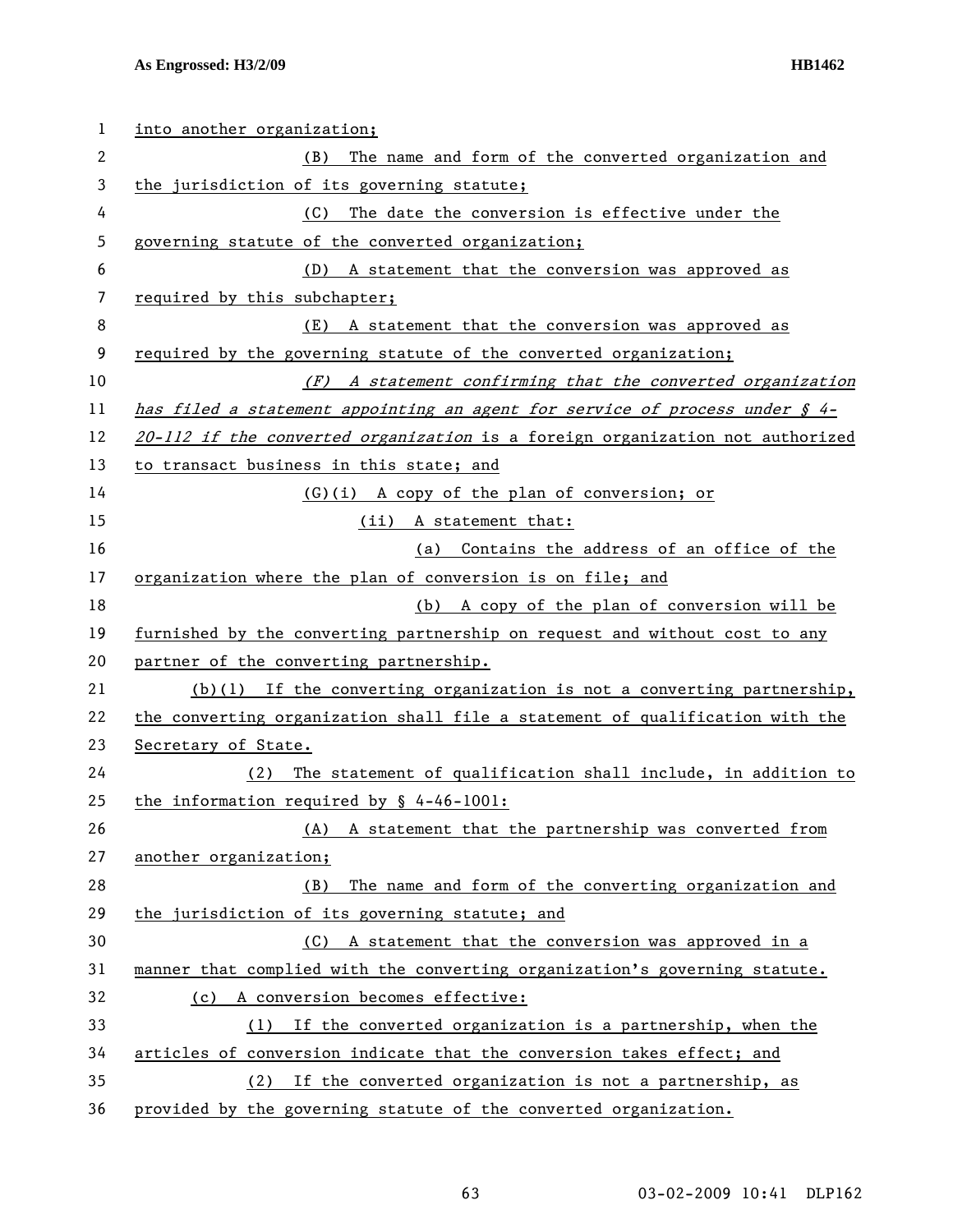| 1  |                                                                              |
|----|------------------------------------------------------------------------------|
| 2  | 4-46-905. Effect of conversion.                                              |
| 3  | (a) An organization that has been converted under this subchapter is         |
| 4  | for all purposes the same entity that existed before the conversion.         |
| 5  | (b) When a conversion takes effect:                                          |
| 6  | (1) All property owned by the converting organization remains                |
| 7  | vested in the converted organization;                                        |
| 8  | (2) All debts, liabilities, and other obligations of the                     |
| 9  | converting organization continue as obligations of the converted             |
| 10 | organization;                                                                |
| 11 | An action or proceeding pending by or against the converting<br>(3)          |
| 12 | organization may be continued as if the conversion had not occurred;         |
| 13 | Except as prohibited by other law, all of the rights,<br>(4)                 |
| 14 | privileges, immunities, powers, and purposes of the converting organization  |
| 15 | remain vested in the converted organization;                                 |
| 16 | Except as otherwise provided in the plan of conversion, the<br>(5)           |
| 17 | terms and conditions of the plan of conversion take effect; and              |
| 18 | (6) Except as otherwise agreed, the conversion does not dissolve             |
| 19 | a converting partnership under § 4-46-801 et seq.                            |
| 20 | $(c)(1)$ A converted organization that is a foreign organization             |
| 21 | consents to the jurisdiction of the courts of this state to enforce any      |
| 22 | obligation owed by the converting partnership, if before the conversion the  |
| 23 | converting partnership was subject to suit in this state on the obligation.  |
| 24 | (2) A converted organization that is a foreign organization and              |
| 25 | not authorized to transact business in this State may be served with process |
| 26 | under § 4-20-113 if the converted organization:                              |
| 27 | (A) Fails to appoint an agent for service of process under                   |
| 28 | $$4-20-112;$                                                                 |
| 29 | (B) No longer has an agent for service of process; or                        |
| 30 | (C) Has an agent for service of process that cannot with                     |
| 31 | reasonable diligence be served.                                              |
| 32 |                                                                              |
| 33 | 4-46-906. Merger.                                                            |
| 34 | (a) A partnership may merge with one (1) or more other constituent           |
| 35 | organizations under this section and §§ 4-46-907 through 4-46-909 and a plan |
| 36 | of merger if:                                                                |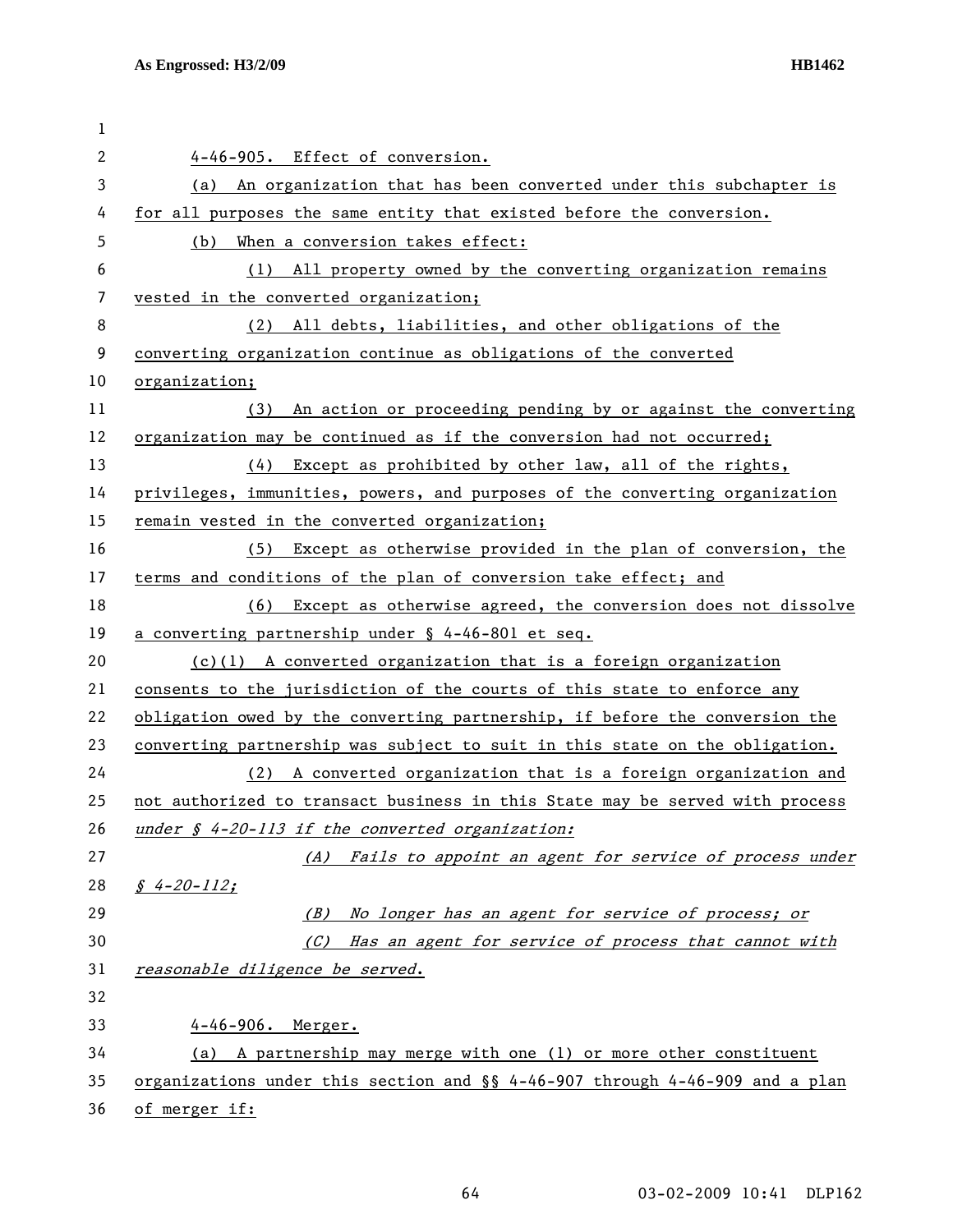| 1            | The governing statute of each of the other organizations<br>(1)                       |
|--------------|---------------------------------------------------------------------------------------|
| $\mathbf{2}$ | authorizes the merger;                                                                |
| 3            | The merger is not prohibited by the law of a jurisdiction<br>(2)                      |
| 4            | that enacted any of the governing statutes; and                                       |
| 5            | (3) Each of the other organizations complies with its governing                       |
| 6            | statute in effecting the merger.                                                      |
| 7            | (b) A plan of merger must be in a record and must include:                            |
| 8            | The name and form of each constituent organization;<br>(1)                            |
| 9            | The name and form of the surviving organization;<br>(2)                               |
| 10           | (3)<br>The terms and conditions of the merger, including the manner                   |
| 11           | and basis for converting the interests in each constituent organization into          |
| 12           | any combination of money, interests in the surviving organization, and other          |
| 13           | consideration; and                                                                    |
| 14           | (4) Any amendments to be made by the merger to the surviving                          |
| 15           | organization's organizational documents.                                              |
| 16           |                                                                                       |
| 17           | 4-46-907. Action on plan of merger by constituent partnership.                        |
| 18           | (a) Subject to $\S$ 4-46-910, a plan of merger must be consented to by                |
| 19           | all of the partners of a constituent partnership.                                     |
| 20           | (b) Subject to $\S$ 4-46-910 and to any contractual rights, until a                   |
| 21           | merger is filed under $\frac{1}{2}$ 4-46-908, a constituent partnership may amend the |
| 22           | plan or abandon the planned merger:                                                   |
| 23           | (1) As provided in the plan; and                                                      |
| 24           | (2) Except as prohibited by the plan, with the same consent                           |
| 25           | required to approve the plan.                                                         |
| 26           |                                                                                       |
| 27           | 4-46-908. Filings required for merger - Effective date.                               |
| 28           | (a) After each constituent organization has approved a merger,                        |
| 29           | articles of merger must be signed by an authorized representative of each             |
| 30           | constituent organization and filed with the Secretary of State.                       |
| 31           | The articles of merger shall include:<br>(b)                                          |
| 32           | The name and form of each constituent organization and the<br>(1)                     |
| 33           | jurisdiction of its governing statute;                                                |
| 34           | The name and form of the surviving organization and the<br>(2)                        |
| 35           | jurisdiction of its governing statute;                                                |
| 36           | The date the merger is effective under the governing statute<br>(3)                   |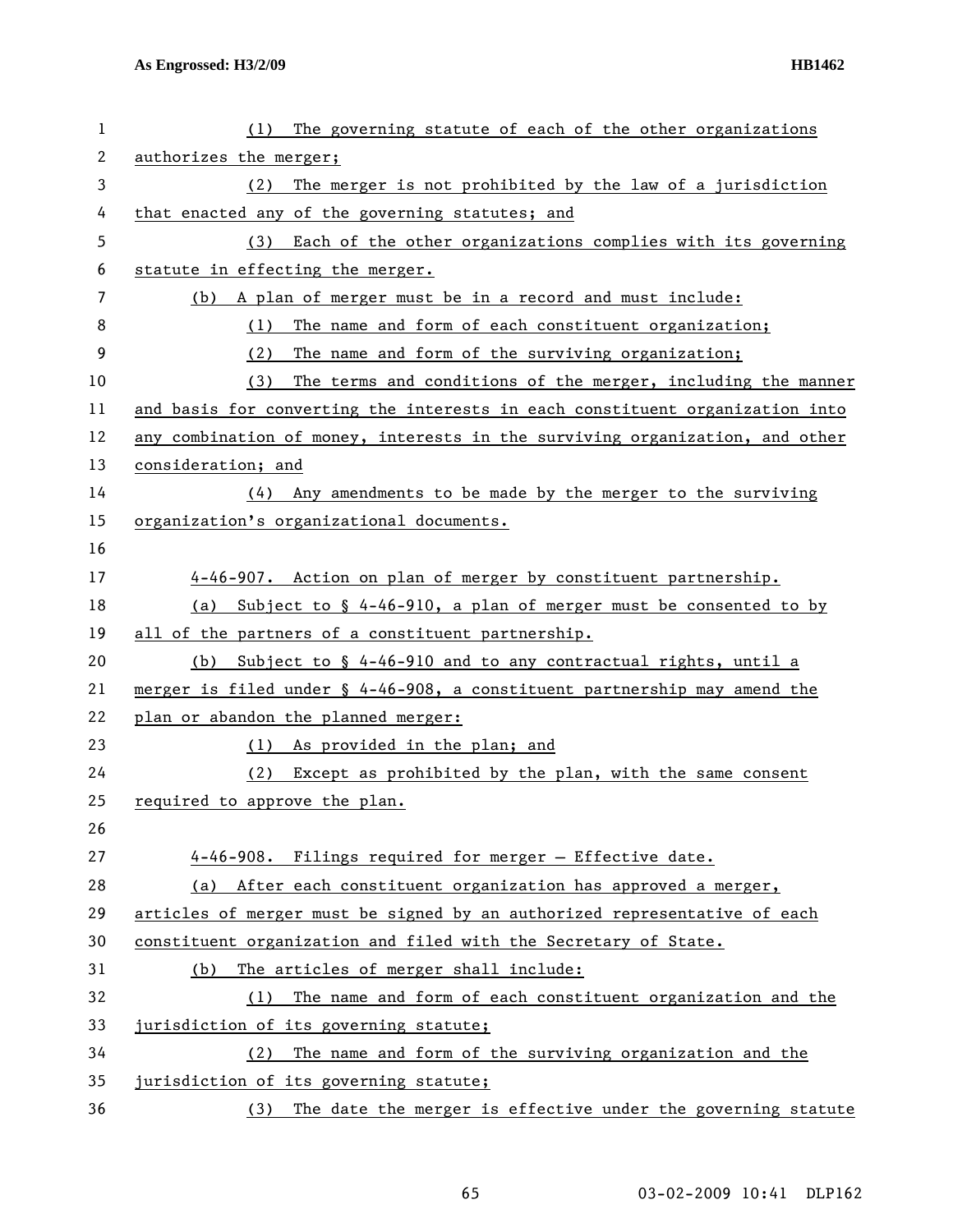| 1  | of the surviving organization;                                                   |
|----|----------------------------------------------------------------------------------|
| 2  | (4) Any amendments provided for in the plan of merger for the                    |
| 3  | organizational document of the surviving organization if the organizational      |
| 4  | document is required to be filed by the governing statute of the surviving       |
| 5  | organization;                                                                    |
| 6  | (5) A statement as to each constituent organization that the                     |
| 7  | merger was approved as required by the organization's governing statute;         |
| 8  | (6) A statement confirming that the surviving organization has                   |
| 9  | filed a statement appointing an agent for service of process under $\S$ 4-20-112 |
| 10 | if the surviving organization is a foreign organization not authorized to        |
| 11 | transact business in this state; and                                             |
| 12 | (7)(A) A copy of the plan of merger; or                                          |
| 13 | (B)<br>A statement that:                                                         |
| 14 | (i) Contains the address of an office of the                                     |
| 15 | organization where the plan of merger is on file; and                            |
| 16 | (ii) A copy of the plan of merger will be furnished                              |
| 17 | by the surviving organization on request and without cost to any shareholder,    |
| 18 | member, partner, or other owner of any constituent organization; and             |
| 19 | (8) Any additional information required by the governing statute                 |
| 20 | of any constituent organization.                                                 |
| 21 | A merger becomes effective under this subchapter:<br>(c)                         |
| 22 | If the surviving organization is a partnership, upon the<br>(1)                  |
| 23 | later of:                                                                        |
| 24 | Compliance with subsection (a) of this section; or<br>(A)                        |
| 25 | As specified in the articles of merger; or<br>(B)                                |
| 26 | If the surviving organization is not a partnership, as<br>(2)                    |
| 27 | provided by the governing statute of the surviving organization.                 |
| 28 |                                                                                  |
| 29 | 4-46-909. Effect of merger.                                                      |
| 30 | When a merger becomes effective:<br>(a)                                          |
| 31 | The surviving organization continues or comes into<br>(1)                        |
| 32 | existence;                                                                       |
| 33 | Each constituent organization that merges into the surviving<br>(2)              |
| 34 | organization ceases to exist as a separate entity;                               |
| 35 | All property owned by each constituent organization that<br>(3)                  |
| 36 | ceases to exist vests in the surviving organization;                             |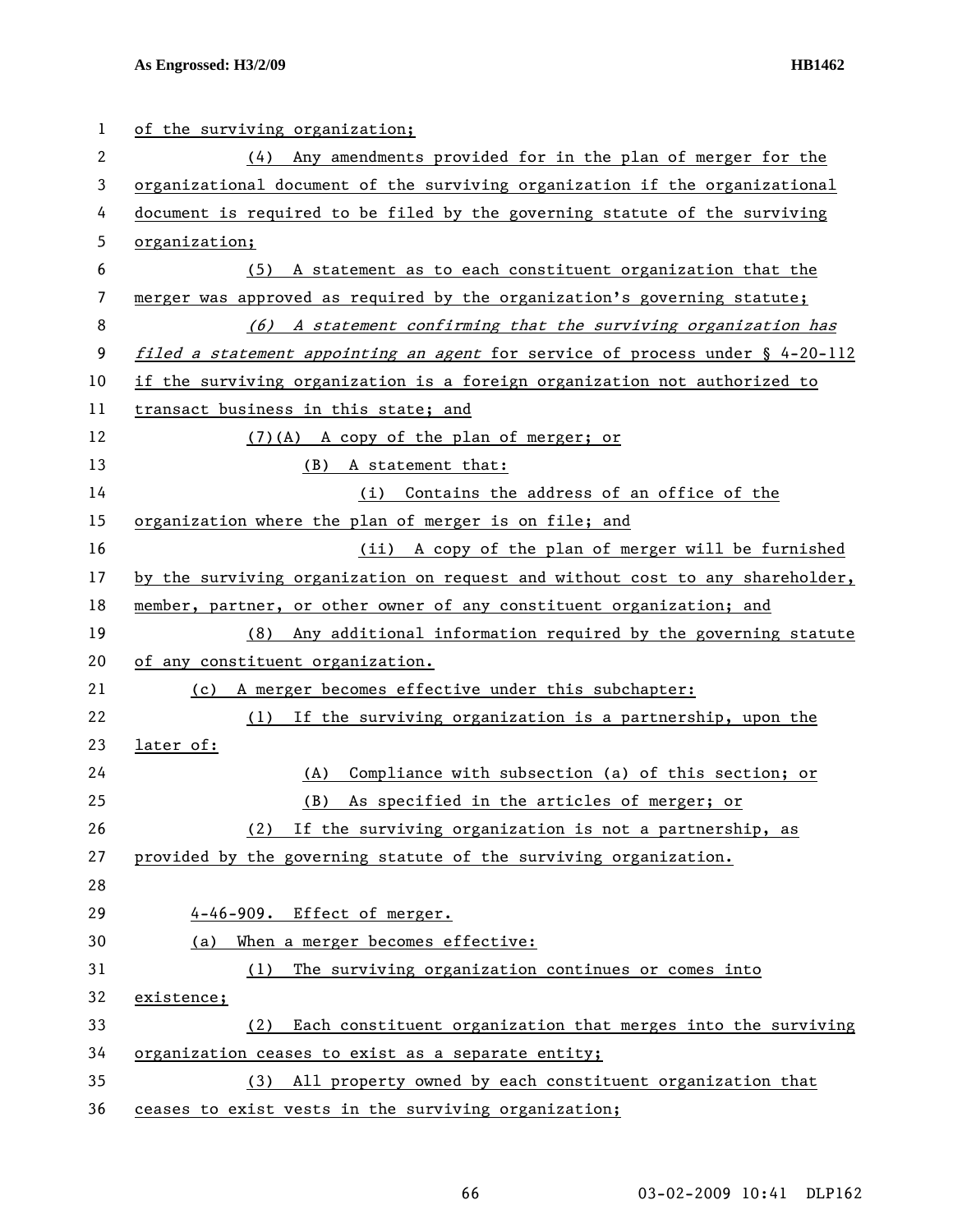| 1  | (4) All debts, liabilities, and other obligations of each                      |
|----|--------------------------------------------------------------------------------|
| 2  | constituent organization that ceases to exist continue as obligations of the   |
| 3  | surviving organization;                                                        |
| 4  | (5) An action or proceeding pending by or against a constituent                |
| 5  | organization that ceases to exist may continue as if the merger had not        |
| 6  | occurred;                                                                      |
| 7  | (6) Except as prohibited by other law, all of the rights,                      |
| 8  | privileges, immunities, powers, and purposes of each constituent organization  |
| 9  | that ceases to exist vest in the surviving organization;                       |
| 10 | Except as otherwise provided in the plan of merger, the<br>(7)                 |
| 11 | terms and conditions of the plan of merger take effect;                        |
| 12 | (8) Except as otherwise agreed, if a constituent partnership                   |
| 13 | ceases to exist, the merger does not dissolve the partnership under $\S$ 4-46- |
| 14 | 801 et seq.; and                                                               |
| 15 | (9) Any amendments provided for in the articles of merger for                  |
| 16 | the organizational documents of the surviving organization become effective.   |
| 17 | $(b)(1)$ A surviving organization that is a foreign organization               |
| 18 | consents to the jurisdiction of the courts of this state to enforce any        |
| 19 | obligation owed by a constituent organization, if before the merger the        |
| 20 | constituent organization was subject to suit in this state on the obligation.  |
| 21 | (2) A surviving organization that is a foreign organization and                |
| 22 | not authorized to transact business in this state may be served with process   |
| 23 | under $\oint$ 4-20-113 if the surviving organization:                          |
| 24 | (A) Fails to appoint an agent for service of process under                     |
| 25 | $$4-20-112;$                                                                   |
| 26 | No longer has an agent for service of process; or<br>(B)                       |
| 27 | (C) Has an agent for service of process that cannot with                       |
| 28 | reasonable diligence be served.                                                |
| 29 |                                                                                |
| 30 | 4-46-910. Restrictions on approval of conversions and mergers and on           |
| 31 | relinquishing limited liability partnership status.                            |
| 32 | (a) If a partner of a converting or constituent partnership will have          |
| 33 | personal liability with respect to a converted or surviving organization,      |
| 34 | approval and amendment of a plan of conversion or merger are ineffective       |
| 35 | without the consent of the partner unless:                                     |
| 36 | The partnership's partnership agreement provides for the<br>(1)                |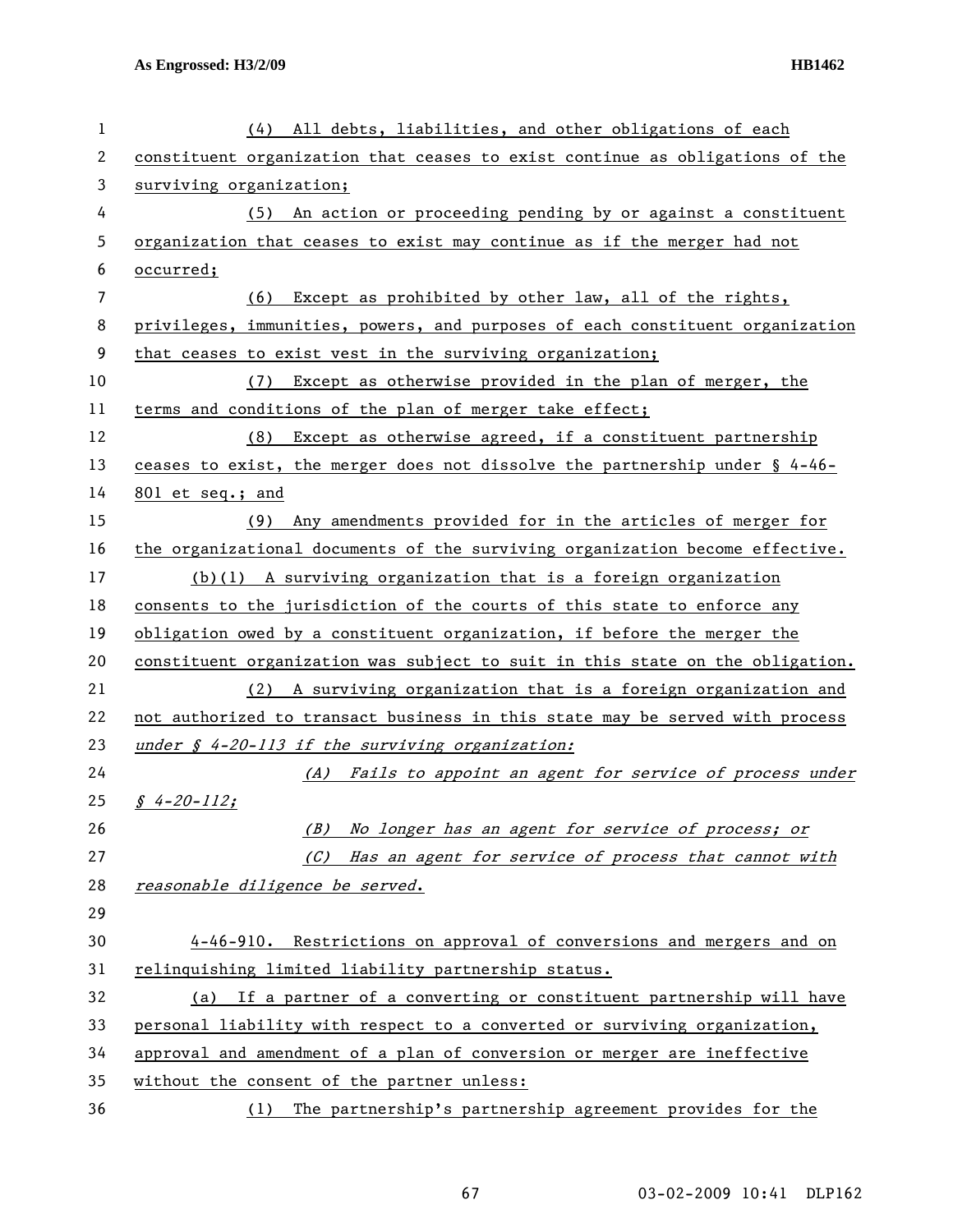| $\mathbf{1}$ | approval of the conversion or merger with the consent of fewer than all of      |
|--------------|---------------------------------------------------------------------------------|
| 2            | the partners; and                                                               |
| 3            | (2) The partner has consented to the provision of the                           |
| 4            | partnership agreement.                                                          |
| 5            | (b) An amendment to a statement of qualification of a limited                   |
| 6            | liability partnership which deletes a statement that the partnership is a       |
| 7            | limited liability partnership is ineffective without the consent of each        |
| 8            | partner unless:                                                                 |
| 9            | (1)<br>The partnership's partnership agreement provides for the                 |
| 10           | amendment with the consent of less than all of the partners; and                |
| 11           | (2) Each partner that does not consent to the amendment has                     |
| 12           | consented to the provision of the partnership agreement.                        |
| 13           | (c) A partner does not give the consent required by subsection (a) or           |
| 14           | subsection (b) of this section merely by consenting to a provision of the       |
| 15           | partnership agreement that permits the partnership agreement to be amended      |
| 16           | with the consent of fewer than all the partners.                                |
| 17           |                                                                                 |
| 18           | 4-46-911. Liability of partner after conversion or merger.                      |
| 19           | (a) A conversion or merger under this chapter does not discharge any            |
| 20           | liability under § 4-46-306 or § 4-46-703 of a person that was a partner in or   |
| 21           | dissociated as a partner from a converting or constituent partnership, but:     |
| 22           | The provisions of this chapter pertaining to the collection<br>(1)              |
| 23           | or discharge of the liability continue to apply to the liability;               |
| 24           | (2)<br>The converted or surviving organization is deemed to be the              |
| 25           | converting or constituent partnership under $\S$ 4-46-306 or $\S$ 4-46-703; and |
| 26           | If a person is required to pay any amount under this<br>(3)                     |
| 27           | subsection:                                                                     |
| 28           | The person has a right of contribution from each other<br>(A)                   |
| 29           | person that was liable as a partner under § 4-46-306 when the obligation was    |
| 30           | incurred and has not been released from the obligation under § 4-46-703; and    |
| 31           | The contribution due from each other person is in<br>(B)                        |
| 32           | proportion to the right to receive distributions in the capacity of partner     |
| 33           | in effect for each other person when the obligation was incurred.               |
| 34           | In addition to any other liability provided by law:<br>(b)                      |
| 35           | A person that immediately before a conversion or merger<br>(1)                  |
| 36           | became effective was a partner in a converting or constituent partnership       |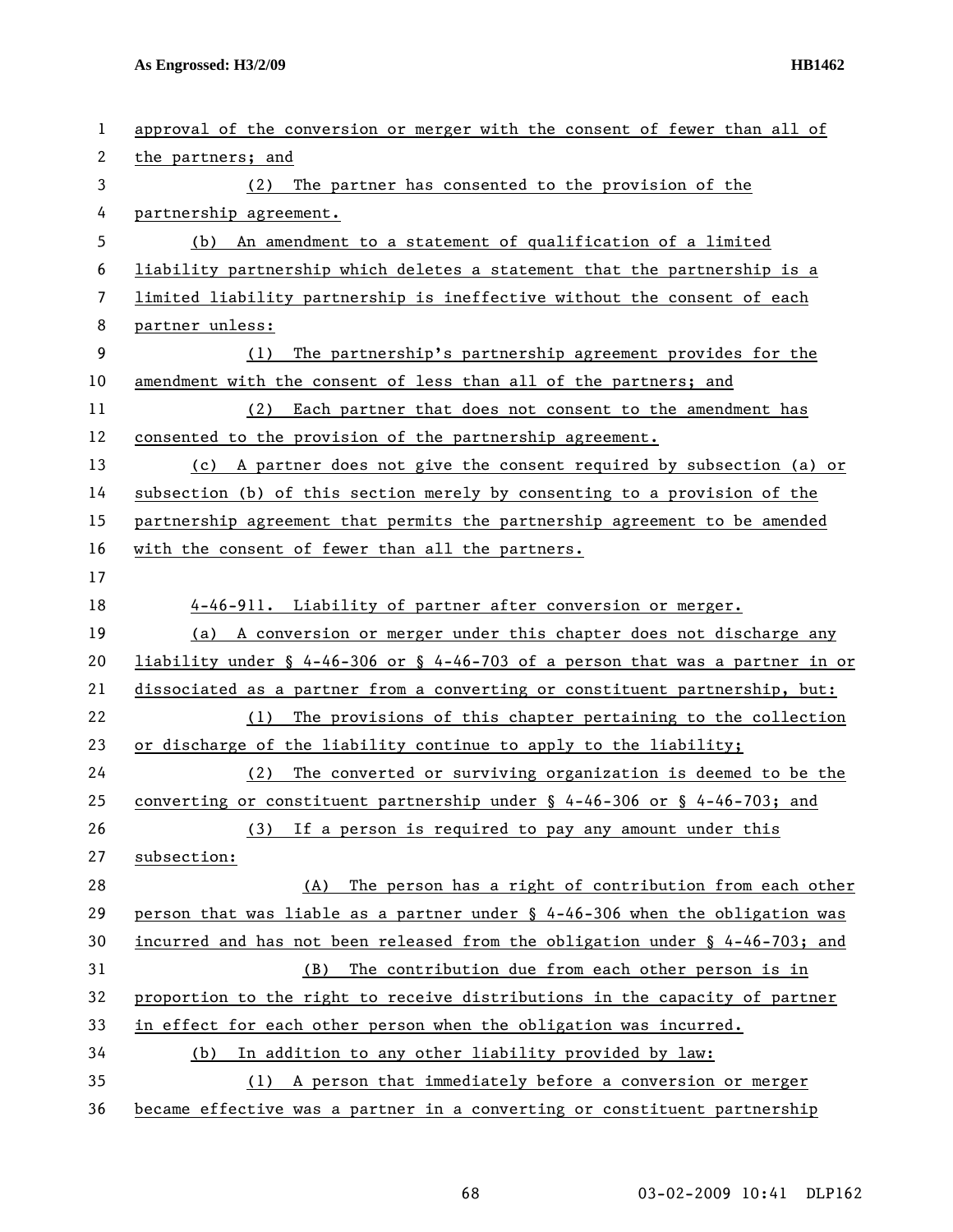| 1  | that was not a limited liability partnership is personally liable for each    |
|----|-------------------------------------------------------------------------------|
| 2  | obligation of the converted or surviving organization arising from a          |
| 3  | transaction with a third party after the conversion or merger becomes         |
| 4  | effective if at the time the third party enters into the transaction, the     |
| 5  | third party:                                                                  |
| 6  | Does not have notice of the conversion or merger; and<br>(A)                  |
| 7  | Reasonably believes that:<br>(B)                                              |
| 8  | (i) The converted or surviving organization is the                            |
| 9  | converting or constituent partnership;                                        |
| 10 | (ii) The converting or constituent partnership is                             |
| 11 | not a limited liability partnership; and                                      |
| 12 | (iii) The person is a partner in the converting or                            |
| 13 | constituent partnership; and                                                  |
| 14 | (2) A person that was dissociated as a partner from a converting              |
| 15 | or constituent partnership before the conversion or merger became effective   |
| 16 | is personally liable for each obligation of the converted or surviving        |
| 17 | organization arising from a transaction with a third party after the          |
| 18 | conversion or merger becomes effective if:                                    |
| 19 | (A) Immediately before the conversion or merger became                        |
| 20 | effective the converting or surviving partnership was not a limited liability |
| 21 | partnership; and                                                              |
| 22 | At the time the third party enters into the<br>(B)                            |
| 23 | transaction less than two (2) years have passed since the person dissociated  |
| 24 | as a partner and the third party:                                             |
| 25 | (i) Does not have notice of the dissociation;                                 |
| 26 | Does not have notice of the conversion or<br>(iii)                            |
| 27 | merger; and                                                                   |
| 28 | Reasonably believes that:<br>(iii)                                            |
| 29 | The converted or surviving organization is<br>(a)                             |
| 30 | the converting or constituent partnership;                                    |
| 31 | The converting or constituent partnership<br>(b)                              |
| 32 | is not a constituent limited liability partnership; and                       |
| 33 | The person is a partner in the converting<br>(c)                              |
| 34 | or constituent partnership.                                                   |
| 35 |                                                                               |
| 36 | 4-46-912. Power of partners and persons dissociated as partners to            |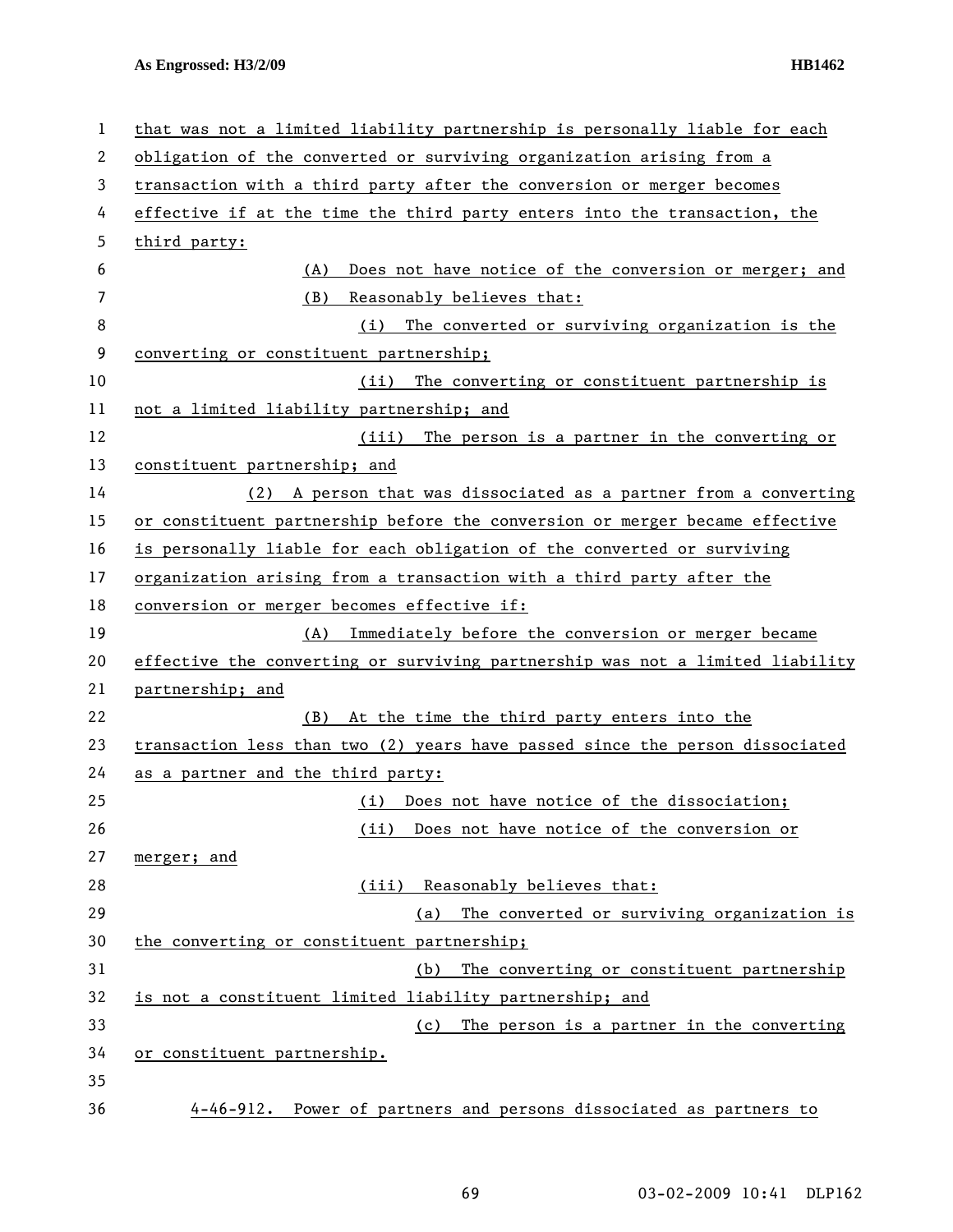| 1  | bind organization after conversion or merger.                                   |
|----|---------------------------------------------------------------------------------|
| 2  | (a) An act of a person that immediately before a conversion or merger           |
| 3  | became effective was a partner in a converting or constituent partnership       |
| 4  | binds the converted or surviving organization after the conversion or merger    |
| 5  | becomes effective if:                                                           |
| 6  | Before the conversion or merger became effective the act<br>(1)                 |
| 7  | would have bound the converting or constituent partnership under $\S$ 4-46-301; |
| 8  | and                                                                             |
| 9  | (2) At the time the third party enters into the transaction the                 |
| 10 | third party:                                                                    |
| 11 | (A)<br>Does not have notice of the conversion or merger; and                    |
| 12 | Reasonably believes that the converted or surviving<br>(B)                      |
| 13 | business is the converting or constituent partnership and that the person is    |
| 14 | a partner in the converting or constituent partnership.                         |
| 15 | (b) An act of a person that before a conversion or merger became                |
| 16 | effective was dissociated as a partner from a converting or constituent         |
| 17 | partnership binds the converted or surviving organization after the             |
| 18 | conversion or merger becomes effective if:                                      |
| 19 | Before the conversion or merger became effective the act<br>(1)                 |
| 20 | would have bound the converting or constituent partnership under § 4-46-301     |
| 21 | if the person had been a partner; and                                           |
| 22 | (2) At the time the third party enters into the transaction,                    |
| 23 | less than two (2) years have passed since the person dissociated as a general   |
| 24 | partner and the third party:                                                    |
| 25 | (A) Does not have notice of the dissociation;                                   |
| 26 | Does not have notice of the conversion or merger; and<br>(B)                    |
| 27 | Reasonably believes that the converted or surviving<br>(C)                      |
| 28 | organization is the converting or constituent partnership and that the person   |
| 29 | is a partner in the converting or constituent partnership.                      |
| 30 | (c) If a person with knowledge of the conversion or merger causes a             |
| 31 | converted or surviving organization to incur an obligation under subsection     |
| 32 | (a) or subsection (b) of this section the person is liable:                     |
| 33 | To the converted or surviving organization for any damage<br>(1)                |
| 34 | caused to the organization arising from the obligation; and                     |
| 35 | If another person is liable for the obligation, to the other<br>(2)             |
| 36 | person for any damage caused to the other person arising from the liability.    |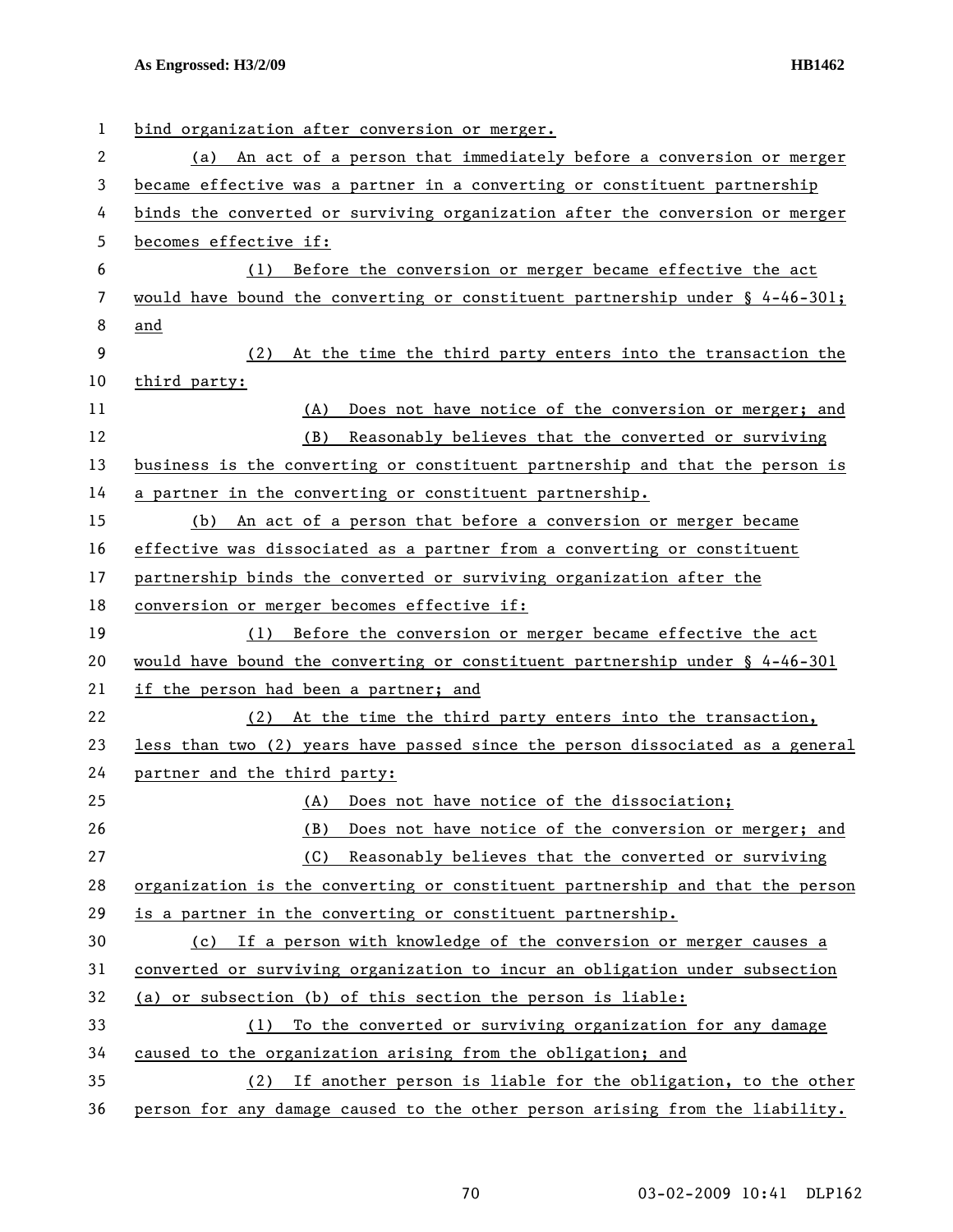| 1  |                                                                                        |
|----|----------------------------------------------------------------------------------------|
| 2  | 4-46-913. Chapter not exclusive.                                                       |
| 3  | This chapter does not preclude an entity from being converted or merged under          |
| 4  | other law.                                                                             |
| 5  |                                                                                        |
| 6  | SECTION 7. Arkansas Code § 4-20-113(b), concerning service upon an                     |
| 7  | entity rather than the registered agent for the entity, is amended to read as          |
| 8  | follows:                                                                               |
| 9  | (b)<br>If an entity fails to appoint an agent under this subchapter or if              |
| 10 | an entity that previously filed a registered agent filing with the Secretary           |
| 11 | of State no longer has a registered agent, or if its registered agent cannot           |
| 12 | with reasonable diligence be served, the entity may be served by registered            |
| 13 | or certified mail, return receipt requested, addressed to one or more of the           |
| 14 | governors of the entity by name at its principal office in accordance with             |
| 15 | any applicable judicial rules and procedures. The names of the governors and           |
| 16 | the address of the principal office shall be as shown in the most recent               |
| 17 | annual report filed with the Secretary of State. If the entity is not                  |
| 18 | required to file an annual report with the Secretary of State, the names of            |
| 19 | the governors and the address of the principal office shall be as shown in             |
| 20 | the entity's public organic document. Service is perfected under this                  |
| 21 | subsection at the earliest of:                                                         |
| 22 | the date the entity receives the mail;<br>(1)                                          |
| 23 | the date shown on the return receipt, if signed on behalf of<br>(2)                    |
| 24 | the entity; or                                                                         |
| 25 | five days after its deposit with the United States Postal<br>(3)                       |
| 26 | Service, if correctly addressed and with sufficient postage.                           |
| 27 |                                                                                        |
| 28 | SECTION $8$ . Arkansas Code § 4-26-707 is amended to read as follows:                  |
| 29 | $4-26-707$ . Class voting.                                                             |
| 30 | In each instance where, under $\S$ 4-26-302(a)(4), $\S$ 4-26-303, $\S$ 4-<br>(a)       |
| 31 | $26-611(e)$ , § 4-26-705(a)(2), § 4-26-903(a)(3)(B), <del>§ 4-26-1003(d)</del> § 4-26- |
| 32 | $1007(e)$ and (f), or § 4-26-1101, a provision is made for the class voting of         |
| 33 | stock, thus requiring the votes of a certain percentage of each separate               |
| 34 | class of shares to authorize some specific corporate action, each class of             |
| 35 | shares to which such a requirement of class voting is applicable shall be              |
| 36 | bound by the votes which are cast in person or by proxy of at least two-               |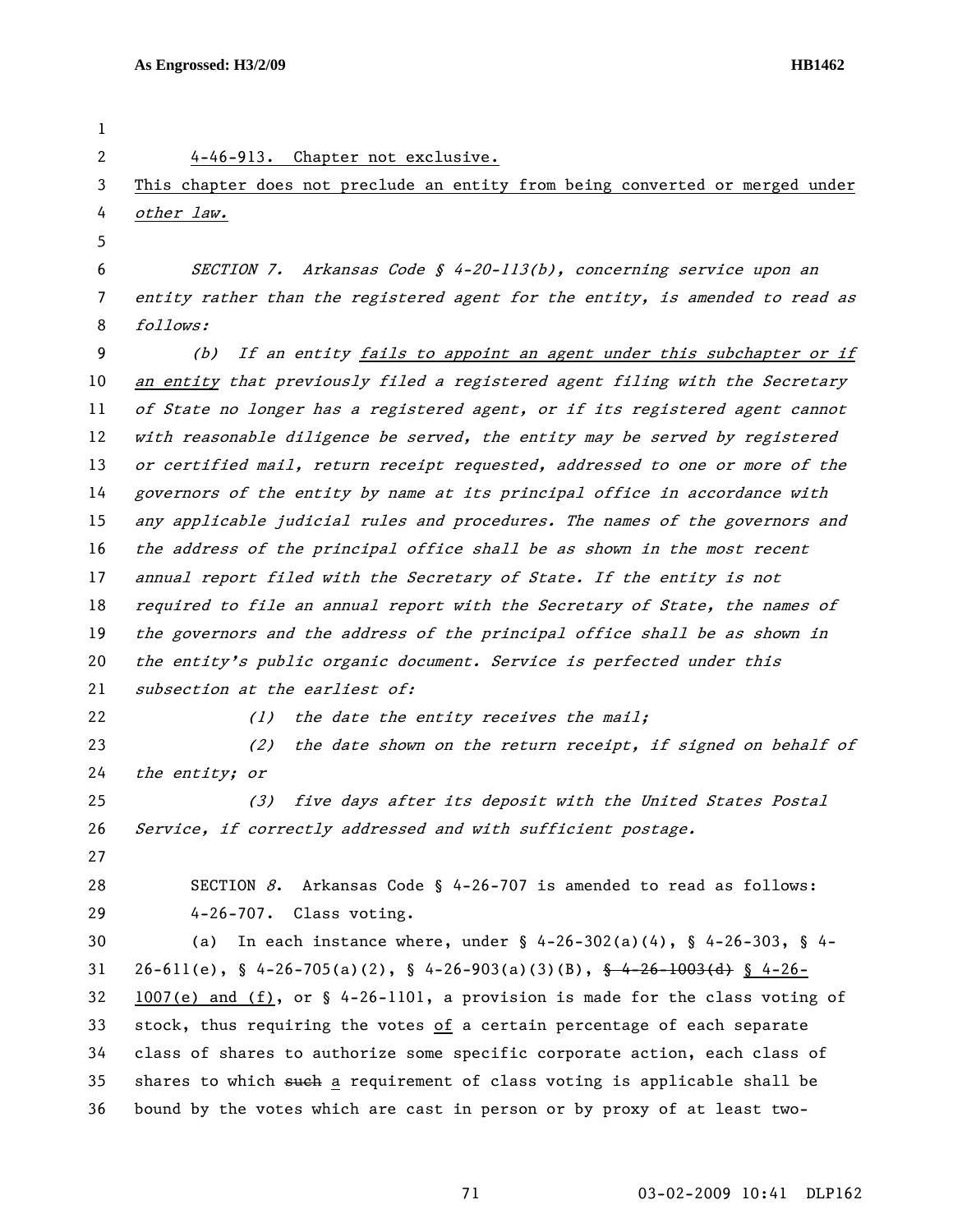1 thirds (2/3) of those members of such class who are present in person or 2 represented at the meeting by proxy if due and timely notice of the meeting 3 has been given to all members of said class and at least fifty percent (50%) 4 of the shares embraced in the class are present in person or by proxy. 5 (b) The certificate to articles of amendment under  $\{6, 4-26-304\}$  § 4-6 26-304, articles of merger or consolidation under  $\{\frac{4}{9}$  4-26-1004 § 4-26-1009+, 7 and articles of dissolution under (§ 4-26-1102) shall, in all situations to 8 which this section applies, be amended and adjusted to show the manner in 9 which the requirements of this section were met in respect to class voting. 10 (c) This section shall apply only to corporations having five hundred 11 (500) or more shareholders. 12 13 SECTION 9. Arkansas Code § 4-27-1302(a)(1), concerning a shareholder's 14 right to dissent and obtain payment of the fair value of the shareholder's 15 shares, is amended to read as follows: 16 (1) consummation of a plan of merger to which the corporation is 17 a party (i) if shareholder approval is required for the merger by  $\frac{6}{9}$  4-27-1103 18 § 4-27-1107 or the articles of incorporation and the shareholder is entitled 19 to vote on the merger or (ii) if the corporation is a subsidiary that is 20 merged with its parent under § 4-27-1104 § 4-27-1108; 21 22 SECTION 10. Arkansas Code § 4-46-101(13), concerning the definition of 23 "statement" under the Uniform Partnership Act, is amended to read as follows: 24 (13) "Statement" means a statement of partnership authority 25 under § 4-46-303, a statement of denial under § 4-46-304, a statement of 26 dissociation under § 4-46-704, a statement of dissolution under § 4-46-805, a 27 statement of merger under  $\frac{6}{9}$  4-46-907 § 4-46-908, a statement of qualification 28 under § 4-46-1001, a statement of foreign qualification under § 4-46-1102, or 29 an amendment or cancellation of any of the foregoing. 30 31 SECTION 11. Arkansas Code §§ 4-46-702 and 4-46-703 are amended to read 32 as follows: 33 4-46-702. Dissociated partner's power to bind and liability to 34 partnership. 35 (a) For two (2) years after a partner dissociates without resulting in 36 a dissolution and winding up of the partnership business, the partnership,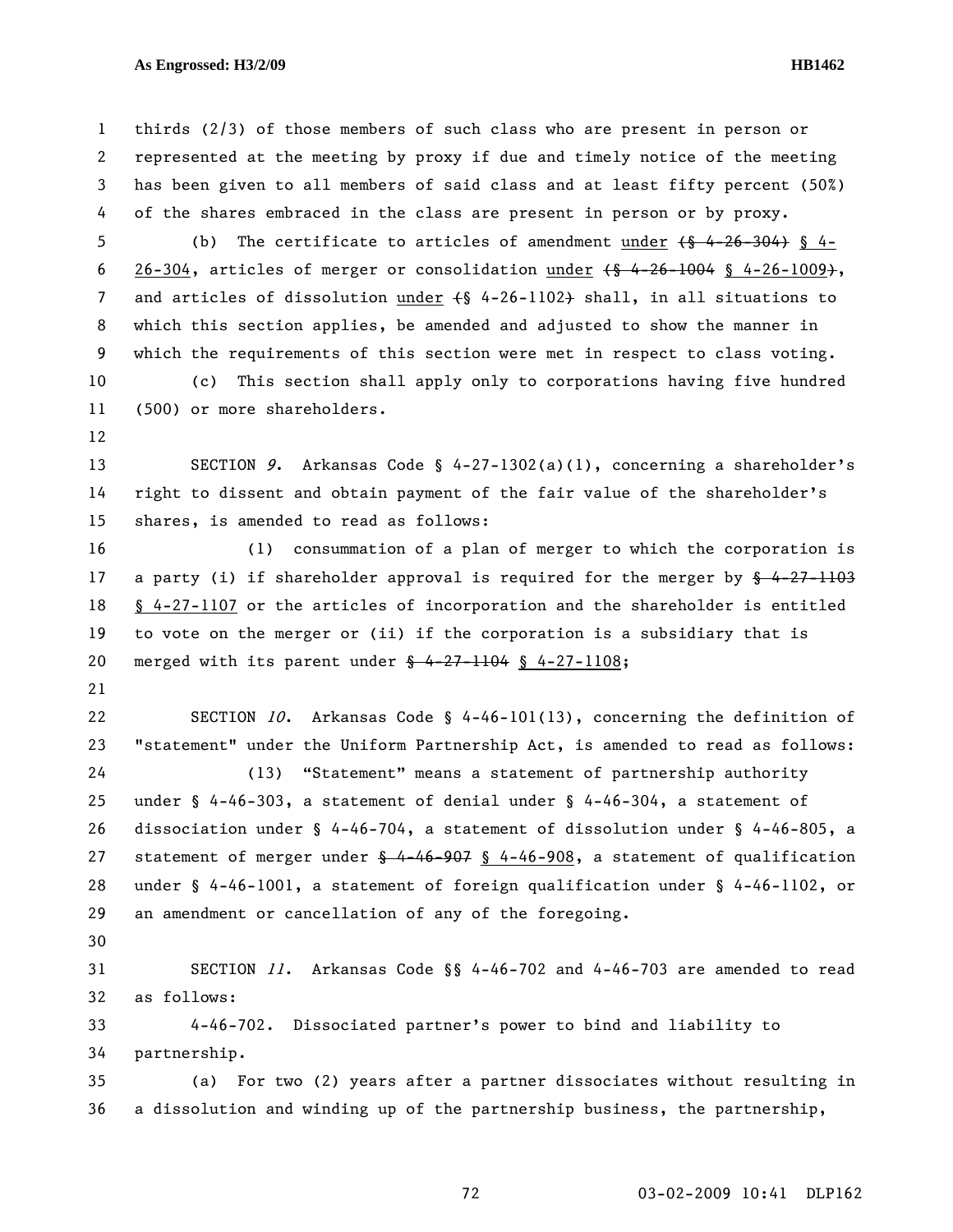1 including a surviving partnership converted or surviving organization under § 2 4-46-901 et seq., is bound by an act of the dissociated partner which would 3 have bound the partnership under § 4-46-301 before dissociation only if at 4 the time of entering into the transaction the other party: 5 (1) reasonably believed that the dissociated partner was then a 6 partner; 7 (2) did not have notice of the partner's dissociation; and 8 (3) is not deemed to have had knowledge under § 4-46-303(e) or 9 notice under § 4-46-704(c). 10 (b) A dissociated partner is liable to the partnership for any damage 11 caused to the partnership arising from an obligation incurred by the 12 dissociated partner after dissociation for which the partnership is liable 13 under subsection (a) of this section. 14 15 4-46-703. Dissociated partner's liability to other persons. 16 (a) A partner's dissociation does not of itself discharge the 17 partner's liability for a partnership obligation incurred before 18 dissociation. A dissociated partner is not liable for a partnership 19 obligation incurred after dissociation, except as otherwise provided in 20 subsection (b) of this section. 21 (b) A partner who dissociates without resulting in a dissolution and 22 winding up of the partnership business is liable as a partner to the other 23 party in a transaction entered into by the partnership, or a surviving 24 partnership converted or surviving organization under § 4-46-901 et seq., 25 within two (2) years after the partner's dissociation, only if the partner is 26 liable for the obligation under § 4-46-306 and at the time of entering into 27 the transaction the other party: 28 (1) reasonably believed that the dissociated partner was then a 29 partner; 30 (2) did not have notice of the partner's dissociation; and 31 (3) is not deemed to have had knowledge under § 4-46-303(e) or 32 notice under § 4-46-704(c). 33 (c) By agreement with the partnership creditor and the partners 34 continuing the business, a dissociated partner may be released from liability 35 for a partnership obligation. 36 (d) A dissociated partner is released from liability for a partnership